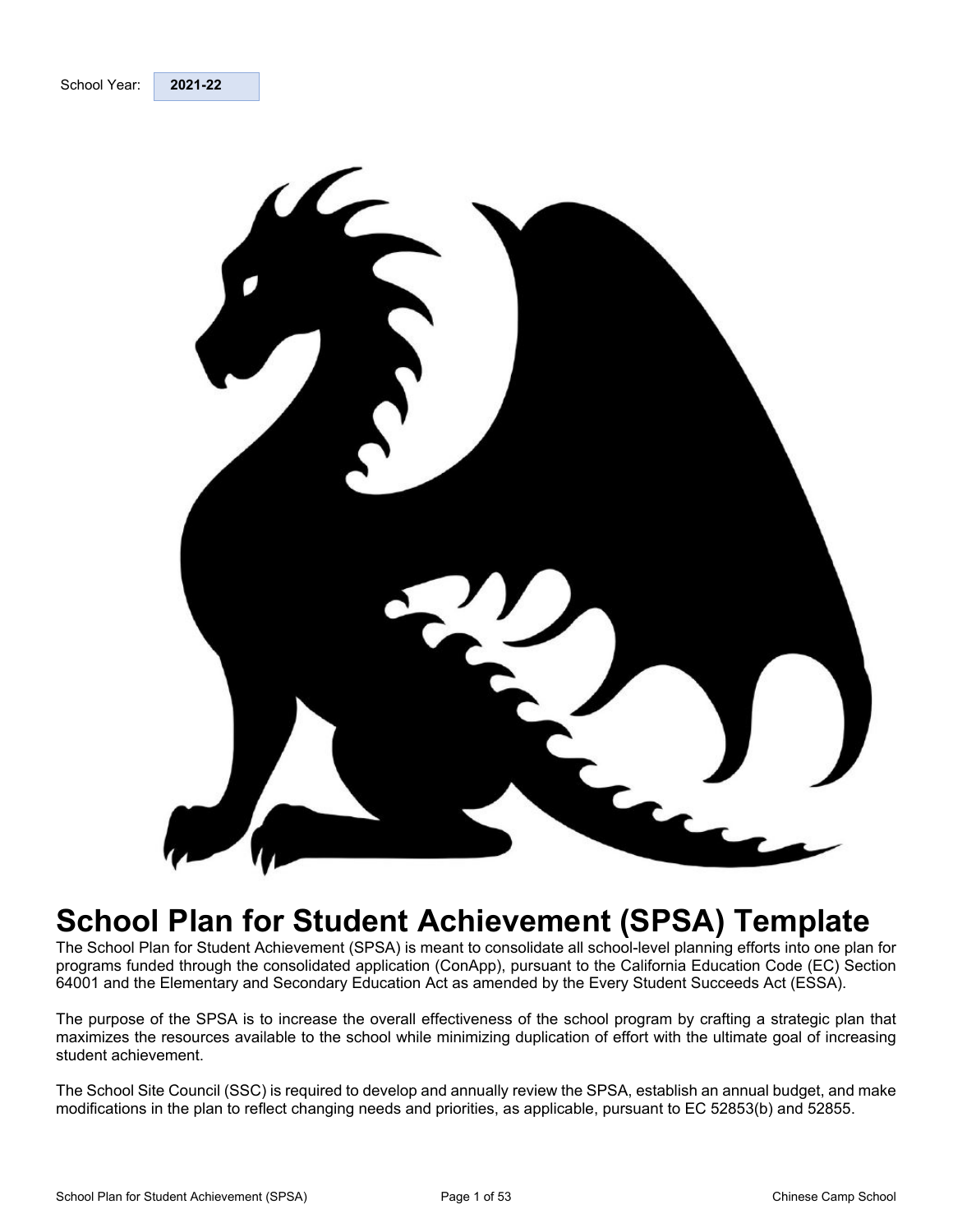California's ESSA State Plan significantly shifts the state's approach to the utilization of federal resources in support of underserved student groups. The SPSA provides schools with the opportunity to document their approach to maximizing the impact of federal investments in support of underserved students.

The implementation of ESSA in California presents an opportunity for schools to innovate with their federally-funded programs and align them with the priority goals of the school and the LEA that are being realized under the state's Local Control Funding Formula (LCFF).

LCFF provides schools and LEAs flexibility to design programs and provide services that meet the needs of students in order to achieve readiness for college, career, and lifelong learning. The SPSA planning process supports continuous cycles of action, reflection, and improvement.

| <b>School Name</b>                            | <b>Chinese Camp School</b>                     |
|-----------------------------------------------|------------------------------------------------|
| <b>Address</b>                                | 13444 Red Hills Road<br>Chinese Camp, CA 95309 |
| <b>County-District-School (CDS) Code</b>      | 55-72363-6054852                               |
| <b>Principal</b>                              | Mr. David Croy                                 |
| <b>District Name</b>                          | Jamestown School District                      |
| <b>SPSA Revision Date</b>                     | December 7, 2021                               |
| <b>Schoolsite Council (SSC) Approval Date</b> | January 3, 2022                                |
| <b>Local Board Approval Date</b>              | January 12, 2022                               |

In the pages that follow, please describe the school's plan for making the best use of federal ESEA resources in alignment with other federal, state, and local programs.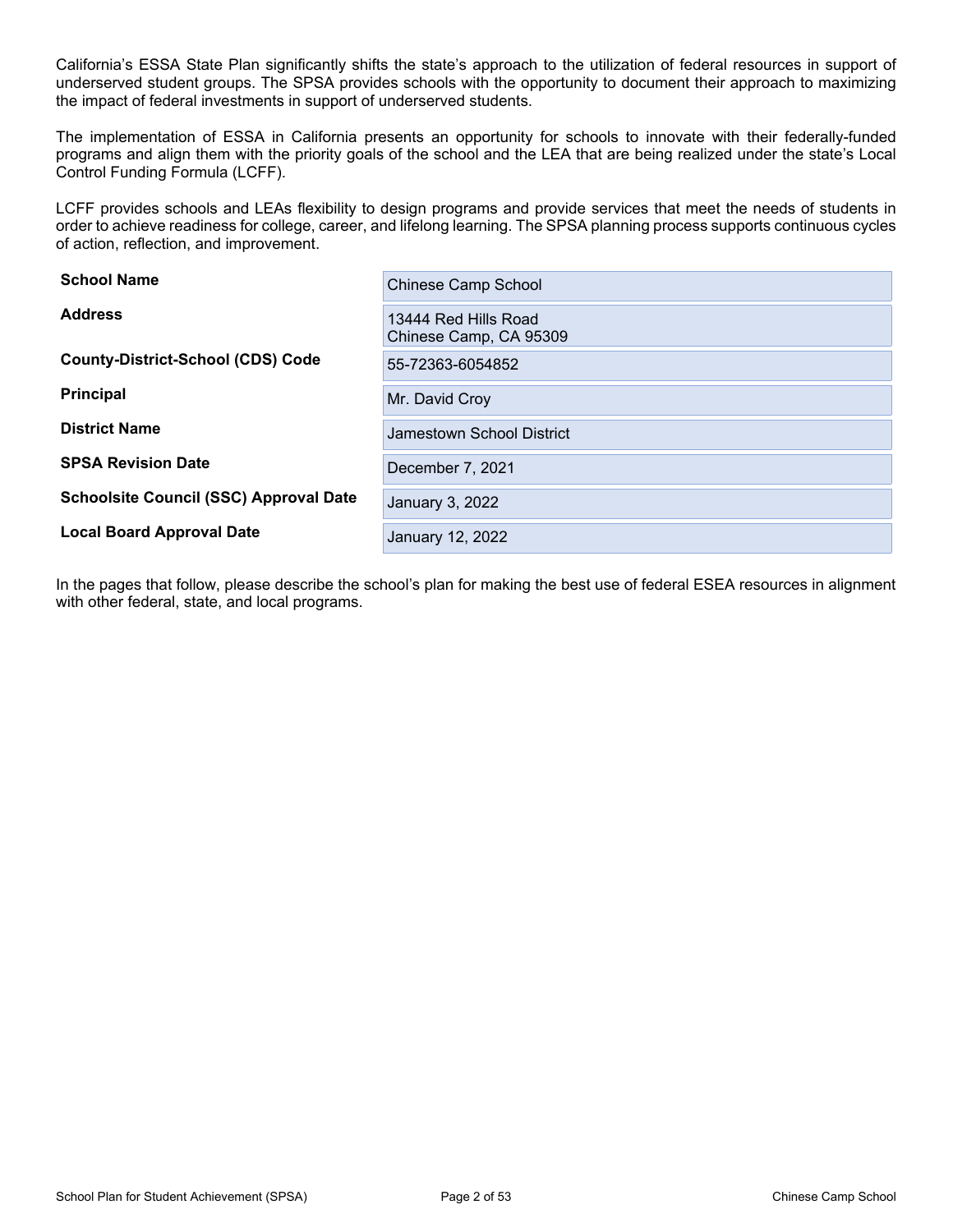# <span id="page-2-0"></span>**Table of Contents**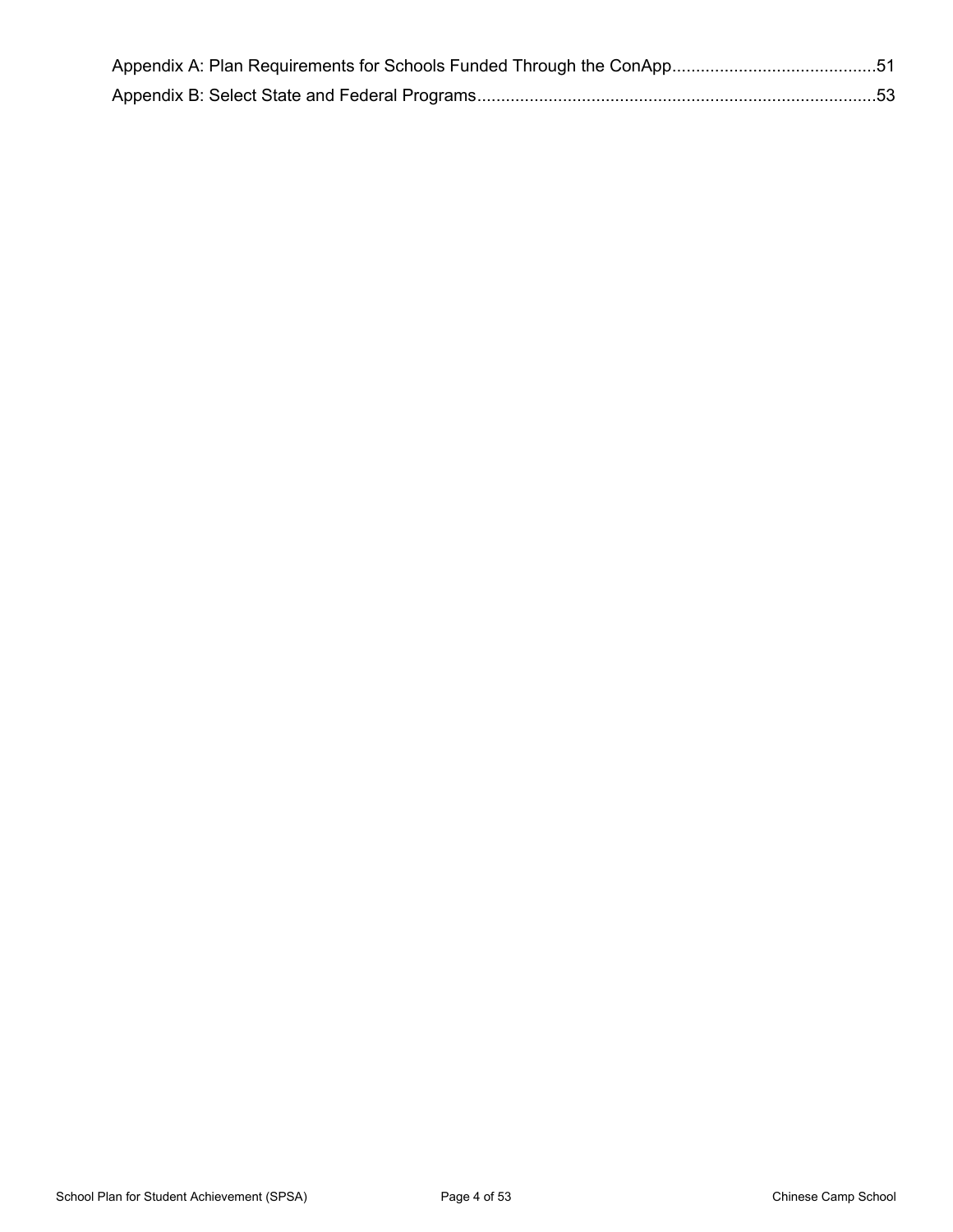# <span id="page-4-0"></span>**School Vision and Mission**

The district's mission is to provide a healthy, safe and enriching environment to help each and every child grow and achieve. Jamestown School District serves approximately 350 students in Transitional Kindergarten to Eighth grade and supports two school campuses.

# <span id="page-4-1"></span>**School Profile**

Chinese Camp Science Academy is committed to providing a healthy, safe, and enriching learning environment to help each child grow and achieve. Chinese Camp Science Academy is located in the middle of the Red Hills Habitat in Chinese Camp and offers an integrated, hands-on STEM based instructional program for grades 3-6. Frequent and engaging field trips, guest speakers and community partnerships are an integral part of the educational experience. The teachers and staff are highly trained and respected and provide quality instructional experiences with a focus on STEAM (Science, Technology, Engineering, Art, and Math) curriculum. Students are provided 1:1 technology devices, enjoy an elementary sports program, music, visual art classes, classroom music, and band, as well as an after school program . We have a strong Title I program with a highly qualified Reading Specialist and support staff using evidence-based programs. The district has a school counselor and provides services at Chinese Camp. The school promotes positive behavior intervention and support strategies along with Trauma Informed Practices, and Restorative Justice.

# <span id="page-4-2"></span>**Stakeholder Involvement**

How, when, and with whom did the school consult as part of the planning process for this SPSA/Annual Review and Update?

#### **Involvement Process for the SPSA and Annual Review and Update**

Stakeholder involvement is ongoing throughout the year as our plan is directly tied to our LCAP plan. We have regular progress updates and meetings with all stakeholders (e.g. Parents, school site council, teachers, classified staff, management, bargaining units, and school leadership team). In order to seek feedback and input. The final review of the SPSA was reviewed by the school leadership team on December 7, 2021, the SSC on January 3, 2022 and brought to the Board for approval on January 7, 2022.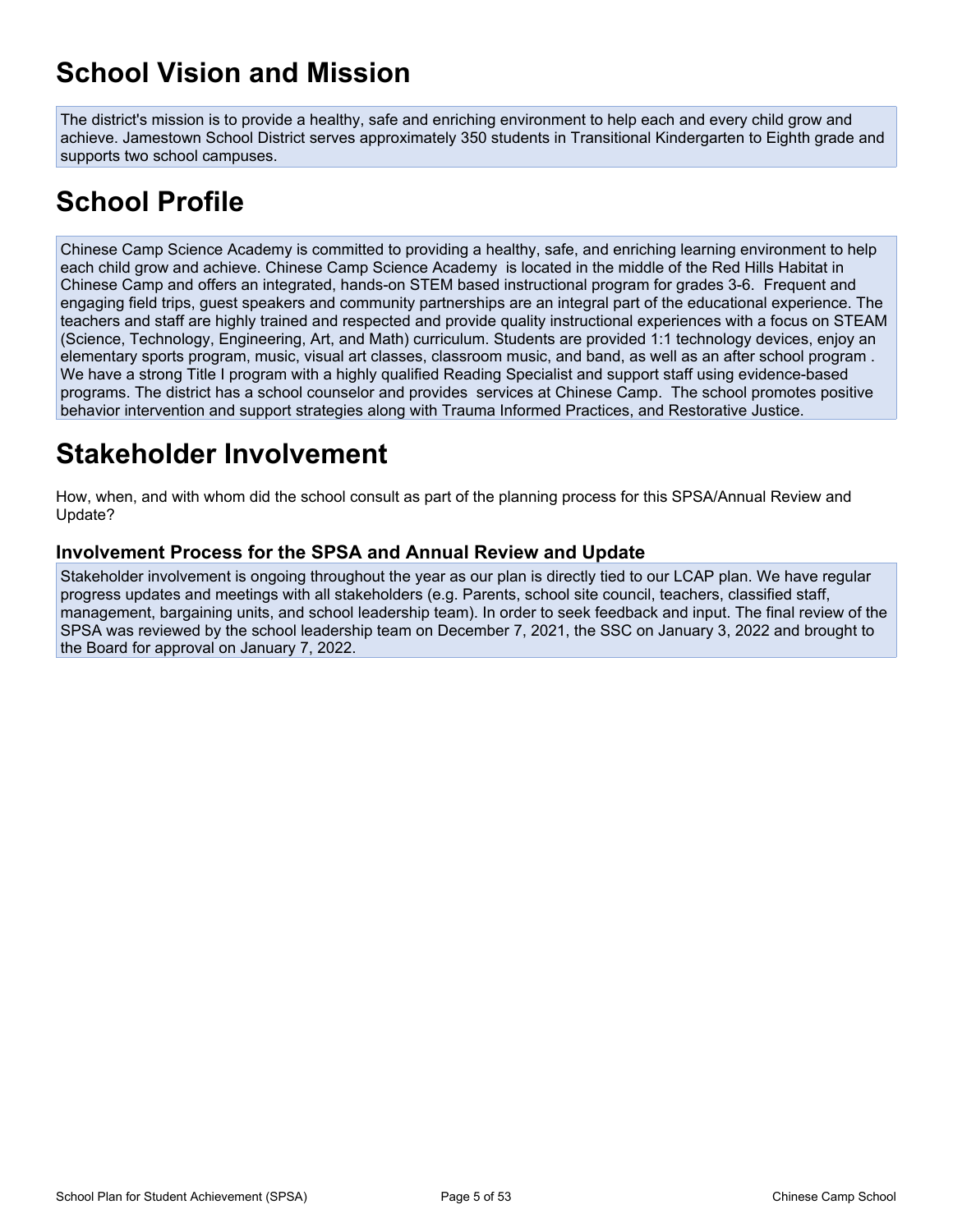<span id="page-5-0"></span>

|                             |         |                              | <b>Student Enrollment by Subgroup</b> |                           |                |           |  |  |
|-----------------------------|---------|------------------------------|---------------------------------------|---------------------------|----------------|-----------|--|--|
|                             |         | <b>Percent of Enrollment</b> |                                       | <b>Number of Students</b> |                |           |  |  |
| <b>Student Group</b>        | $18-19$ | $19 - 20$                    | $20 - 21$                             | $18-19$                   | $19 - 20$      | $20 - 21$ |  |  |
| <b>American Indian</b>      | $\%$    | $0\%$                        | %                                     |                           | $\mathbf 0$    |           |  |  |
| <b>African American</b>     | $\%$    | $0\%$                        | $\%$                                  |                           | 0              |           |  |  |
| Asian                       | $\%$    | $0\%$                        | $\frac{0}{0}$                         |                           | $\mathbf 0$    |           |  |  |
| <b>Filipino</b>             | %       | $0\%$                        | $\frac{0}{0}$                         |                           | $\Omega$       |           |  |  |
| Hispanic/Latino             | 20%     | 16.13%                       | 12.9%                                 | 6                         | 5              | 4         |  |  |
| <b>Pacific Islander</b>     | %       | 0%                           | $\%$                                  |                           | 0              |           |  |  |
| White                       | 73.33%  | 77.42%                       | 83.9%                                 | 22                        | 24             | 26        |  |  |
| <b>Multiple/No Response</b> | 3.33%   | 6.45%                        | $3.2\%$                               |                           | $\overline{2}$ |           |  |  |
|                             |         |                              | <b>Total Enrollment</b>               | 30                        | 31             | 31        |  |  |

## <span id="page-5-1"></span>**Student Enrollment Enrollment By Student Group**

## **Student Enrollment Enrollment By Grade Level**

| <b>Student Enrollment by Grade Level</b> |                           |       |           |  |  |  |  |  |  |  |
|------------------------------------------|---------------------------|-------|-----------|--|--|--|--|--|--|--|
| Grade                                    | <b>Number of Students</b> |       |           |  |  |  |  |  |  |  |
|                                          | 18-19                     | 19-20 | $20 - 21$ |  |  |  |  |  |  |  |
| Grade 3                                  | 6                         | 5     | 11        |  |  |  |  |  |  |  |
| Grade 4                                  |                           | 8     |           |  |  |  |  |  |  |  |
| Grade 5                                  | 10                        | 8     | 8         |  |  |  |  |  |  |  |
| Grade 6                                  |                           | 10    |           |  |  |  |  |  |  |  |
| <b>Total Enrollment</b>                  | 30                        | 31    | 31        |  |  |  |  |  |  |  |

#### **Conclusions based on this data:**

**1.** Due to the Covid outbreak, we do not have any new data to report on at this time.

**2.** Testing data from the 20-21 school year has not been posted to performance data by the state.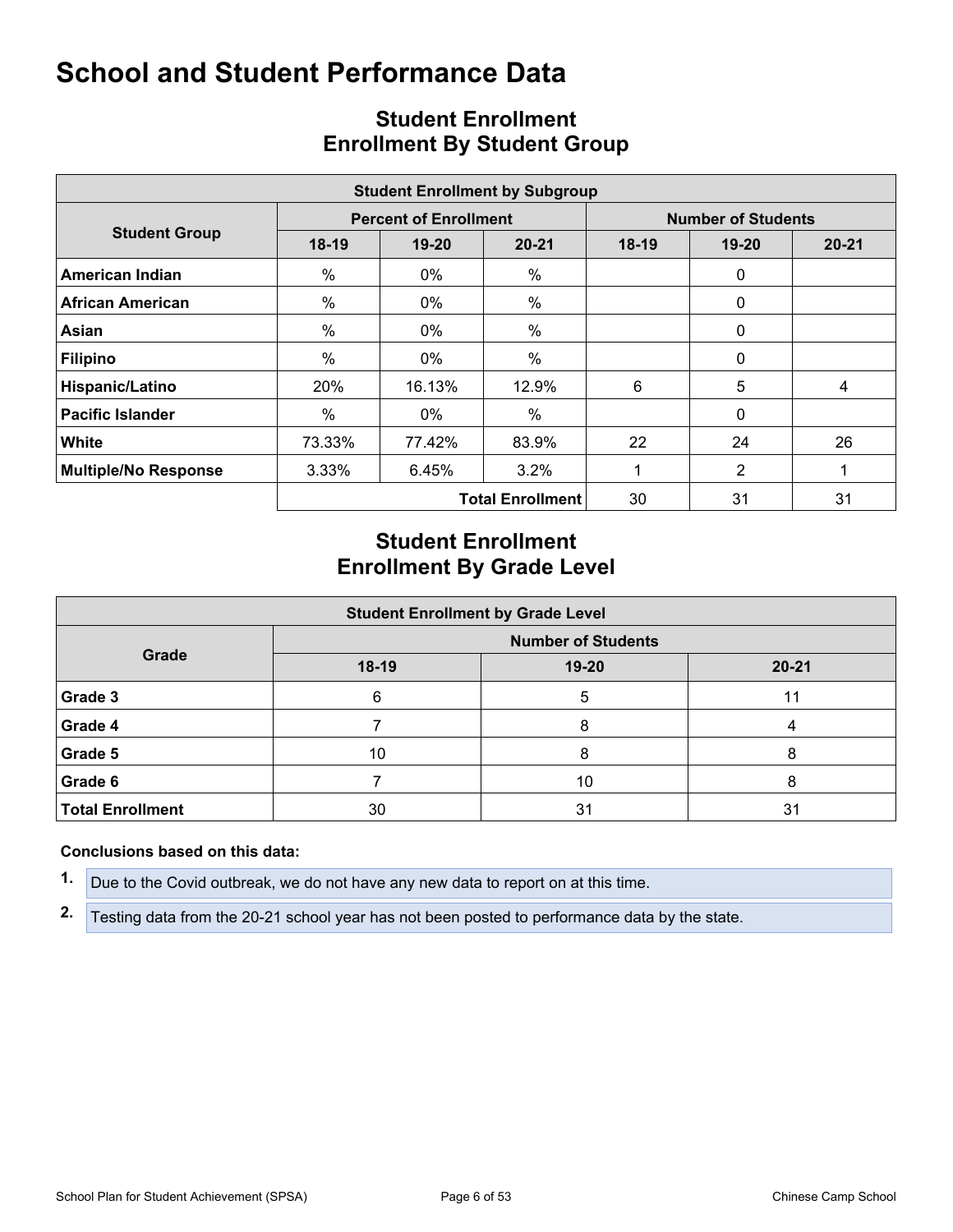## **Student Enrollment English Learner (EL) Enrollment**

| <b>English Learner (EL) Enrollment</b>               |         |                           |           |                            |           |           |  |  |  |  |
|------------------------------------------------------|---------|---------------------------|-----------|----------------------------|-----------|-----------|--|--|--|--|
|                                                      |         | <b>Number of Students</b> |           | <b>Percent of Students</b> |           |           |  |  |  |  |
| <b>Student Group</b>                                 | $18-19$ | $19 - 20$                 | $20 - 21$ | $18-19$                    | $19 - 20$ | $20 - 21$ |  |  |  |  |
| <b>English Learners</b>                              | 2       |                           |           | $6.7\%$                    | 3.2%      | 3.2%      |  |  |  |  |
| <b>Fluent English Proficient (FEP)</b>               | 0       | 0                         |           | $0.0\%$                    | $0.0\%$   | 3.2%      |  |  |  |  |
| <b>Reclassified Fluent English Proficient (RFEP)</b> | 0       | 0                         | 0         | $0.0\%$                    | $0.0\%$   | $0.0\%$   |  |  |  |  |

#### **Conclusions based on this data:**

- **1.** Due to the Covid pandemic, testing for the 19-20 school year was suspended.
- **2.** State data for the 20-21 testing has not been updated.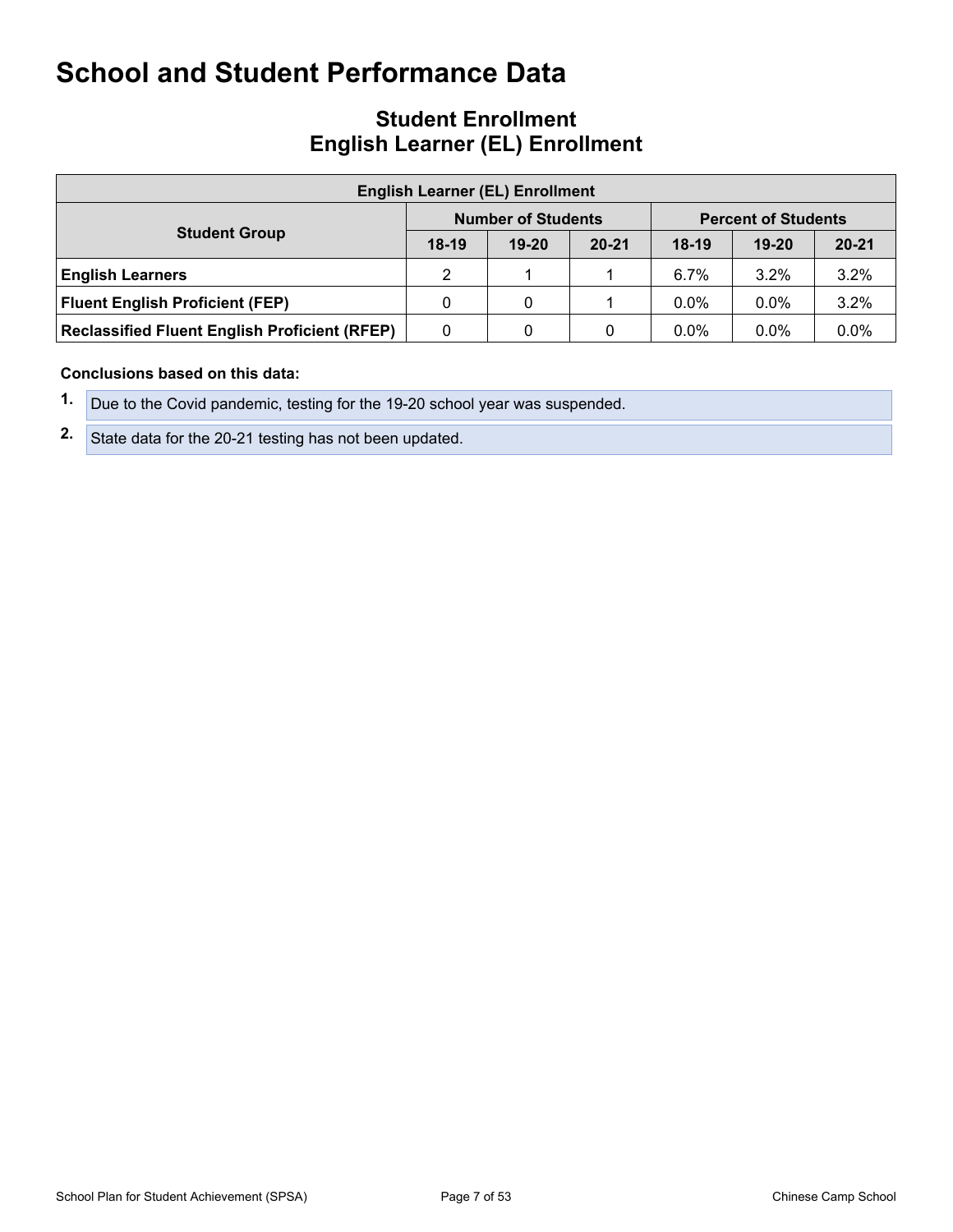## <span id="page-7-0"></span>**CAASPP Results English Language Arts/Literacy (All Students)**

|         | <b>Overall Participation for All Students</b> |                        |         |                      |           |         |                    |           |         |         |                        |         |  |
|---------|-----------------------------------------------|------------------------|---------|----------------------|-----------|---------|--------------------|-----------|---------|---------|------------------------|---------|--|
| Grade   |                                               | # of Students Enrolled |         | # of Students Tested |           |         | # of Students with |           |         |         | % of Enrolled Students |         |  |
| Level   | 16-17                                         | $17 - 18$              | $18-19$ | $16-17$              | $17 - 18$ | $18-19$ | $16 - 17$          | $17 - 18$ | $18-19$ | $16-17$ | $17 - 18$              | $18-19$ |  |
| Grade 3 | $\star$                                       | $\star$                | 6       | $\star$              | $\star$   | 6       | $\star$            | $\star$   | 6       |         |                        | 100     |  |
| Grade 4 | $\star$                                       | $\star$                | 7       | $\star$              | $\star$   | 7       | $\star$            | $\star$   |         |         |                        | 100     |  |
| Grade 5 | $\star$                                       | $\star$                | 10      | $\star$              | $\star$   | 10      | $\ast$             | $\star$   | 10      |         |                        | 100     |  |
| Grade 6 | $\star$                                       | $\star$                | 7       | $\star$              | $\star$   | ⇁       | $\star$            | $\ast$    |         |         |                        | 100     |  |
| All     | 30                                            | 29                     | 30      | 29                   | 29        | 30      | 29                 | 29        | 30      | 96.7    | 100                    | 100     |  |

**Fig. 2. The "% of Enrolled Students Tested" showing in this table is not the same as "Participation Rate" for federal accountability** purposes.

|                   | <b>Overall Achievement for All Students</b> |           |         |                 |             |                   |             |         |                   |         |                 |                |                 |           |         |
|-------------------|---------------------------------------------|-----------|---------|-----------------|-------------|-------------------|-------------|---------|-------------------|---------|-----------------|----------------|-----------------|-----------|---------|
| Grade             | <b>Mean Scale Score</b>                     |           |         | % Standard      |             | % Standard Met    |             |         | % Standard Nearly |         |                 | % Standard Not |                 |           |         |
| Level             | $16-17$                                     | $17 - 18$ |         | $18-19$   16-17 |             | $17 - 18$   18-19 | $16-17$     |         | $17 - 18$   18-19 |         | $16-17$   17-18 |                | $18-19$   16-17 | $17 - 18$ | $18-19$ |
| Grade 3           | $\star$                                     | $\star$   | $\star$ | $\star$         | $\star$     | $\star$           | $\star$     | $\star$ | $\star$           | $\star$ | $\star$         | $\star$        | $\star$         | $\star$   | $\star$ |
| Grade 4           | $\star$                                     | $\star$   | $\star$ | $\star$         | $\star$     | $\star$           | $\star$     | $\star$ | $\star$           | $\star$ | $\star$         | $\star$        | $\star$         | $\star$   | $\star$ |
| Grade 5           | $\star$                                     | $\star$   | $\star$ | $\star$         | $\star$     | $\star$           | $\star$     | $\star$ | $\star$           | $\star$ | $\star$         | $\star$        | $\star$         | $\star$   | $\star$ |
| Grade 6           | $\star$                                     | $\star$   | $\star$ | $\star$         | $\star$     | $\star$           | $\star$     | $\star$ | $\star$           | $\star$ | $\star$         | $\star$        | $\star$         | $\star$   | $\star$ |
| <b>All Grades</b> | N/A                                         | N/A       | N/A     |                 | 34.48 31.03 |                   | 23.33 20.69 | 24.14   | 36.67             | 27.59   | 31.03           | 30.00          | $17.24$ J       | 13.79     | 10.00   |

| Reading<br>Demonstrating understanding of literary and non-fictional texts |         |                  |         |         |                       |         |                  |           |         |  |
|----------------------------------------------------------------------------|---------|------------------|---------|---------|-----------------------|---------|------------------|-----------|---------|--|
|                                                                            |         | % Above Standard |         |         | % At or Near Standard |         | % Below Standard |           |         |  |
| <b>Grade Level</b>                                                         | $16-17$ | $17 - 18$        | $18-19$ | $16-17$ | $17 - 18$             | $18-19$ | 16-17            | $17 - 18$ | $18-19$ |  |
| Grade 3                                                                    | $\star$ | $\star$          | $\star$ | $\star$ | $\star$               | $\star$ | $\star$          | $\star$   | $\star$ |  |
| Grade 4                                                                    | $\star$ | $\star$          | $\star$ | $\star$ | $\star$               | $\star$ | $\star$          | $\star$   | $\star$ |  |
| Grade 5                                                                    | $\star$ | $\star$          | $\star$ | $\star$ | $\star$               | $\star$ | $\star$          | $\star$   | $\star$ |  |
| Grade 6                                                                    | $\star$ | $\star$          | $\star$ | $\star$ | $\star$               | $\star$ | $\star$          | $\star$   | $\star$ |  |
| <b>All Grades</b>                                                          | 37.93   | 27.59            | 30.00   | 37.93   | 62.07                 | 53.33   | 24.14            | 10.34     | 16.67   |  |

| Writing<br>Producing clear and purposeful writing |         |                  |         |         |                       |         |         |                  |         |  |
|---------------------------------------------------|---------|------------------|---------|---------|-----------------------|---------|---------|------------------|---------|--|
|                                                   |         | % Above Standard |         |         | % At or Near Standard |         |         | % Below Standard |         |  |
| <b>Grade Level</b>                                | $16-17$ | $17 - 18$        | $18-19$ | $16-17$ | $17 - 18$             | $18-19$ | 16-17   | $17 - 18$        | $18-19$ |  |
| Grade 3                                           | $\star$ | $\star$          | $\star$ | $\star$ | $\star$               | $\star$ | $\star$ | $\star$          | $\star$ |  |
| Grade 4                                           | $\star$ | $\star$          | $\star$ | $\star$ | $\star$               | $\star$ | $\star$ | $\star$          | $\star$ |  |
| Grade 5                                           | $\star$ | $\star$          | $\star$ | $\star$ | $\star$               | $\star$ | $\star$ | $\star$          | $\star$ |  |
| Grade 6                                           | $\star$ | $\star$          | $\star$ | $\star$ | $\star$               | $\star$ | $\star$ | $\star$          | $\star$ |  |
| <b>All Grades</b>                                 | 27.59   | 17.24            | 13.33   | 58.62   | 58.62                 | 76.67   | 13.79   | 24.14            | 10.00   |  |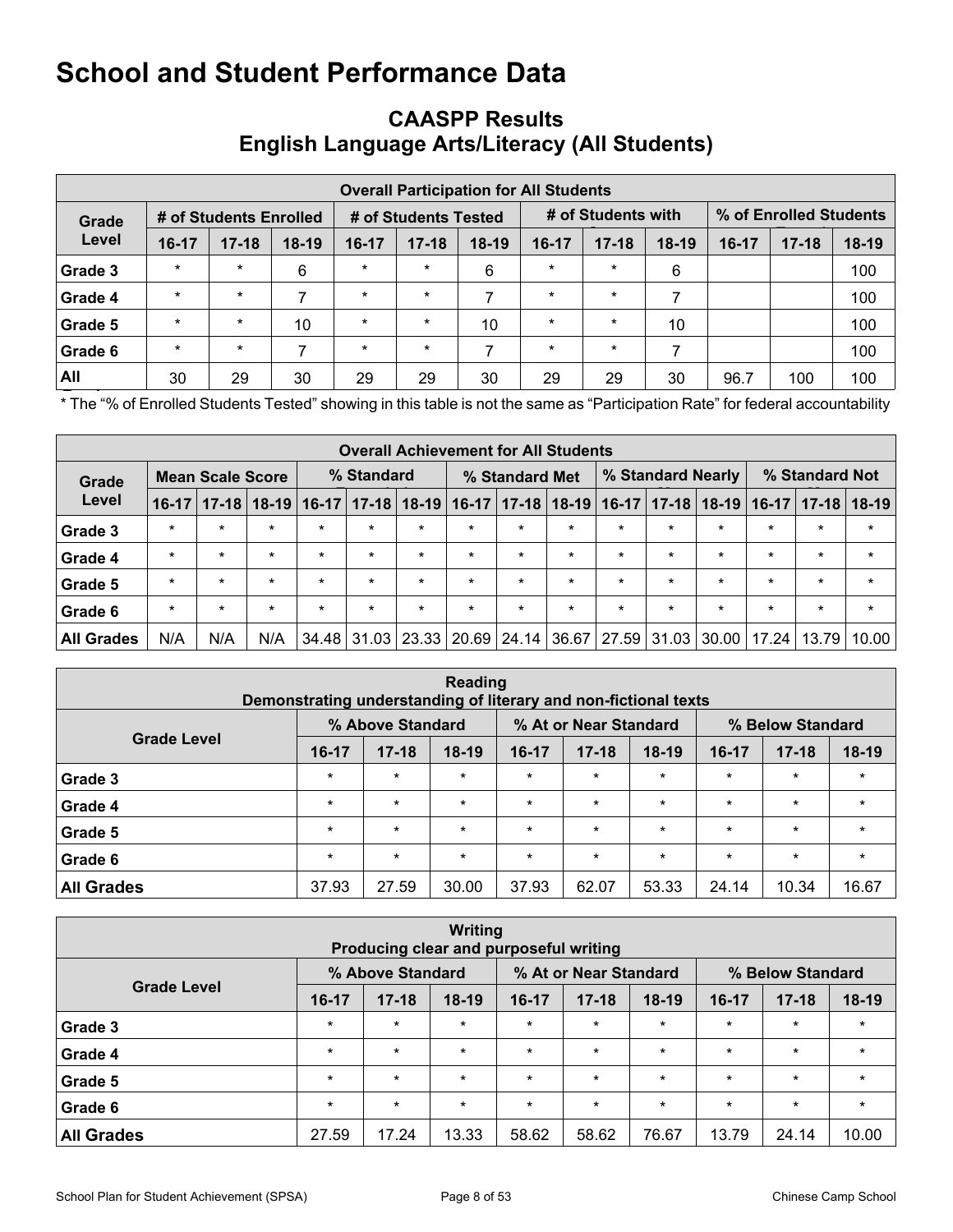| Listening<br>Demonstrating effective communication skills |         |                  |         |         |                       |         |         |                  |         |  |
|-----------------------------------------------------------|---------|------------------|---------|---------|-----------------------|---------|---------|------------------|---------|--|
|                                                           |         | % Above Standard |         |         | % At or Near Standard |         |         | % Below Standard |         |  |
| <b>Grade Level</b>                                        | $16-17$ | $17 - 18$        | $18-19$ | 16-17   | $17 - 18$             | $18-19$ | 16-17   | $17 - 18$        | $18-19$ |  |
| Grade 3                                                   | $\star$ | $\star$          | $\star$ | $\star$ | $\star$               | $\star$ | $\star$ | $\star$          | $\star$ |  |
| Grade 4                                                   | $\star$ | $\star$          | $\star$ | $\star$ | $\star$               | $\star$ | $\star$ | $\star$          | $\star$ |  |
| Grade 5                                                   | $\star$ | $\star$          | $\star$ | $\star$ | $\star$               | $\star$ | $\star$ | $\star$          | $\star$ |  |
| Grade 6                                                   | $\star$ | $\star$          | $\star$ | $\star$ | $\star$               | $\star$ | $\star$ | $\star$          | $\star$ |  |
| <b>All Grades</b>                                         | 27.59   | 31.03            | 20.00   | 62.07   | 65.52                 | 76.67   | 10.34   | 3.45             | 3.33    |  |

| <b>Research/Inquiry</b><br>Investigating, analyzing, and presenting information |         |                  |         |         |                       |         |         |                  |         |  |
|---------------------------------------------------------------------------------|---------|------------------|---------|---------|-----------------------|---------|---------|------------------|---------|--|
|                                                                                 |         | % Above Standard |         |         | % At or Near Standard |         |         | % Below Standard |         |  |
| <b>Grade Level</b>                                                              | $16-17$ | $17 - 18$        | $18-19$ | 16-17   | $17 - 18$             | $18-19$ | $16-17$ | $17 - 18$        | $18-19$ |  |
| Grade 3                                                                         | $\star$ | $\star$          | $\star$ | $\star$ | $\star$               | $\star$ | $\star$ | $\star$          | $\star$ |  |
| Grade 4                                                                         | $\star$ | $\star$          | $\star$ | $\star$ | $\star$               | $\star$ | $\star$ | $\star$          | $\star$ |  |
| Grade 5                                                                         | $\star$ | $\star$          | $\star$ | $\star$ | $\star$               | $\star$ | $\star$ | $\star$          | $\star$ |  |
| Grade 6                                                                         | $\star$ | $\star$          | $\star$ | $\star$ | $\star$               | $\star$ | $\star$ | $\star$          | $\star$ |  |
| <b>All Grades</b>                                                               | 24.14   | 17.24            | 26.67   | 58.62   | 65.52                 | 60.00   | 17.24   | 17.24            | 13.33   |  |

#### **Conclusions based on this data:**

**1.** Due to the Covid pandemic, testing for the 19-20 school year was suspended.

**2.** State testing data for the 20-21 school year has not been updated.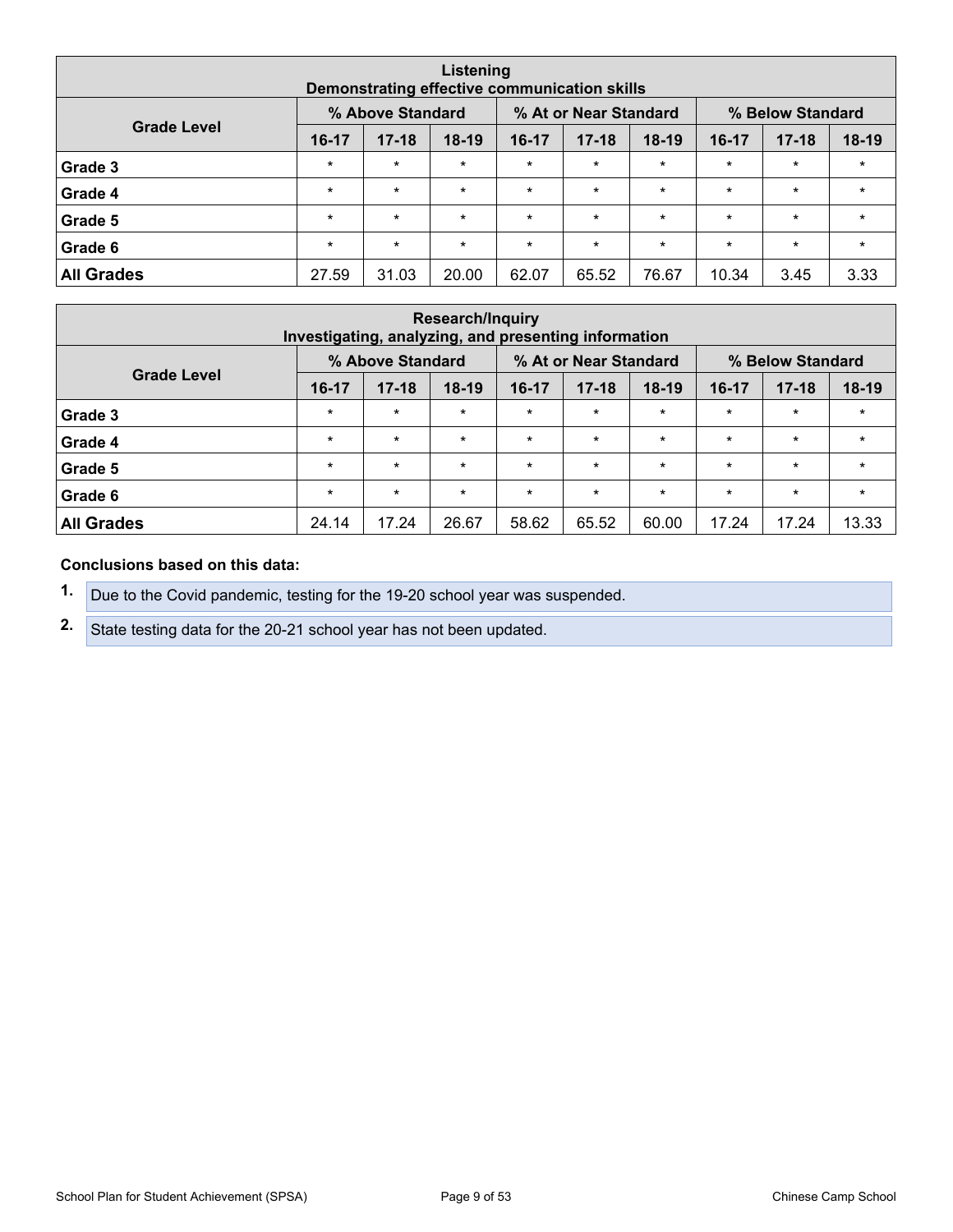## **CAASPP Results Mathematics (All Students)**

|                                                                                                         | <b>Overall Participation for All Students</b> |           |         |         |           |         |           |           |         |         |           |       |  |  |  |
|---------------------------------------------------------------------------------------------------------|-----------------------------------------------|-----------|---------|---------|-----------|---------|-----------|-----------|---------|---------|-----------|-------|--|--|--|
| % of Enrolled Students<br># of Students with<br># of Students Enrolled<br># of Students Tested<br>Grade |                                               |           |         |         |           |         |           |           |         |         |           |       |  |  |  |
| Level                                                                                                   | $16 - 17$                                     | $17 - 18$ | $18-19$ | $16-17$ | $17 - 18$ | $18-19$ | $16 - 17$ | $17 - 18$ | $18-19$ | $16-17$ | $17 - 18$ | 18-19 |  |  |  |
| Grade 3                                                                                                 | $\star$                                       | $\star$   | 6       | $\star$ | $\star$   | 6       | $\ast$    | $\star$   | 6       |         |           | 100   |  |  |  |
| Grade 4                                                                                                 | $\star$                                       | $\star$   | 7       | $\star$ | $\star$   | 7       | $\star$   | $\ast$    |         |         |           | 100   |  |  |  |
| Grade 5                                                                                                 | $\star$                                       | $\star$   | 10      | $\star$ | $\star$   | 10      | $\star$   | $\ast$    | 10      |         |           | 100   |  |  |  |
| Grade 6                                                                                                 | $\star$                                       | $\star$   |         | $\star$ | $\star$   |         | $\star$   | $\star$   |         |         |           | 100   |  |  |  |
| All                                                                                                     | 30                                            | 29        | 30      | 29      | 29        | 30      | 29        | 29        | 30      | 96.7    | 100       | 100   |  |  |  |

**Frace "% of Enrolled Students Tested" showing in this table is not the same as "Participation Rate" for federal accountability** purposes.

|                   |         |                         |         |                 |                                                                     | <b>Overall Achievement for All Students</b> |         |         |             |         |                 |         |                 |           |         |
|-------------------|---------|-------------------------|---------|-----------------|---------------------------------------------------------------------|---------------------------------------------|---------|---------|-------------|---------|-----------------|---------|-----------------|-----------|---------|
| Grade             |         | <b>Mean Scale Score</b> |         |                 | % Standard Not<br>% Standard Nearly<br>% Standard<br>% Standard Met |                                             |         |         |             |         |                 |         |                 |           |         |
| Level             | $16-17$ | $17 - 18$               |         | $18-19$   16-17 | $17 - 18$                                                           | $18-19$                                     | $16-17$ |         | 17-18 18-19 |         | $16-17$   17-18 |         | $18-19$   16-17 | $17 - 18$ | $18-19$ |
| Grade 3           | $\star$ | $\star$                 | $\star$ | $\star$         | $\star$                                                             | $\star$                                     | $\star$ | $\star$ | $\star$     | $\star$ | $\star$         | $\star$ | $\star$         | $\star$   | $\ast$  |
| Grade 4           | $\star$ | $\star$                 | $\star$ | $\star$         | $\star$                                                             | $\star$                                     | $\star$ | $\star$ | $\star$     | $\star$ | $\star$         | $\star$ | $\star$         | $\star$   | $\star$ |
| Grade 5           | $\star$ | $\star$                 | $\star$ | $\star$         | $\star$                                                             | $\star$                                     | $\star$ | $\star$ | $\star$     | $\star$ | $\pm$           | $\star$ | $\star$         | $\star$   | $\star$ |
| Grade 6           | $\star$ | $\star$                 | $\star$ | $\star$         | $\star$                                                             | $\star$                                     | $\star$ | $\star$ | $\star$     | $\star$ | $\star$         | $\star$ | $\star$         | $\star$   | $\star$ |
| <b>All Grades</b> | N/A     | N/A                     | N/A     | 17.24           | 17.24                                                               | 3.33                                        | 37.93   | 31.03   | 46.67       | 24.14   | 31.03           | 36.67   | 20.69           | 20.69     | 13.33   |

|                                                               | Applying mathematical concepts and procedures |           | <b>Concepts &amp; Procedures</b> |         |           |         |         |           |         |  |  |
|---------------------------------------------------------------|-----------------------------------------------|-----------|----------------------------------|---------|-----------|---------|---------|-----------|---------|--|--|
| % At or Near Standard<br>% Below Standard<br>% Above Standard |                                               |           |                                  |         |           |         |         |           |         |  |  |
| <b>Grade Level</b>                                            | 16-17                                         | $17 - 18$ | $18-19$                          | 16-17   | $17 - 18$ | $18-19$ | 16-17   | $17 - 18$ | $18-19$ |  |  |
| Grade 3                                                       | $\star$                                       | $\star$   | $\star$                          | $\star$ | $\star$   | $\star$ | $\star$ | $\star$   | $\star$ |  |  |
| Grade 4                                                       | $\star$                                       | $\star$   | $\star$                          | $\star$ | $\star$   | $\star$ | $\star$ | $\star$   | $\star$ |  |  |
| Grade 5                                                       | $\star$                                       | $\star$   | $\star$                          | $\star$ | $\star$   | $\star$ | $\star$ | $\star$   | $\star$ |  |  |
| Grade 6                                                       | $\star$                                       | $\star$   | $\star$                          | $\star$ | $\star$   | $\star$ | $\star$ | $\star$   | $\star$ |  |  |
| <b>All Grades</b>                                             | 24.14                                         | 31.03     | 23.33                            | 55.17   | 41.38     | 56.67   | 20.69   | 27.59     | 20.00   |  |  |

| <b>Problem Solving &amp; Modeling/Data Analysis</b><br>Using appropriate tools and strategies to solve real world and mathematical problems |         |           |         |         |           |         |         |           |         |  |  |  |  |
|---------------------------------------------------------------------------------------------------------------------------------------------|---------|-----------|---------|---------|-----------|---------|---------|-----------|---------|--|--|--|--|
| % Above Standard<br>% At or Near Standard<br>% Below Standard<br><b>Grade Level</b>                                                         |         |           |         |         |           |         |         |           |         |  |  |  |  |
|                                                                                                                                             | 16-17   | $17 - 18$ | $18-19$ | 16-17   | $17 - 18$ | $18-19$ | 16-17   | $17 - 18$ | $18-19$ |  |  |  |  |
| Grade 3                                                                                                                                     | $\star$ | $\star$   | $\star$ | $\star$ | $\star$   | $\star$ | $\star$ | $\star$   | $\star$ |  |  |  |  |
| Grade 4                                                                                                                                     | $\star$ | $\star$   | $\star$ | $\star$ | $\star$   | $\star$ | $\star$ | $\star$   | $\star$ |  |  |  |  |
| Grade 5                                                                                                                                     | $\star$ | $\star$   | $\star$ | $\star$ | $\star$   | $\star$ | $\star$ | $\star$   | $\star$ |  |  |  |  |
| Grade 6                                                                                                                                     | $\star$ | $\star$   | $\star$ | $\star$ | $\star$   | $\star$ | $\star$ | $\star$   | $\star$ |  |  |  |  |
| <b>All Grades</b>                                                                                                                           | 24.14   | 20.69     | 10.00   | 48.28   | 58.62     | 73.33   | 27.59   | 20.69     | 16.67   |  |  |  |  |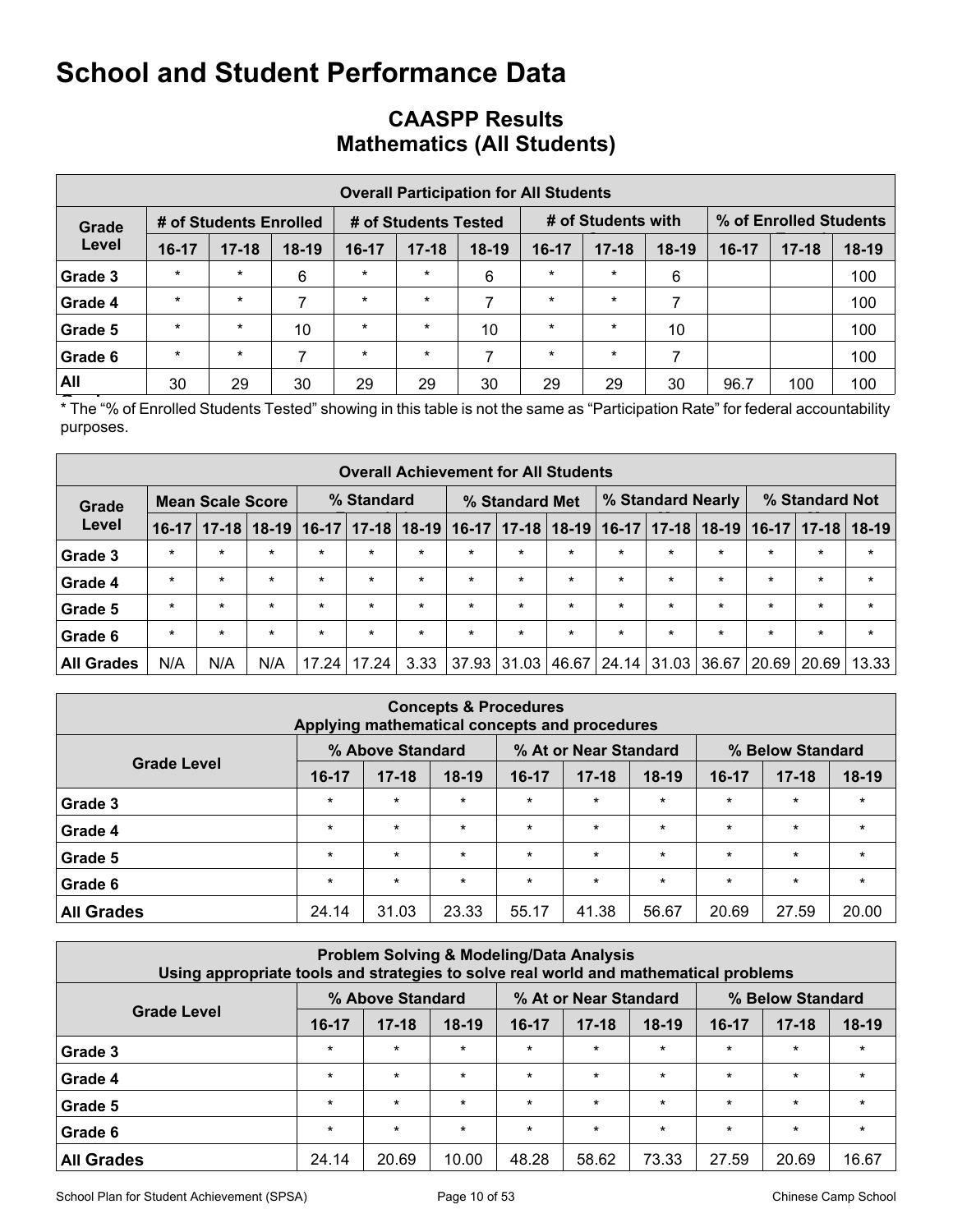|                                                                                     | <b>Communicating Reasoning</b><br>Demonstrating ability to support mathematical conclusions |           |         |           |           |         |         |           |         |  |  |  |  |  |
|-------------------------------------------------------------------------------------|---------------------------------------------------------------------------------------------|-----------|---------|-----------|-----------|---------|---------|-----------|---------|--|--|--|--|--|
| % At or Near Standard<br>% Above Standard<br>% Below Standard<br><b>Grade Level</b> |                                                                                             |           |         |           |           |         |         |           |         |  |  |  |  |  |
|                                                                                     | $16-17$                                                                                     | $17 - 18$ | $18-19$ | $16 - 17$ | $17 - 18$ | $18-19$ | 16-17   | $17 - 18$ | $18-19$ |  |  |  |  |  |
| Grade 3                                                                             | $\star$                                                                                     | $\star$   | $\star$ | $\star$   | $\star$   | $\star$ | $\star$ | $\star$   | $\star$ |  |  |  |  |  |
| Grade 4                                                                             | $\star$                                                                                     | $\star$   | $\star$ | $\star$   | $\star$   | $\star$ | $\star$ | $\star$   | $\star$ |  |  |  |  |  |
| Grade 5                                                                             | $\star$                                                                                     | $\star$   | $\star$ | $\star$   | $\star$   | $\star$ | $\star$ | $\star$   | $\star$ |  |  |  |  |  |
| Grade 6                                                                             | $\star$                                                                                     | $\star$   | $\star$ | $\star$   | $\star$   | $\star$ | $\star$ | $\star$   | $\star$ |  |  |  |  |  |
| <b>All Grades</b>                                                                   | 20.69                                                                                       | 20.69     | 13.33   | 44.83     | 44.83     | 56.67   | 34.48   | 34.48     | 30.00   |  |  |  |  |  |

#### **Conclusions based on this data:**

**1.** Due to the Covid pandemic, testing for the 19-20 school year was suspended. No new data to report on.

**2.** State data for the 20-21 school year has not been posted.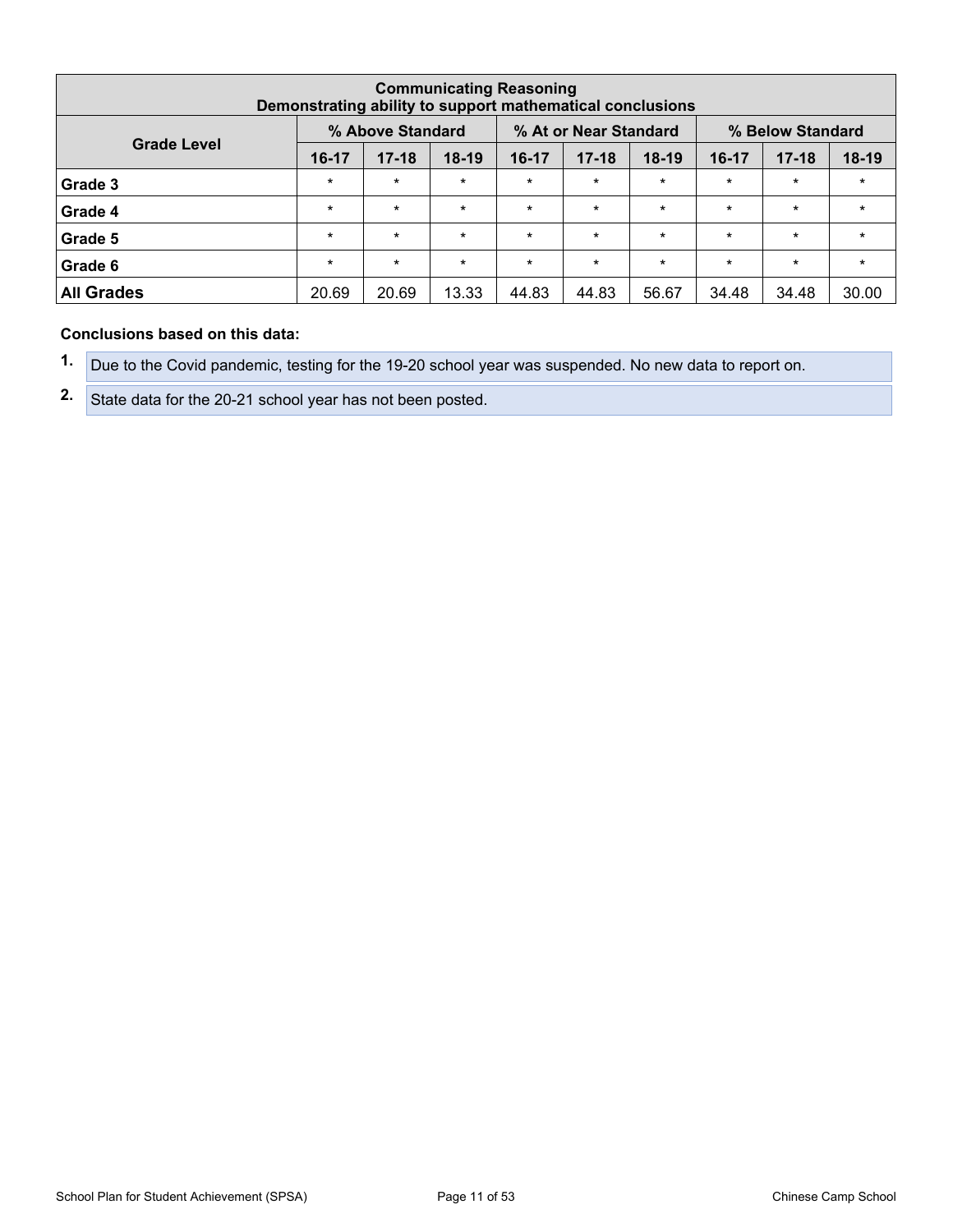## <span id="page-11-0"></span>**ELPAC Results**

|       |                                                                                            |  | <b>ELPAC Summative Assessment Data</b><br><b>Number of Students and Mean Scale Scores for All Students</b> |  |  |                         |                        |           |  |  |  |
|-------|--------------------------------------------------------------------------------------------|--|------------------------------------------------------------------------------------------------------------|--|--|-------------------------|------------------------|-----------|--|--|--|
| Grade | <b>Overall</b>                                                                             |  | <b>Oral Language</b>                                                                                       |  |  | <b>Written Language</b> | <b>Students Tested</b> | Number of |  |  |  |
| Level | $18-19$<br>$18-19$<br>$17 - 18$<br>$17 - 18$<br>$18-19$<br>$17 - 18$<br>$18-19$<br>$17-18$ |  |                                                                                                            |  |  |                         |                        |           |  |  |  |

|       |           |         |           | Percentage of Students at Each Performance Level for All Students | <b>Overall Language</b> |         |           |         |             |                     |
|-------|-----------|---------|-----------|-------------------------------------------------------------------|-------------------------|---------|-----------|---------|-------------|---------------------|
| Grade |           | Level 4 |           | Level 3                                                           |                         | Level 2 |           | Level 1 | of Students | <b>Total Number</b> |
| Level | $17 - 18$ | $18-19$ | $17 - 18$ | $18-19$                                                           | $17 - 18$               | $18-19$ | $17 - 18$ | $18-19$ | $17 - 18$   | $18-19$             |

|       | <b>Oral Language</b><br>Percentage of Students at Each Performance Level for All Students                            |         |  |         |  |         |         |  |  |                                    |  |  |  |
|-------|----------------------------------------------------------------------------------------------------------------------|---------|--|---------|--|---------|---------|--|--|------------------------------------|--|--|--|
| Grade |                                                                                                                      | Level 4 |  | Level 3 |  | Level 2 | Level 1 |  |  | <b>Total Number</b><br>of Students |  |  |  |
| Level | $17 - 18$<br>$18-19$<br>$17 - 18$<br>$17 - 18$<br>$18-19$<br>$18-19$<br>$17 - 18$<br>$18-19$<br>$18-19$<br>$17 - 18$ |         |  |         |  |         |         |  |  |                                    |  |  |  |

|       |           |         |           |         | <b>Written Language</b> | Percentage of Students at Each Performance Level for All Students |           |         |           |                                    |
|-------|-----------|---------|-----------|---------|-------------------------|-------------------------------------------------------------------|-----------|---------|-----------|------------------------------------|
| Grade |           | Level 4 |           | Level 3 |                         | Level 2                                                           | Level 1   |         |           | <b>Total Number</b><br>of Students |
| Level | $17 - 18$ | $18-19$ | $17 - 18$ | $18-19$ | $17 - 18$               | $18-19$                                                           | $17 - 18$ | $18-19$ | $17 - 18$ | $18-19$                            |

|       |           |                       | Percentage of Students by Domain Performance Level for All Students | <b>Listening Domain</b> |           |                  |                     |             |
|-------|-----------|-----------------------|---------------------------------------------------------------------|-------------------------|-----------|------------------|---------------------|-------------|
| Grade |           | <b>Well Developed</b> |                                                                     | Somewhat/Moderately     |           | <b>Beginning</b> | <b>Total Number</b> | of Students |
| Level | $17 - 18$ | $18-19$               | $17 - 18$                                                           | $18-19$                 | $17 - 18$ | $18-19$          | $17 - 18$           | $18-19$     |

|       |                                                                                                       |                       | Percentage of Students by Domain Performance Level for All Students | <b>Speaking Domain</b> |  |                  |                     |             |  |  |  |
|-------|-------------------------------------------------------------------------------------------------------|-----------------------|---------------------------------------------------------------------|------------------------|--|------------------|---------------------|-------------|--|--|--|
| Grade |                                                                                                       | <b>Well Developed</b> |                                                                     | Somewhat/Moderately    |  | <b>Beginning</b> | <b>Total Number</b> | of Students |  |  |  |
|       | Level<br>$18-19$<br>$17 - 18$<br>$18-19$<br>$18-19$<br>$18-19$<br>$17 - 18$<br>$17 - 18$<br>$17 - 18$ |                       |                                                                     |                        |  |                  |                     |             |  |  |  |

|       |           |                       | Percentage of Students by Domain Performance Level for All Students | <b>Reading Domain</b> |                  |         |           |                                    |
|-------|-----------|-----------------------|---------------------------------------------------------------------|-----------------------|------------------|---------|-----------|------------------------------------|
| Grade |           | <b>Well Developed</b> |                                                                     | Somewhat/Moderately   | <b>Beginning</b> |         |           | <b>Total Number</b><br>of Students |
| Level | $17 - 18$ | $18-19$               | $17 - 18$                                                           | $18-19$               | $17 - 18$        | $18-19$ | $17 - 18$ | $18-19$                            |

| <b>Writing Domain</b><br>Percentage of Students by Domain Performance Level for All Students |           |                       |                     |         |           |                  |           |                                    |
|----------------------------------------------------------------------------------------------|-----------|-----------------------|---------------------|---------|-----------|------------------|-----------|------------------------------------|
| Grade                                                                                        |           | <b>Well Developed</b> | Somewhat/Moderately |         |           | <b>Beginning</b> |           | <b>Total Number</b><br>of Students |
| Level                                                                                        | $17 - 18$ | $18-19$               | $17 - 18$           | $18-19$ | $17 - 18$ | $18-19$          | $17 - 18$ | $18-19$                            |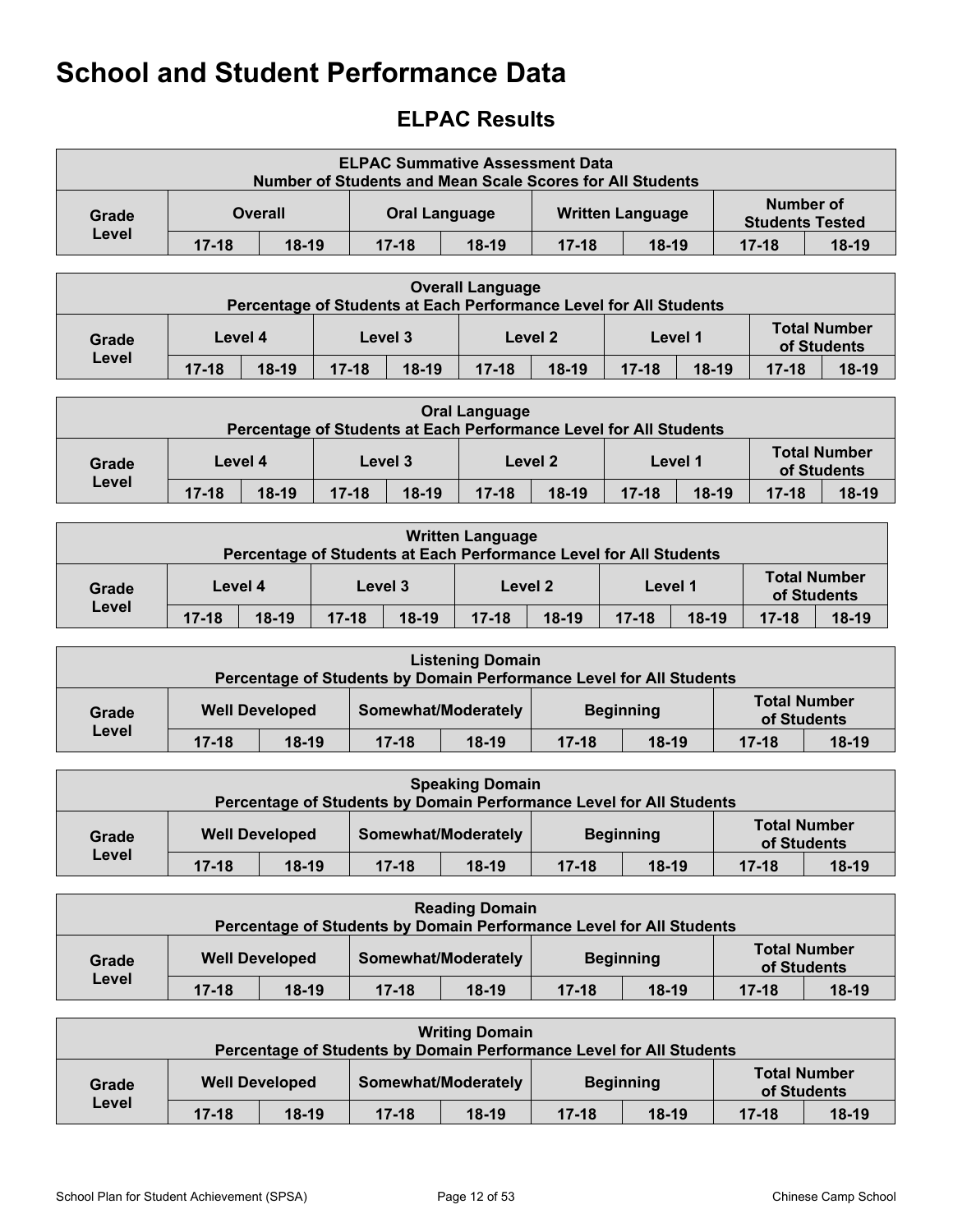#### **Conclusions based on this data:**

**1.** No identified English Learner students were required to test during this reporting school year.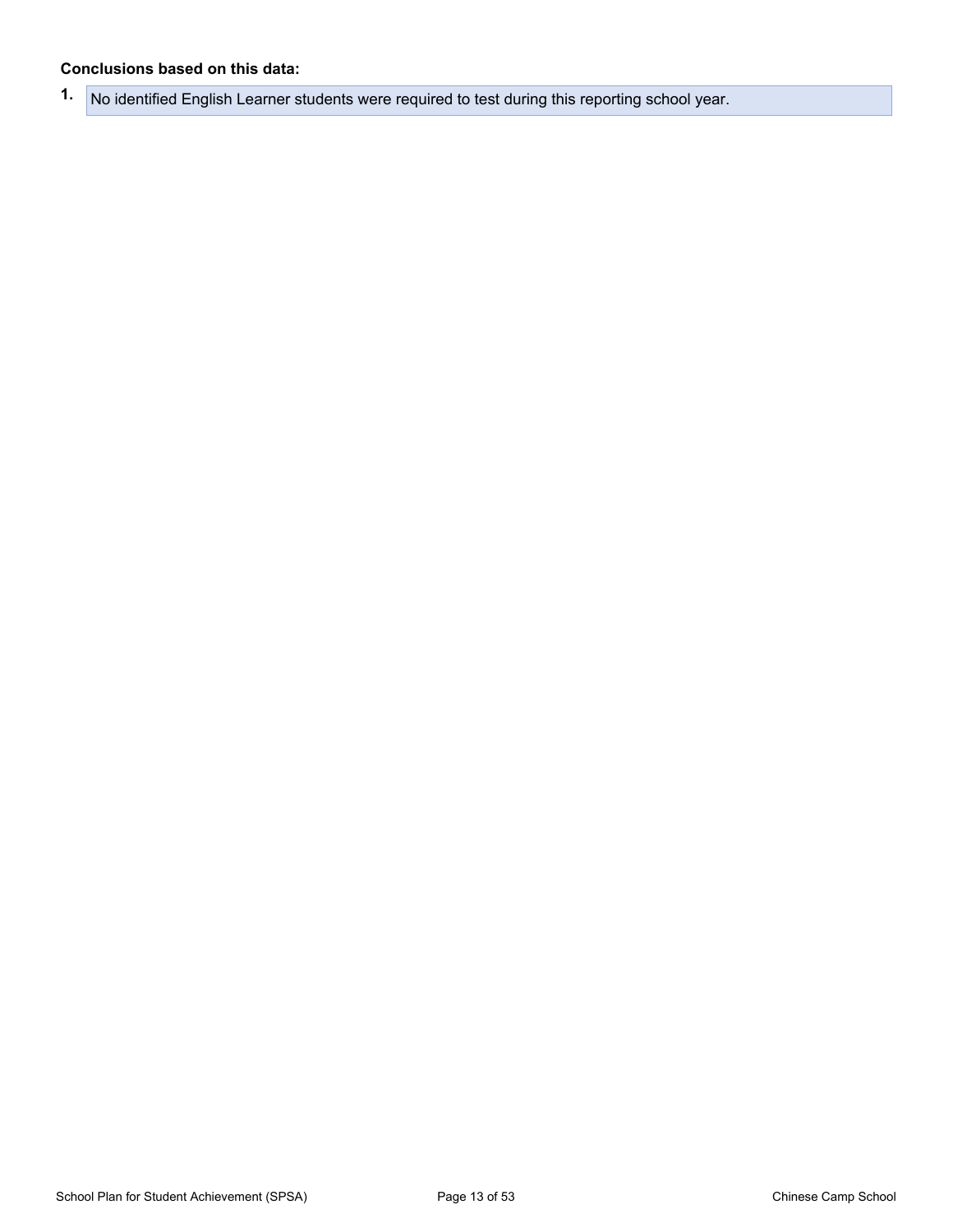## <span id="page-13-0"></span>**Student Population**

Due to the COVID-19 pandemic, state law has suspended the reporting of state and local indicators on the 2020 Dashboard. However, available data that would have been included in the Dashboard are reported on the Department's web site if they were determined to be valid and reliable. Information regarding the reporting status of data is available at [COVID-19](https://www.cde.ca.gov/ls/he/hn/coviddatareporting.asp) and Data [Reporting](https://www.cde.ca.gov/ls/he/hn/coviddatareporting.asp).

This section provides information about the school's student population.

| 2019-20 Student Population                        |                                                                                                                                                                     |                                                                                                                                                                                                    |                                                                                          |  |  |  |
|---------------------------------------------------|---------------------------------------------------------------------------------------------------------------------------------------------------------------------|----------------------------------------------------------------------------------------------------------------------------------------------------------------------------------------------------|------------------------------------------------------------------------------------------|--|--|--|
| <b>Total</b><br><b>Enrollment</b>                 | Socioeconomically<br><b>Disadvantaged</b>                                                                                                                           | <b>English</b><br>Learners                                                                                                                                                                         | <b>Foster</b><br>Youth                                                                   |  |  |  |
| 31                                                | 54.8                                                                                                                                                                | 3.2                                                                                                                                                                                                | This is the percent of students<br>whose well-being is the<br>responsibility of a court. |  |  |  |
| This is the total number of<br>students enrolled. | This is the percent of students<br>who are eligible for free or<br>reduced priced meals; or have<br>parents/guardians who did not<br>receive a high school diploma. | This is the percent of students<br>who are learning to communicate<br>effectively in English, typically<br>requiring instruction in both the<br>English Language and in their<br>academic courses. |                                                                                          |  |  |  |

| 2019-20 Enrollment for All Students/Student Group |              |            |  |  |  |  |
|---------------------------------------------------|--------------|------------|--|--|--|--|
| <b>Student Group</b>                              | <b>Total</b> | Percentage |  |  |  |  |
| <b>English Learners</b>                           |              | 3.2        |  |  |  |  |
| <b>Homeless</b>                                   |              | 6.5        |  |  |  |  |
| <b>Socioeconomically Disadvantaged</b>            | 17           | 54.8       |  |  |  |  |
| <b>Students with Disabilities</b>                 |              | 6.5        |  |  |  |  |

| <b>Enrollment by Race/Ethnicity</b>                |    |      |  |  |  |  |  |
|----------------------------------------------------|----|------|--|--|--|--|--|
| <b>Total</b><br><b>Student Group</b><br>Percentage |    |      |  |  |  |  |  |
| <b>Hispanic</b>                                    | 5  | 16.1 |  |  |  |  |  |
| <b>Two or More Races</b>                           |    | 6.5  |  |  |  |  |  |
| White                                              | 24 | 77.4 |  |  |  |  |  |

#### **Conclusions based on this data:**

|  | 1. School has a large socioeconomically disadvantaged population. |
|--|-------------------------------------------------------------------|
|--|-------------------------------------------------------------------|

**2.** Due to the low numbers of enrollment, data may have a significant change in the future.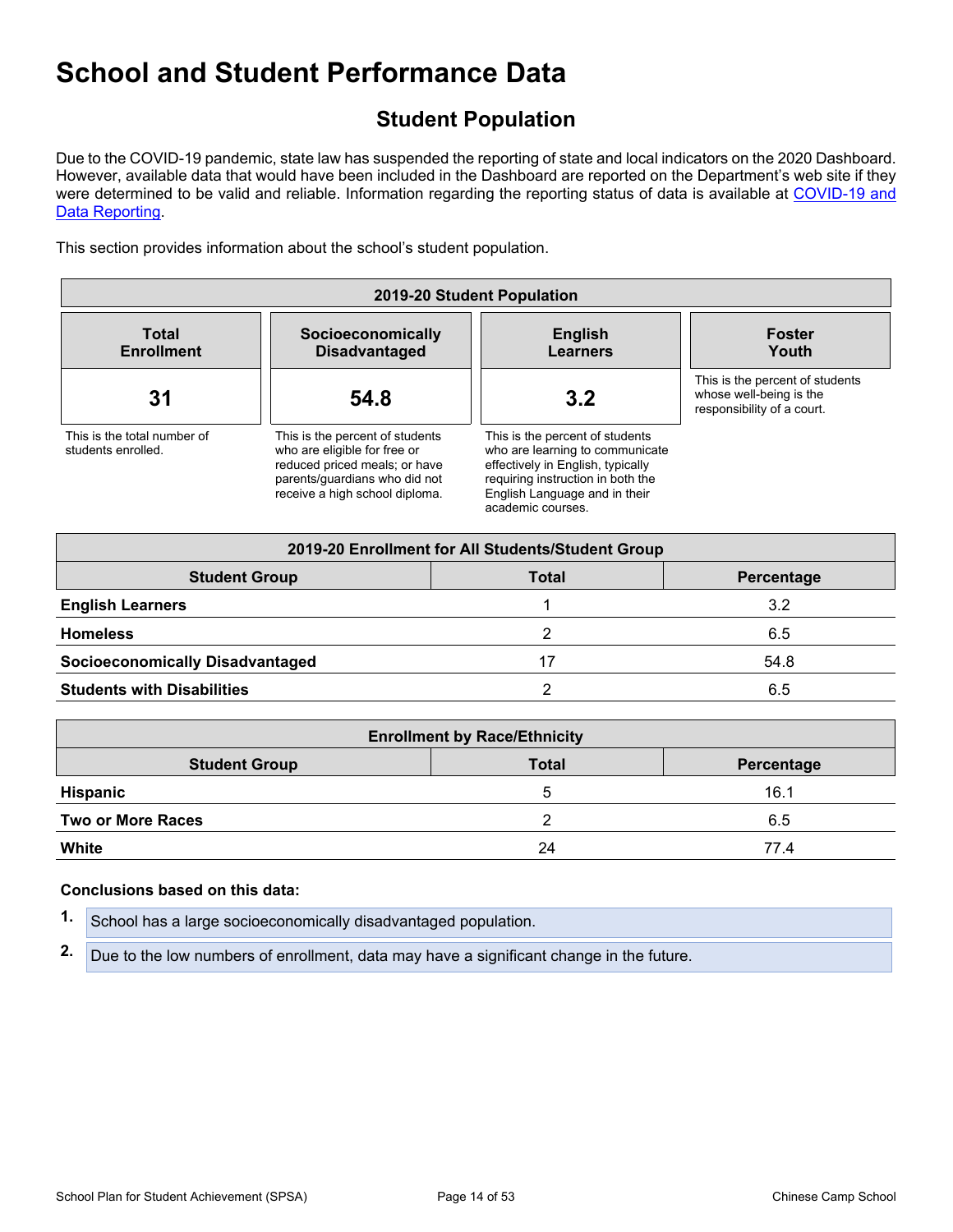## <span id="page-14-0"></span>**Overall Performance**

The data provided below is from the 2019 Fall California School Dashboard. Due to the COVID-19 pandemic, state law has suspended the reporting of state and local indicators on the 2020 Dashboard. However, available data that would have been included in the Dashboard are reported on the Department's web site if they were determined to be valid and reliable. Information regarding the reporting status of data is available at [COVID-19](https://www.cde.ca.gov/ls/he/hn/coviddatareporting.asp) and Data Reporting.



#### **Conclusions based on this data:**

- **1.** Due to the Covid pandemic, testing results were not ascertained to generate academic performance and engagement.
- **2.** Suspension had a significant drop.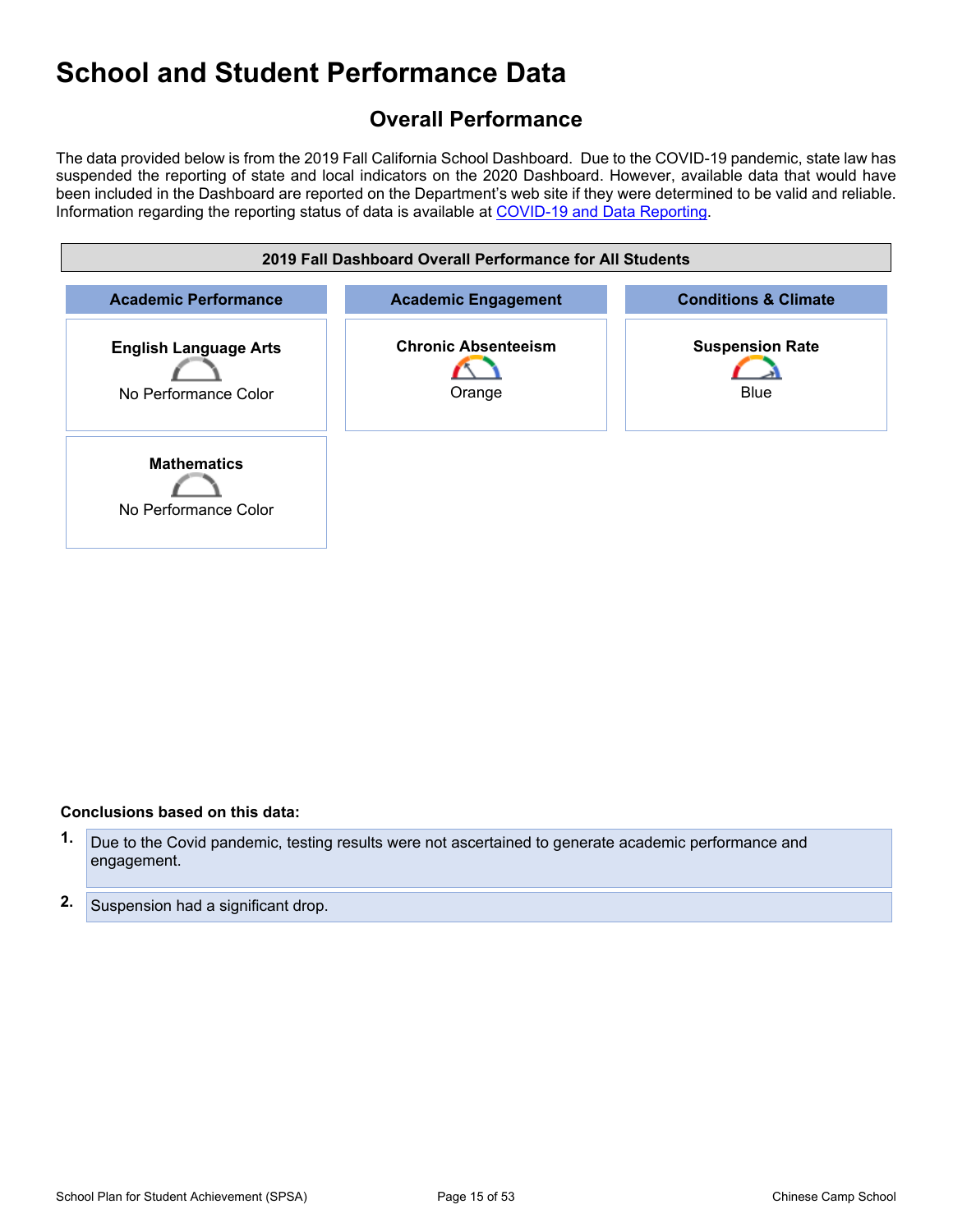## <span id="page-15-0"></span>**Academic Performance English Language Arts**

The data provided below is from the 2019 Fall California School Dashboard. Due to the COVID-19 pandemic, state law has suspended the reporting of state and local indicators on the 2020 Dashboard. However, available data that would have been included in the Dashboard are reported on the Department's web site if they were determined to be valid and reliable. Information regarding the reporting status of data is available at [COVID-19](https://www.cde.ca.gov/ls/he/hn/coviddatareporting.asp) and Data Reporting.

The performance levels are color-coded and range from lowest-to-highest performance in the following order:



This section provides number of student groups in each color.

| 2019 Fall Dashboard English Language Arts Equity Report |                                                        |  |  |  |  |  |  |
|---------------------------------------------------------|--------------------------------------------------------|--|--|--|--|--|--|
| Red                                                     | <b>Blue</b><br>Yellow<br><b>Green</b><br><b>Orange</b> |  |  |  |  |  |  |
|                                                         |                                                        |  |  |  |  |  |  |

This section provides a view of Student Assessment Results and other aspects of this school's performance, specifically how well students are meeting grade-level standards on the English Language Arts assessment. This measure is based on student performance on the Smarter Balanced Summative Assessment, which is taken annually by students in grades 3–8 and grade 11.

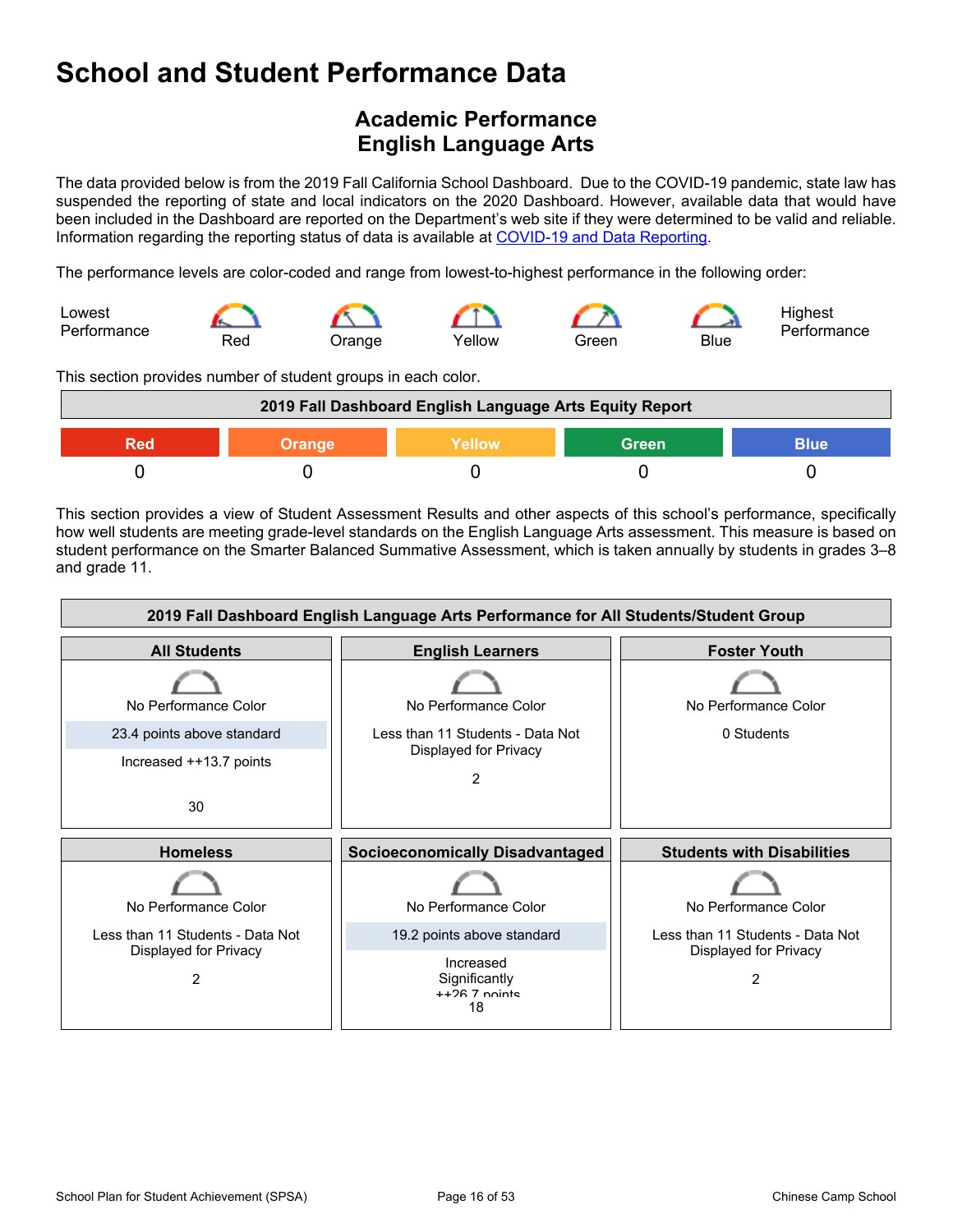

This section provides a view of Student Assessment Results and other aspects of this school's performance, specifically how well students are meeting grade-level standards on the English Language Arts assessment. This measure is based on student performance on the Smarter Balanced Summative Assessment, which is taken annually by students in grades 3–8 and grade 11.

| 2019 Fall Dashboard English Language Arts Data Comparisons for English Learners |                                      |                            |  |  |  |  |  |
|---------------------------------------------------------------------------------|--------------------------------------|----------------------------|--|--|--|--|--|
| <b>Current English Learner</b>                                                  | <b>Reclassified English Learners</b> | <b>English Only</b>        |  |  |  |  |  |
| Less than 11 Students - Data Not                                                | 0 Students                           | 27.4 points above standard |  |  |  |  |  |
| Displayed for Privacy                                                           |                                      | Increased ++5.5 points     |  |  |  |  |  |
|                                                                                 |                                      | 28                         |  |  |  |  |  |

#### **Conclusions based on this data:**

**1.** We continue to service the needs of the socioeconomically disadvantage subgroup.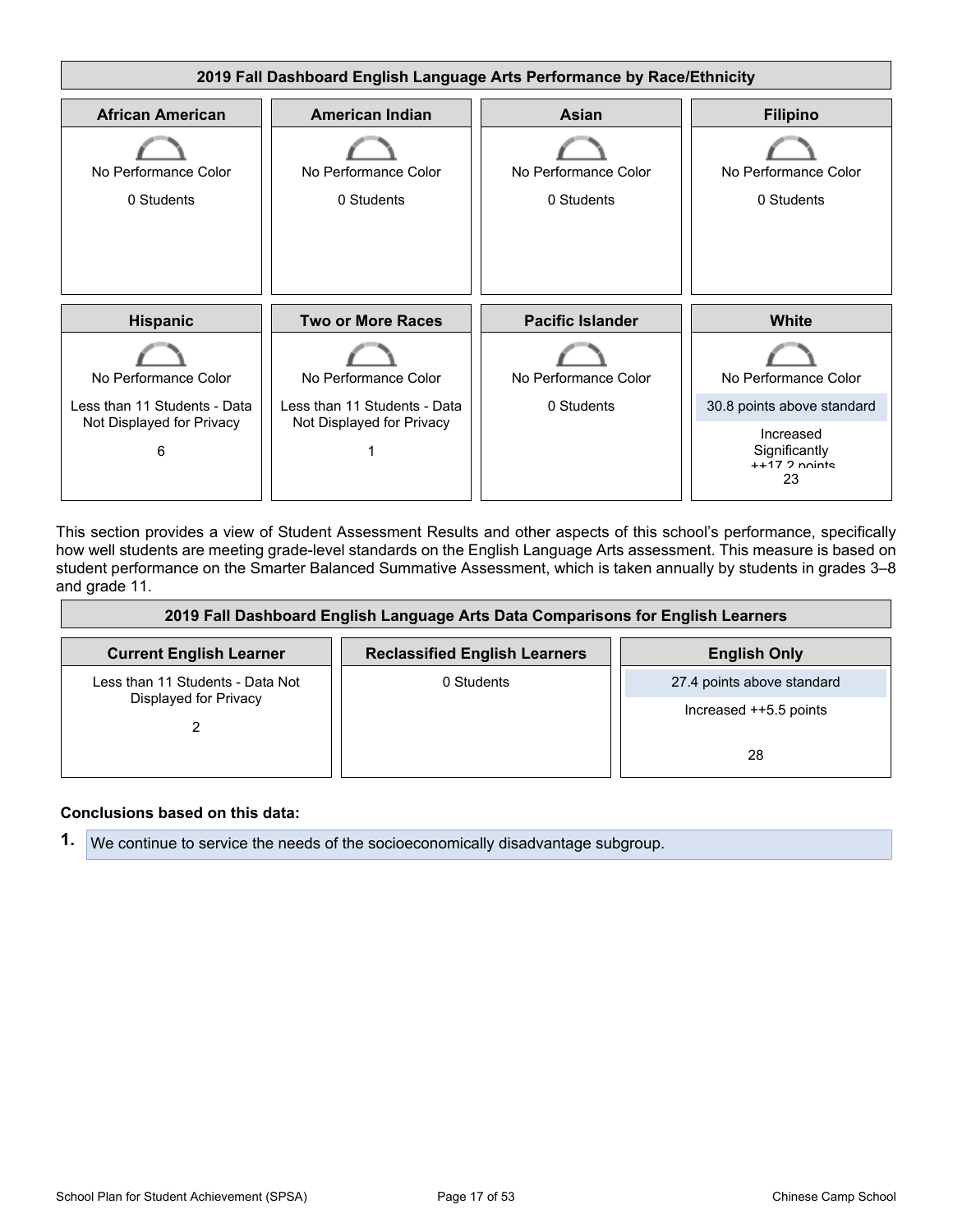## **Academic Performance Mathematics**

The data provided below is from the 2019 Fall California School Dashboard. Due to the COVID-19 pandemic, state law has suspended the reporting of state and local indicators on the 2020 Dashboard. However, available data that would have been included in the Dashboard are reported on the Department's web site if they were determined to be valid and reliable. Information regarding the reporting status of data is available at [COVID-19](https://www.cde.ca.gov/ls/he/hn/coviddatareporting.asp) and Data Reporting.

The performance levels are color-coded and range from lowest-to-highest performance in the following order:



This section provides number of student groups in each color.

| 2019 Fall Dashboard Mathematics Equity Report   |  |  |  |  |  |  |  |
|-------------------------------------------------|--|--|--|--|--|--|--|
| <b>Green</b><br>Yellow<br>Blue<br>Orange<br>RAN |  |  |  |  |  |  |  |
|                                                 |  |  |  |  |  |  |  |

This section provides a view of Student Assessment Results and other aspects of this school's performance, specifically how well students are meeting grade-level standards on the Mathematics assessment. This measure is based on student performance on the Smarter Balanced Summative Assessment, which is taken annually by students in grades 3–8 and grade 11.

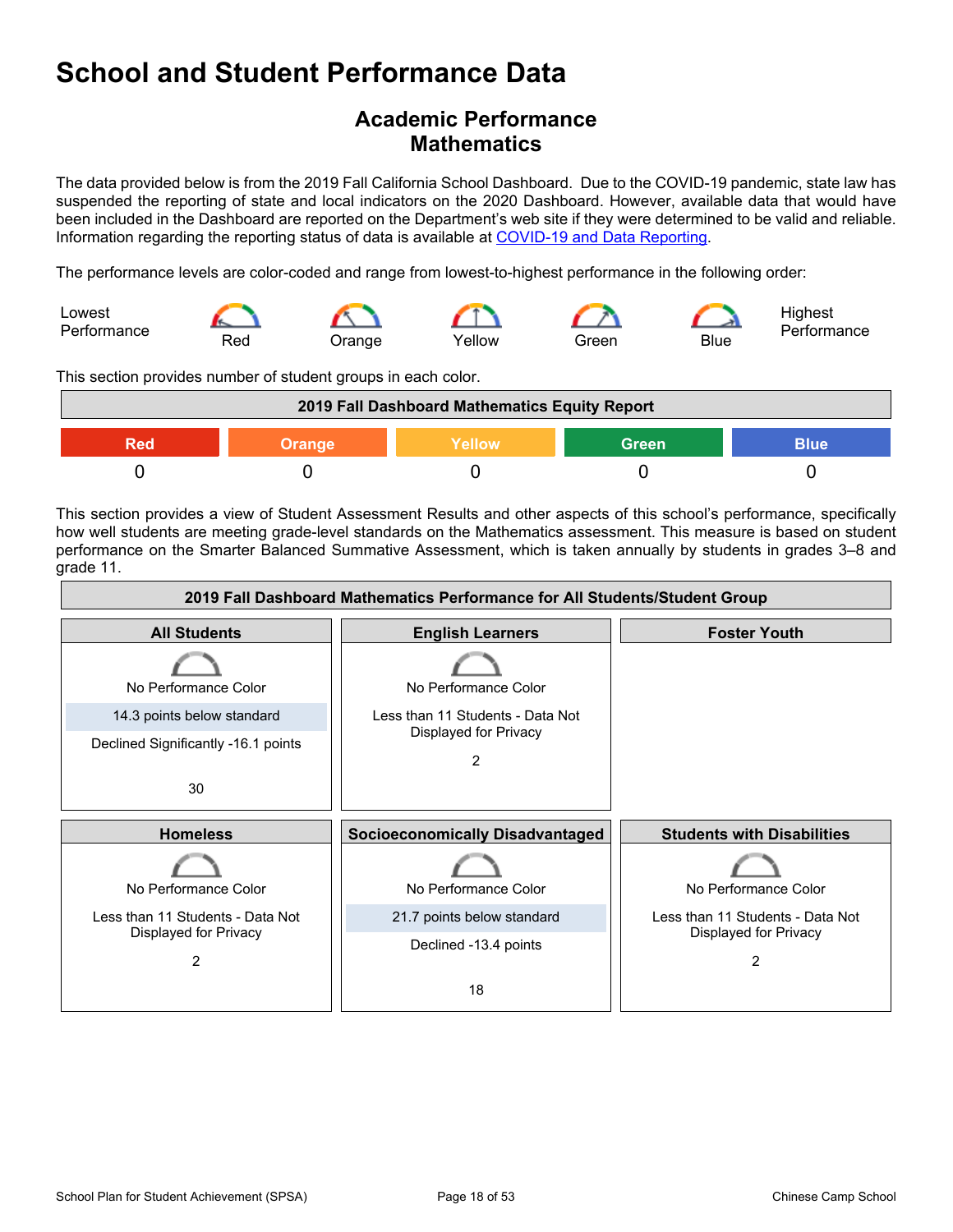| 2019 Fall Dashboard Mathematics Performance by Race/Ethnicity |                           |                         |                           |  |  |  |  |  |
|---------------------------------------------------------------|---------------------------|-------------------------|---------------------------|--|--|--|--|--|
| <b>African American</b>                                       | <b>Filipino</b>           |                         |                           |  |  |  |  |  |
| <b>Hispanic</b>                                               | <b>Two or More Races</b>  | <b>Pacific Islander</b> | White                     |  |  |  |  |  |
| No Performance Color                                          | No Performance Color      |                         | No Performance Color      |  |  |  |  |  |
| Less than 11 Students - Data<br>Less than 11 Students - Data  |                           |                         | 9.8 points below standard |  |  |  |  |  |
| Not Displayed for Privacy<br>6                                | Not Displayed for Privacy |                         | Declined -10.3 points     |  |  |  |  |  |
|                                                               |                           |                         | 23                        |  |  |  |  |  |

This section provides a view of Student Assessment Results and other aspects of this school's performance, specifically how well students are meeting grade-level standards on the Mathematics assessment. This measure is based on student performance on the Smarter Balanced Summative Assessment, which is taken annually by students in grades 3–8 and grade 11.

| 2019 Fall Dashboard Mathematics Data Comparisons for English Learners |                                      |                                     |  |  |  |  |  |
|-----------------------------------------------------------------------|--------------------------------------|-------------------------------------|--|--|--|--|--|
| <b>Current English Learner</b>                                        | <b>Reclassified English Learners</b> | <b>English Only</b>                 |  |  |  |  |  |
| Less than 11 Students - Data Not                                      |                                      | 10.9 points below standard          |  |  |  |  |  |
| Displayed for Privacy                                                 |                                      | Declined Significantly -23.1 points |  |  |  |  |  |
|                                                                       |                                      | 28                                  |  |  |  |  |  |

#### **Conclusions based on this data:**

**1.** Due to the Covid pandemic, testing results were not ascertained to generate academic performance and engagement.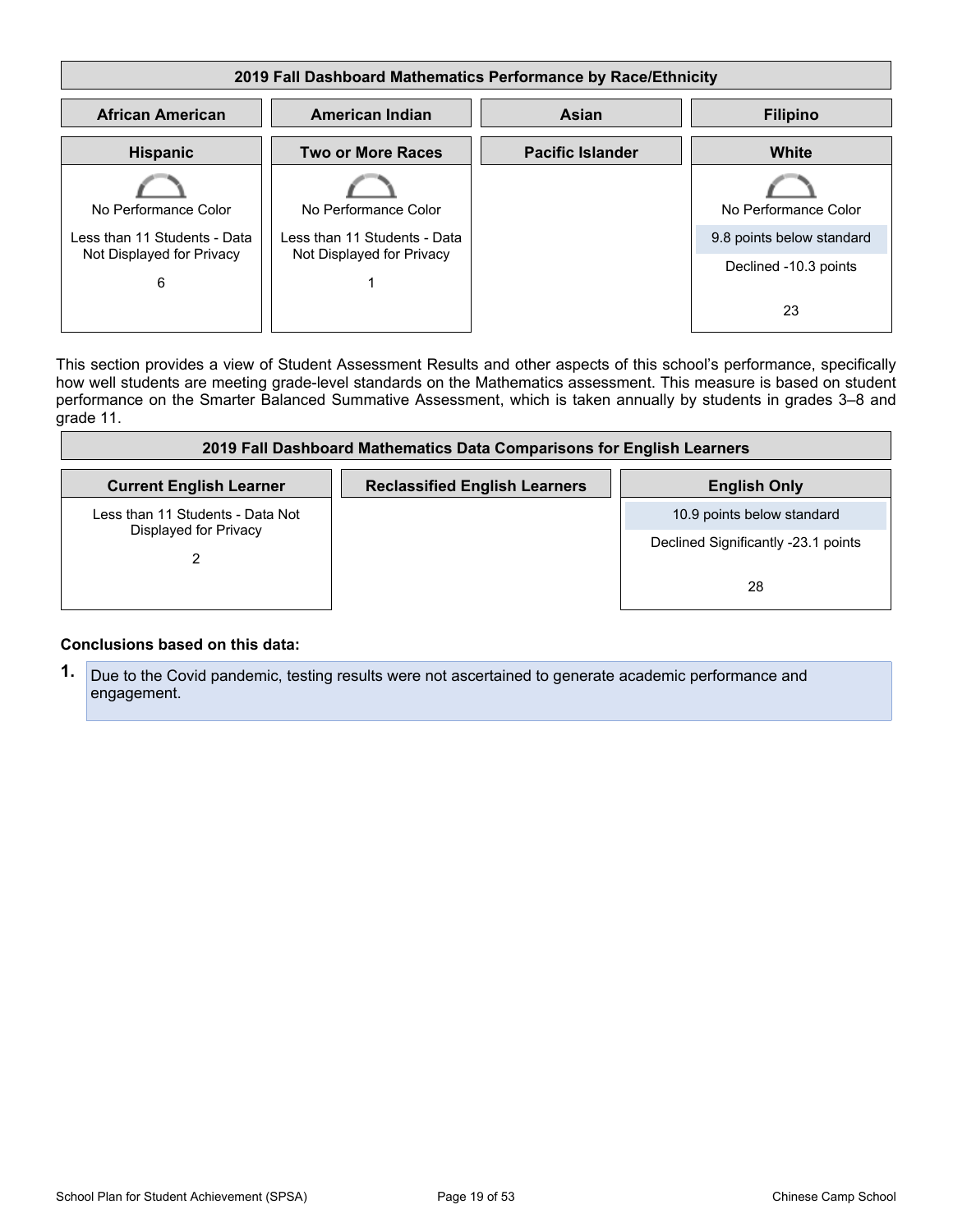## **Academic Performance English Learner Progress**

The data provided below is from the 2019 Fall California School Dashboard. Due to the COVID-19 pandemic, state law has suspended the reporting of state and local indicators on the 2020 Dashboard. However, available data that would have been included in the Dashboard are reported on the Department's web site if they were determined to be valid and reliable. Information regarding the reporting status of data is available at [COVID-19](https://www.cde.ca.gov/ls/he/hn/coviddatareporting.asp) and Data Reporting.

This section provides a view of the percentage of current EL students making progress towards English language proficiency or maintaining the highest level.

#### **2019 Fall Dashboard English Learner Progress Indicator**

**English Learner Progress**

making progress towards English language proficiency Number of EL Students:

Performance Level:

This section provides a view of the percentage of current EL students who progressed at least one ELPI level, maintained ELPI level 4, maintained lower ELPI levels (i.e, levels 1, 2L, 2H, 3L, or 3H), or decreased at least one ELPI Level.

| 2019 Fall Dashboard Student English Language Acquisition Results |                                                      |                                   |                                                     |  |  |  |  |  |
|------------------------------------------------------------------|------------------------------------------------------|-----------------------------------|-----------------------------------------------------|--|--|--|--|--|
|                                                                  |                                                      |                                   |                                                     |  |  |  |  |  |
| <b>Decreased</b><br><b>One ELPI Level</b>                        | <b>Maintained ELPI Level 1,</b><br>2L, 2H, 3L, or 3H | Maintained<br><b>ELPI Level 4</b> | <b>Progressed At Least</b><br><b>One ELPI Level</b> |  |  |  |  |  |

#### **Conclusions based on this data:**

Л

- **1.** Due to the Covid pandemic, testing results were not ascertained to generate academic performance and engagement.
- **2.** Too few identified English Learner students to produce results.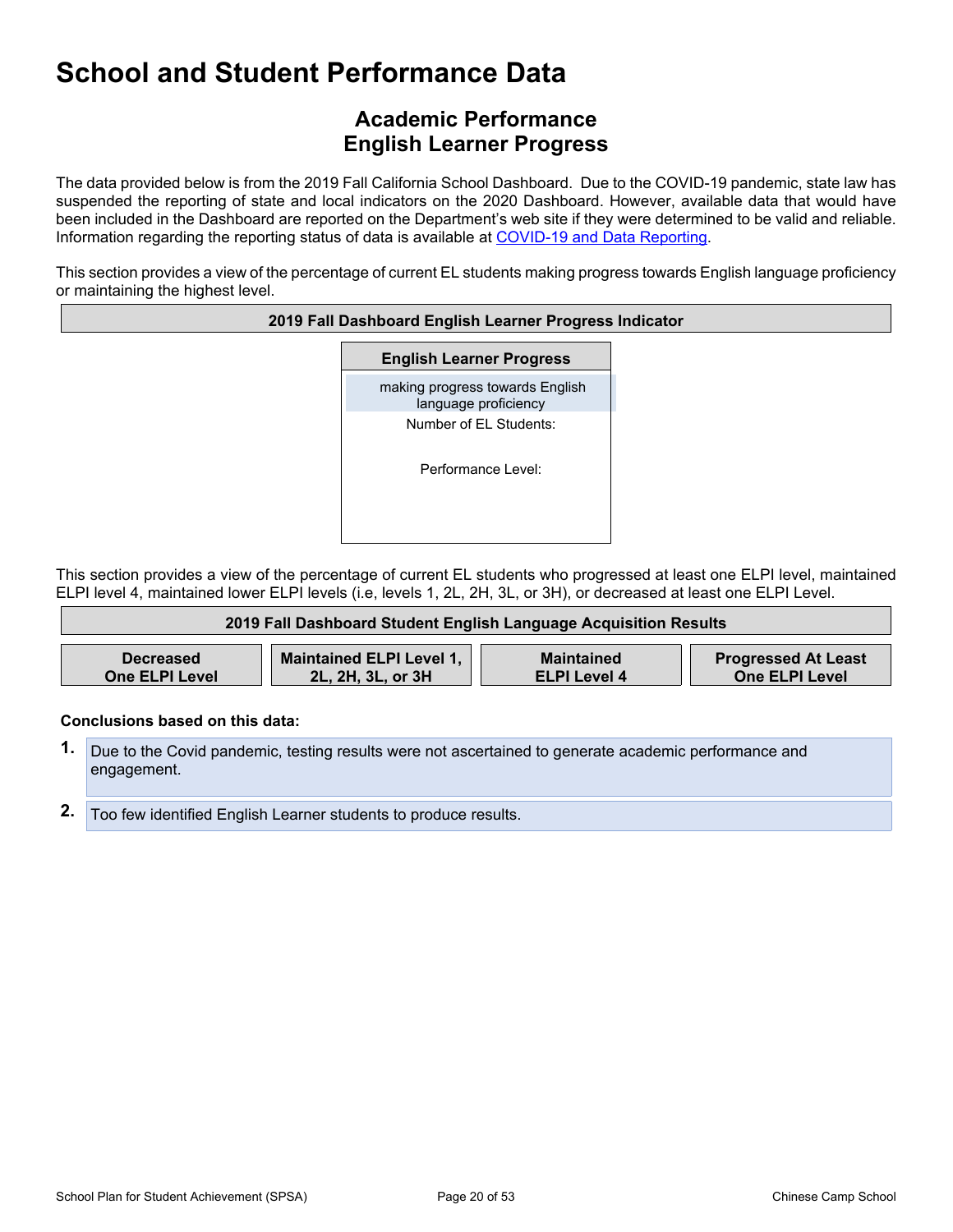## **Academic Performance College/Career**

The data provided below is from the 2019 Fall California School Dashboard. Due to the COVID-19 pandemic, state law has suspended the reporting of state and local indicators on the 2020 Dashboard. However, available data that would have been included in the Dashboard are reported on the Department's web site if they were determined to be valid and reliable. Information regarding the reporting status of data is available at [COVID-19](https://www.cde.ca.gov/ls/he/hn/coviddatareporting.asp) and Data Reporting.

The performance levels are color-coded and range from lowest-to-highest performance in the following order:

| Lowest      |     |               |        |       |             | Hiahest     |
|-------------|-----|---------------|--------|-------|-------------|-------------|
| Performance | Red | <b>Jrange</b> | Yellow | Green | <b>Blue</b> | Performance |

This section provides number of student groups in each color.

| 2019 Fall Dashboard College/Career Equity Report |                         |  |  |  |  |
|--------------------------------------------------|-------------------------|--|--|--|--|
| Red                                              | Green<br>Blue<br>Yellow |  |  |  |  |

This section provides information on the percentage of high school graduates who are placed in the "Prepared" level on the College/Career Indicator.

| 2019 Fall Dashboard College/Career for All Students/Student Group                       |  |  |  |  |  |
|-----------------------------------------------------------------------------------------|--|--|--|--|--|
| <b>All Students</b><br><b>English Learners</b><br><b>Foster Youth</b>                   |  |  |  |  |  |
| Socioeconomically Disadvantaged<br><b>Students with Disabilities</b><br><b>Homeless</b> |  |  |  |  |  |

| 2019 Fall Dashboard College/Career by Race/Ethnicity                            |  |  |  |  |  |
|---------------------------------------------------------------------------------|--|--|--|--|--|
| <b>African American</b><br>American Indian<br><b>Filipino</b><br>Asian          |  |  |  |  |  |
| <b>Two or More Races</b><br><b>Pacific Islander</b><br>White<br><b>Hispanic</b> |  |  |  |  |  |

This section provides a view of the percent of students per year that qualify as Not Prepared, Approaching Prepared, and Prepared.

| 2019 Fall Dashboard College/Career 3-Year Performance                                     |                                            |               |  |  |  |
|-------------------------------------------------------------------------------------------|--------------------------------------------|---------------|--|--|--|
| Class of 2017                                                                             | Class of 2018                              | Class of 2019 |  |  |  |
| Prepared                                                                                  | <b>Prepared</b><br><b>Prepared</b>         |               |  |  |  |
| <b>Approaching Prepared</b><br><b>Approaching Prepared</b><br><b>Approaching Prepared</b> |                                            |               |  |  |  |
| <b>Not Prepared</b>                                                                       | <b>Not Prepared</b><br><b>Not Prepared</b> |               |  |  |  |

#### **Conclusions based on this data:**

- **1.** No data to report.
- **2.** Waiting for state to report out 20-21 data.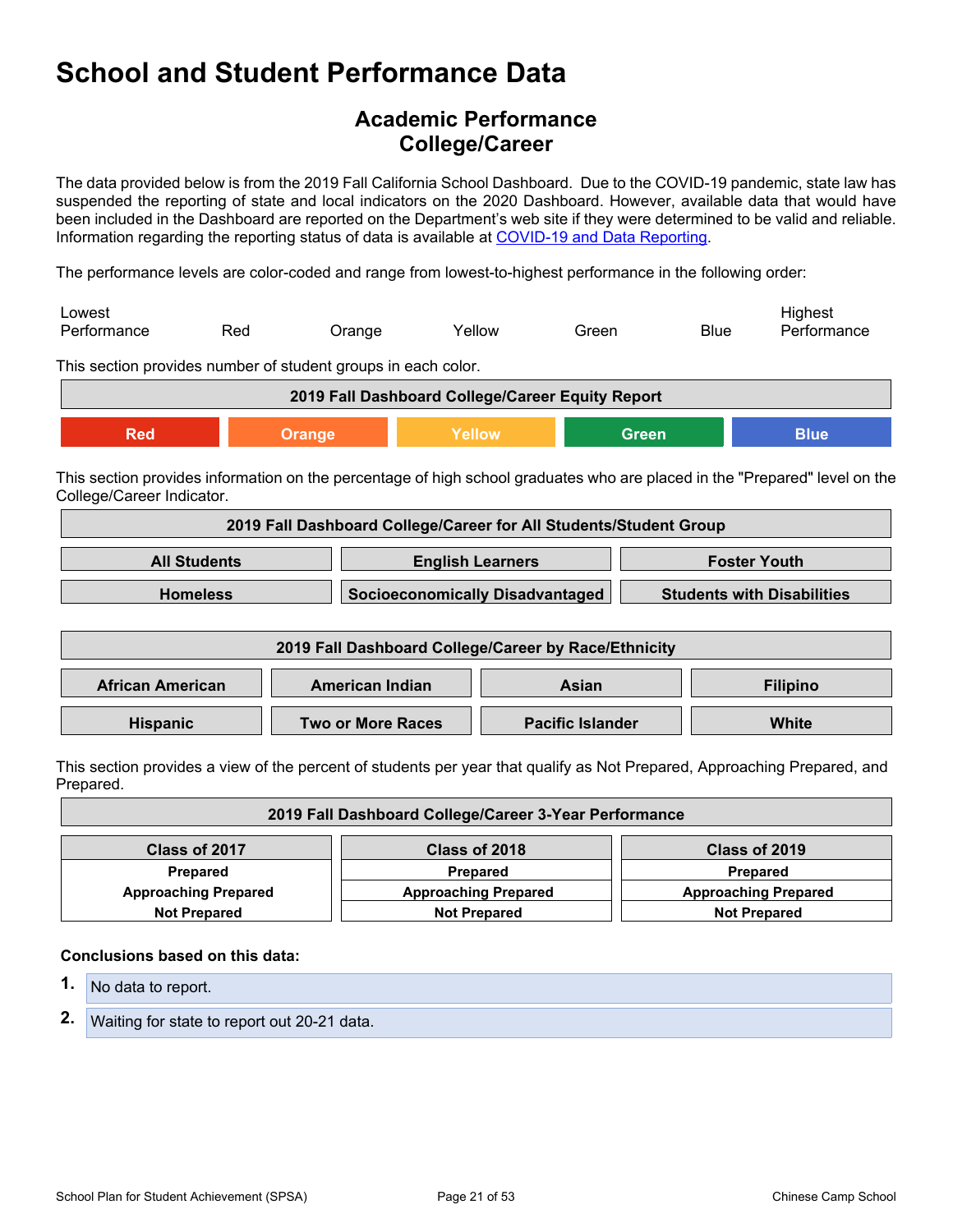## <span id="page-21-0"></span>**Academic Engagement Chronic Absenteeism**

The data provided below is from the 2019 Fall California School Dashboard. Due to the COVID-19 pandemic, state law has suspended the reporting of state and local indicators on the 2020 Dashboard. However, available data that would have been included in the Dashboard are reported on the Department's web site if they were determined to be valid and reliable. Information regarding the reporting status of data is available at [COVID-19](https://www.cde.ca.gov/ls/he/hn/coviddatareporting.asp) and Data Reporting.

The performance levels are color-coded and range from lowest-to-highest performance in the following order:



This section provides number of student groups in each color.

| 2019 Fall Dashboard Chronic Absenteeism Equity Report |  |  |  |  |  |
|-------------------------------------------------------|--|--|--|--|--|
| <b>Green</b><br>Yellow<br>Blue<br>Orange              |  |  |  |  |  |
|                                                       |  |  |  |  |  |

This section provides information about the percentage of students in kindergarten through grade 8 who are absent 10 percent or more of the instructional days they were enrolled.

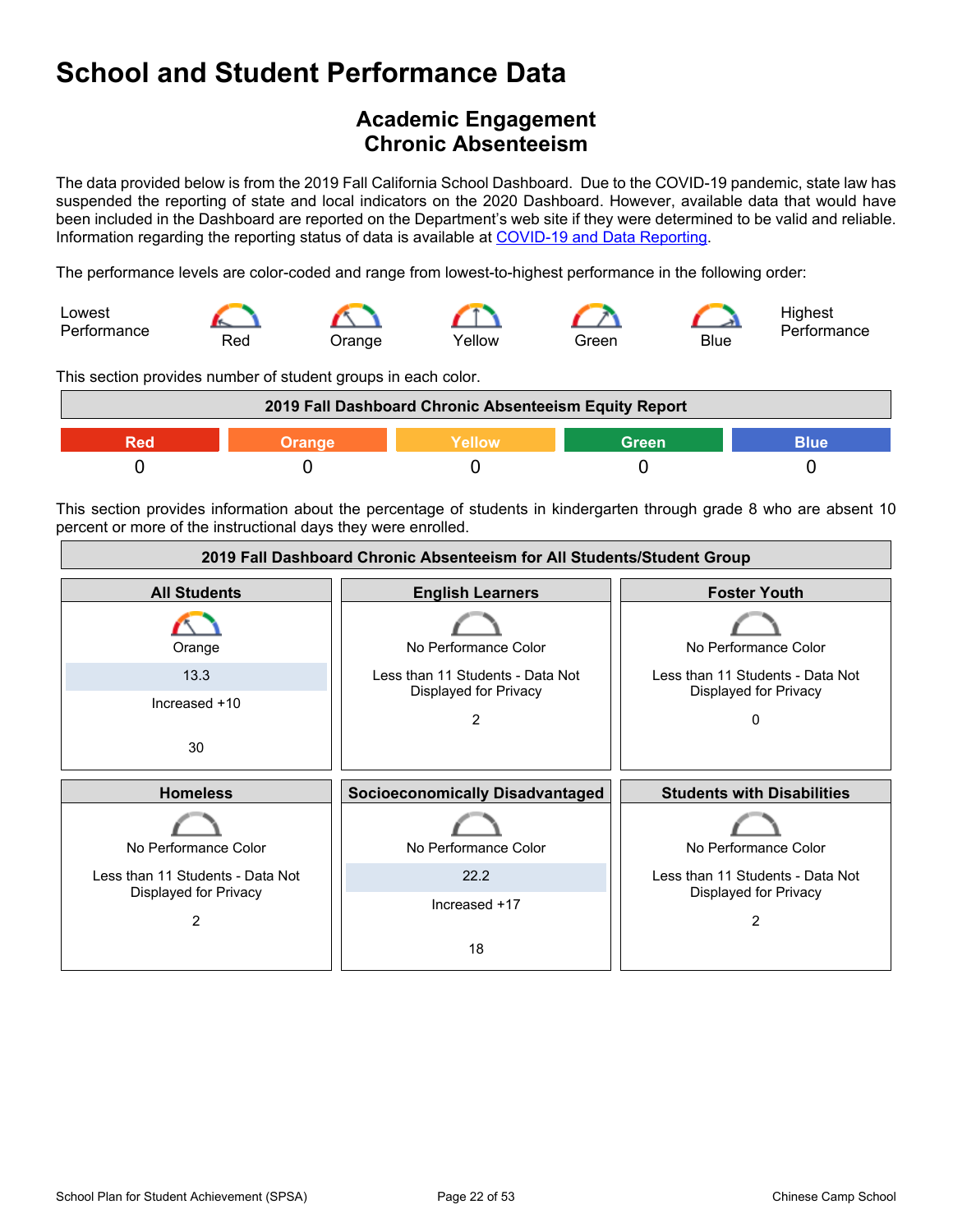

#### **Conclusions based on this data:**

**1.** Due to the Covid pandemic, attendance continues to be monitored electronically. **2.** Health code restrictions plays a role in students ability to attend.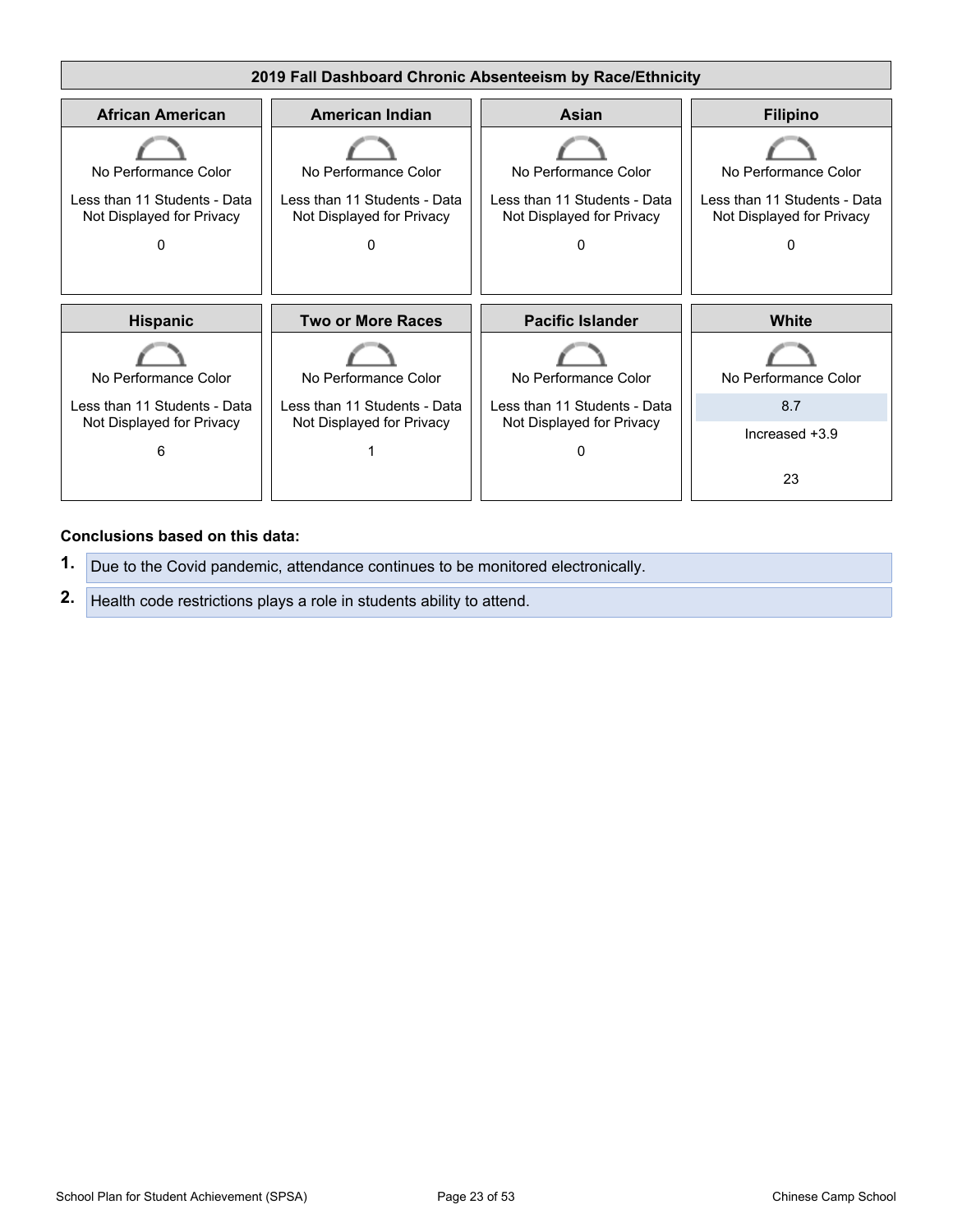## **Academic Engagement Graduation Rate**

The data provided below is from the 2019 Fall California School Dashboard. Due to the COVID-19 pandemic, state law has suspended the reporting of state and local indicators on the 2020 Dashboard. However, available data that would have been included in the Dashboard are reported on the Department's web site if they were determined to be valid and reliable. Information regarding the reporting status of data is available at [COVID-19](https://www.cde.ca.gov/ls/he/hn/coviddatareporting.asp) and Data Reporting.

The performance levels are color-coded and range from lowest-to-highest performance in the following order:

| Lowest      |     |               |        |       |             | Hiahest     |
|-------------|-----|---------------|--------|-------|-------------|-------------|
| Performance | Red | <b>Jrange</b> | Yellow | Green | <b>Blue</b> | Performance |

This section provides number of student groups in each color.

| 2019 Fall Dashboard Graduation Rate Equity Report |  |  |  |  |  |
|---------------------------------------------------|--|--|--|--|--|
| Yellow<br>Red<br>Blue<br>Green<br>Orange          |  |  |  |  |  |

This section provides information about students completing high school, which includes students who receive a standard high school diploma or complete their graduation requirements at an alternative school.

| 2019 Fall Dashboard Graduation Rate for All Students/Student Group                      |  |  |  |  |
|-----------------------------------------------------------------------------------------|--|--|--|--|
| <b>All Students</b><br><b>English Learners</b><br><b>Foster Youth</b>                   |  |  |  |  |
| Socioeconomically Disadvantaged<br><b>Students with Disabilities</b><br><b>Homeless</b> |  |  |  |  |

| 2019 Fall Dashboard Graduation Rate by Race/Ethnicity                  |                          |                         |       |  |  |
|------------------------------------------------------------------------|--------------------------|-------------------------|-------|--|--|
| <b>African American</b><br>American Indian<br><b>Filipino</b><br>Asian |                          |                         |       |  |  |
| <b>Hispanic</b>                                                        | <b>Two or More Races</b> | <b>Pacific Islander</b> | White |  |  |

This section provides a view of the percentage of students who received a high school diploma within four years of entering ninth grade or complete their graduation requirements at an alternative school.

| 2019 Fall Dashboard Graduation Rate by Year |  |  |  |  |  |
|---------------------------------------------|--|--|--|--|--|
| 2018<br>2019                                |  |  |  |  |  |
|                                             |  |  |  |  |  |

#### **Conclusions based on this data:**

**1.** No data reported at this time.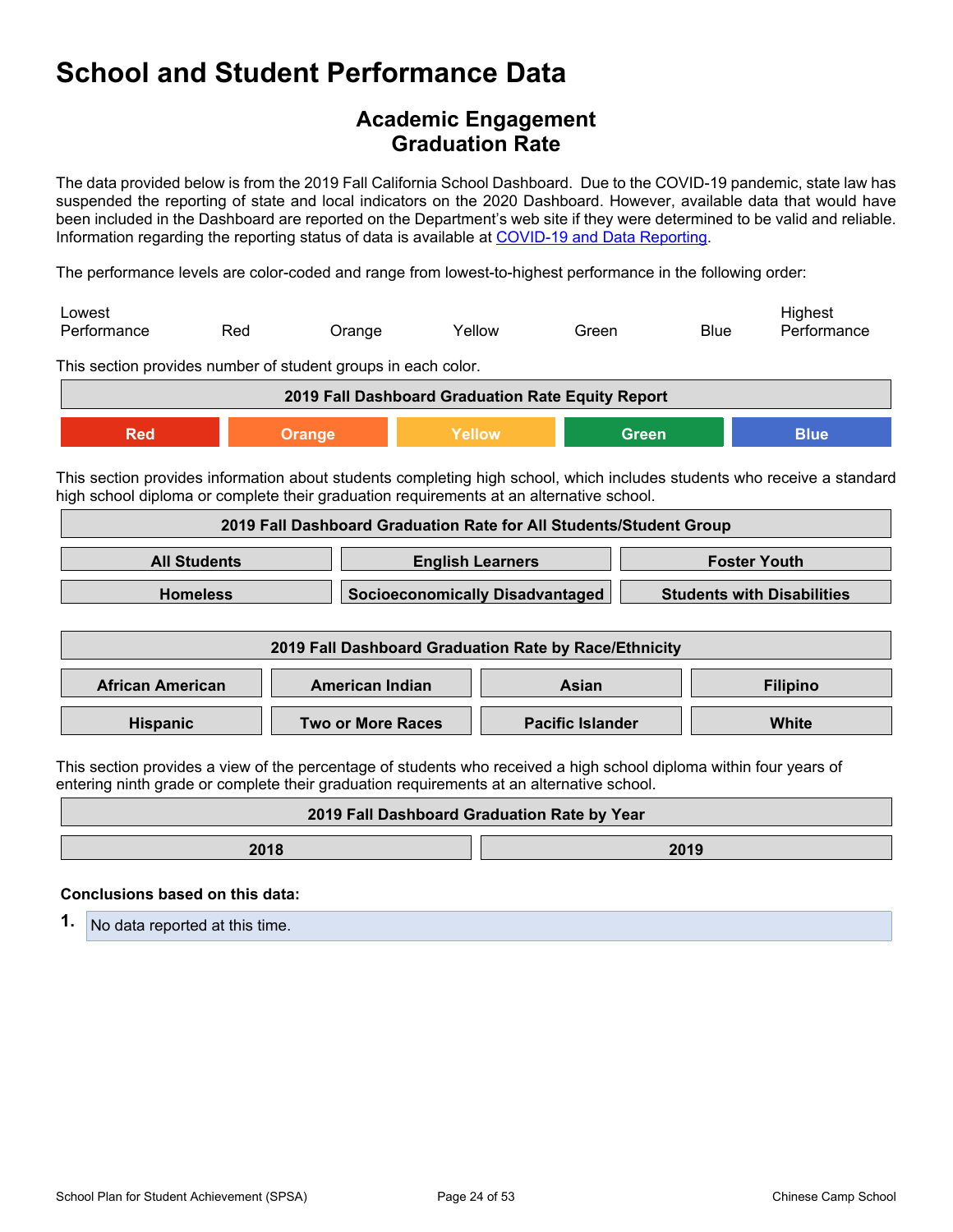## <span id="page-24-0"></span>**Conditions & Climate Suspension Rate**

The data provided below is from the 2019 Fall California School Dashboard. Due to the COVID-19 pandemic, state law has suspended the reporting of state and local indicators on the 2020 Dashboard. However, available data that would have been included in the Dashboard are reported on the Department's web site if they were determined to be valid and reliable. Information regarding the reporting status of data is available at [COVID-19](https://www.cde.ca.gov/ls/he/hn/coviddatareporting.asp) and Data Reporting.

The performance levels are color-coded and range from lowest-to-highest performance in the following order:



This section provides number of student groups in each color.

| 2019 Fall Dashboard Suspension Rate Equity Report |        |        |              |             |
|---------------------------------------------------|--------|--------|--------------|-------------|
| Red                                               | Orange | Yellow | <b>Green</b> | <b>Blue</b> |
|                                                   |        |        |              |             |

This section provides information about the percentage of students in kindergarten through grade 12 who have been suspended at least once in a given school year. Students who are suspended multiple times are only counted once.

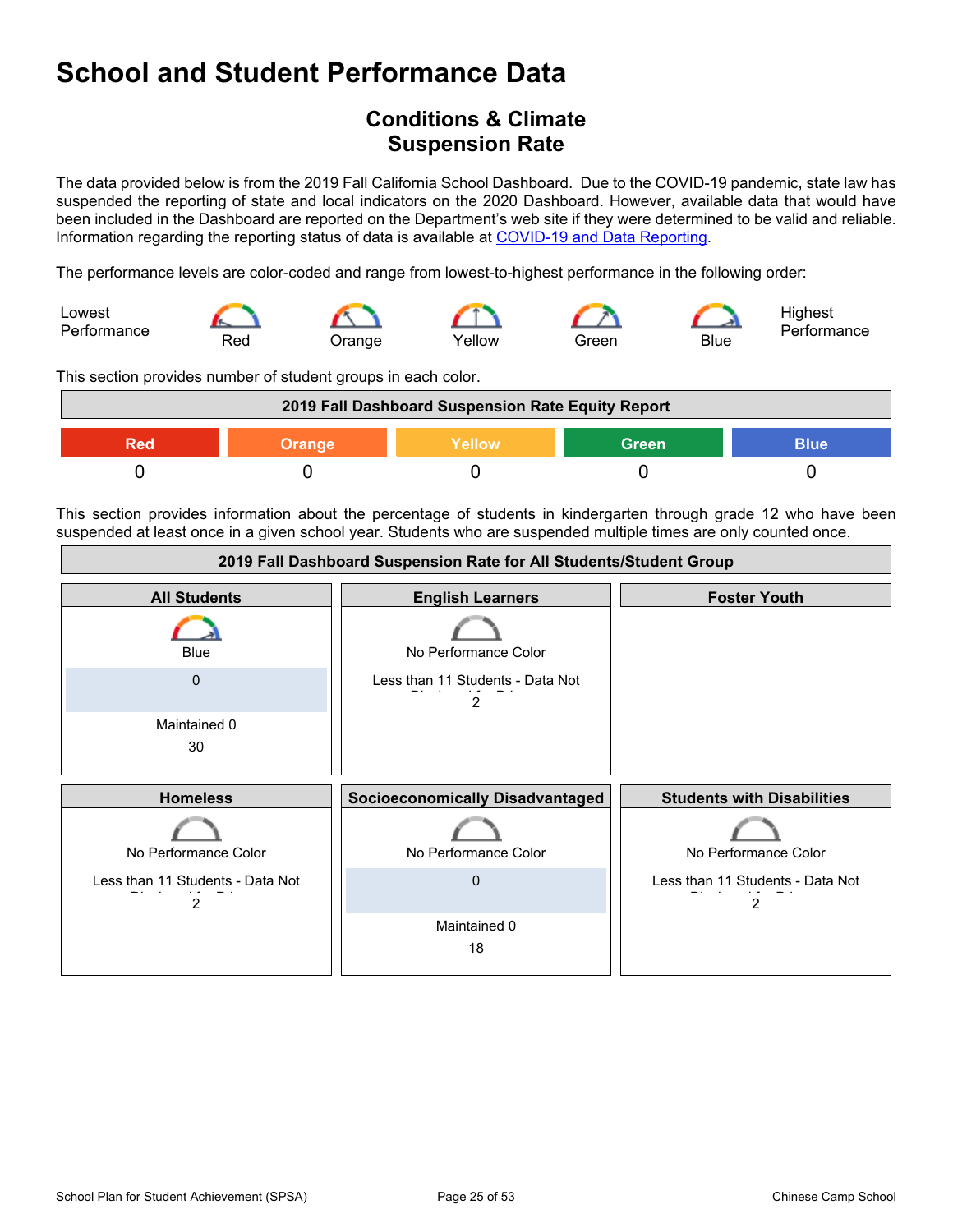| 2019 Fall Dashboard Suspension Rate by Race/Ethnicity |                              |                         |                      |  |  |  |
|-------------------------------------------------------|------------------------------|-------------------------|----------------------|--|--|--|
| <b>African American</b>                               | <b>American Indian</b>       | <b>Asian</b>            | <b>Filipino</b>      |  |  |  |
| <b>Hispanic</b>                                       | <b>Two or More Races</b>     | <b>Pacific Islander</b> | <b>White</b>         |  |  |  |
| No Performance Color                                  | No Performance Color         |                         | No Performance Color |  |  |  |
| Less than 11 Students - Data<br>6                     | Less than 11 Students - Data |                         | 0                    |  |  |  |
|                                                       |                              |                         | Maintained 0<br>23   |  |  |  |

This section provides a view of the percentage of students who were suspended.

| 2019 Fall Dashboard Suspension Rate by Year |  |  |  |
|---------------------------------------------|--|--|--|
| 2017<br>2018<br>2019                        |  |  |  |
|                                             |  |  |  |

#### **Conclusions based on this data:**

**1.** Due to the Covid pandemic, students have returned from isolation and receive additional supports for SEL.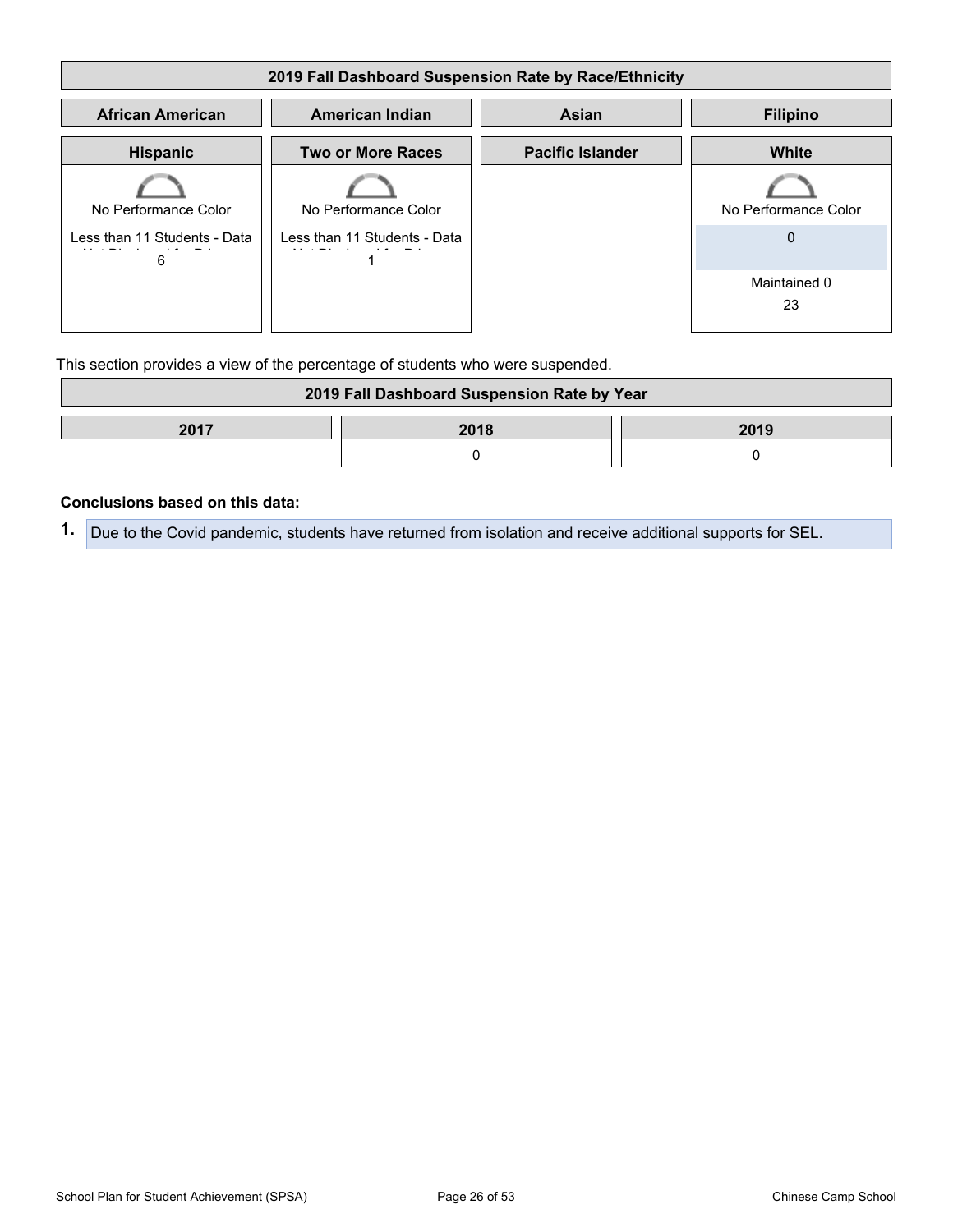# <span id="page-26-0"></span>**Goals, Strategies, & Proposed Expenditures**

# <span id="page-26-1"></span>**Goal 1**

## **Subject**

Reading and Math.

## **Goal Statement**

Overall student achievement has been low in the area of reading and math and has been on a decline in years past.

## **LCAP Goal**

Improve student achievement through strong standards-aligned curriculum, technology, instructional supports and the provision of learning acceleration supports and interventions in math and reading.

## **Basis for this Goal**

The goal is to ensure that all students in the Jamestown School District have access to standards-aligned curriculum, resources and supports in order to gain academic content knowledge and meet or exceed state standards.

## **Expected Annual Measurable Outcomes**

| <b>Metric/Indicator</b>                                  | <b>Baseline</b>                                                                                                                                                              | <b>Expected Outcome</b>                                                                                                                                                                                                                    |
|----------------------------------------------------------|------------------------------------------------------------------------------------------------------------------------------------------------------------------------------|--------------------------------------------------------------------------------------------------------------------------------------------------------------------------------------------------------------------------------------------|
| <b>SBAC ELA:</b><br>Scale points distance from standard  | 2019 Dashboard<br>2018-2019 SBAC<br>All: 35.1 points below standard<br>SED: 45.7 points below standard<br>EL: 91.5 points below standard<br>SWD: 104.8 points below standard | SBAC:<br>All: 2 point increase above standards<br>over the next year.<br>SED and Foster Youth: Meet or<br>exceed standards.<br>EL: Increase by 30 or more points<br>from baseline.<br>SWD: Increase by 30 or more points<br>from baseline. |
| <b>SBAC Math:</b><br>Scale points distance from standard | 2019 Dashboard<br>2018-2019 SBAC<br>All: 55.8 points below standard<br>SED: 64.5 points below standard<br>EL: 69.6 points below standard<br>SWD: 115.8                       | SBAC:<br>All: 2 points increase above<br>standards over the next year.<br>SED and Foster Youth: Met or<br>exceed standard.<br>EL: Increase by 30 or more points<br>from baseline.<br>SWD: Increase by 30 or more points<br>from baseline.  |

### **Planned Strategies/Activities**

## **Strategy/Activity 1**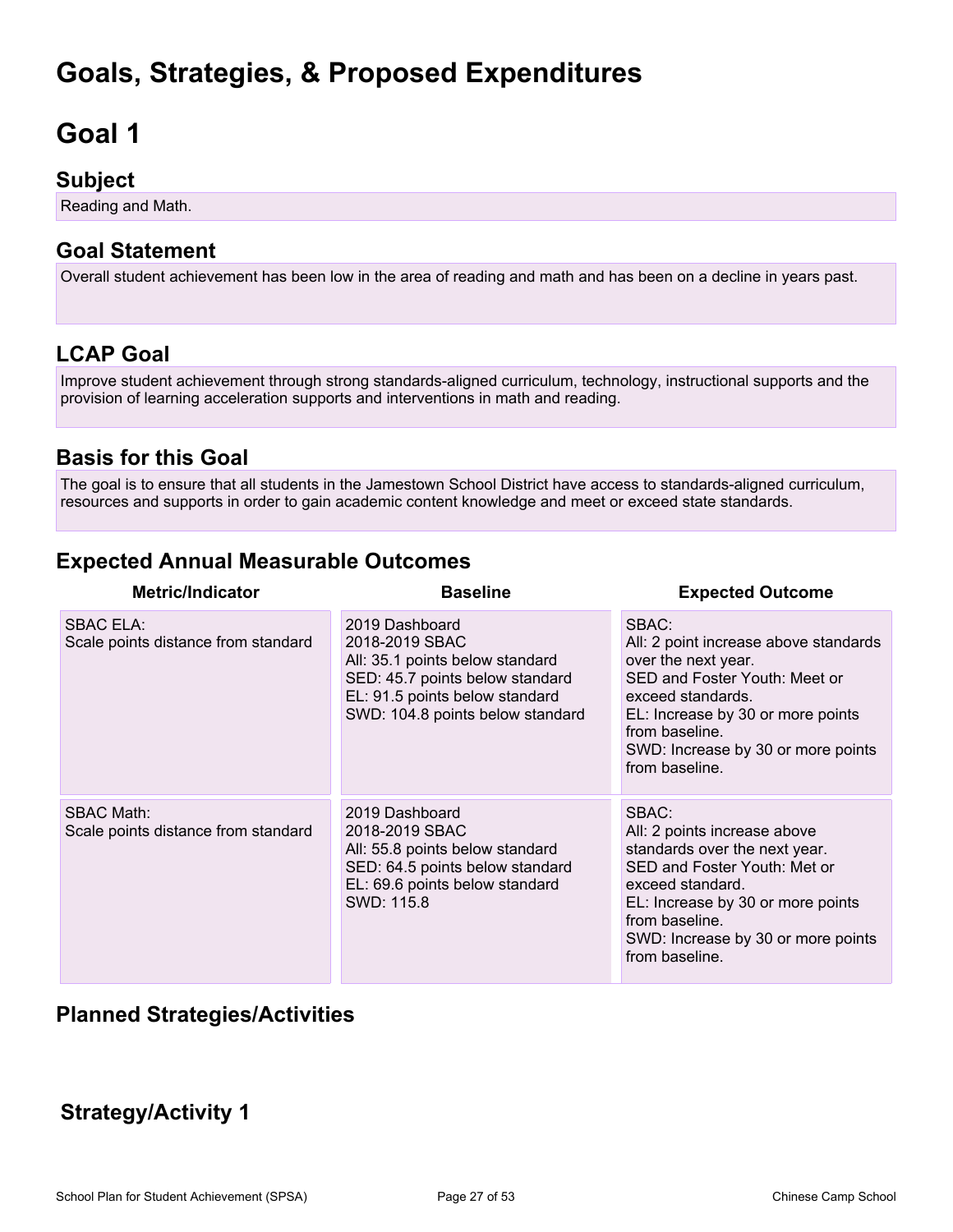Using educational software, curriculum and the necessary professional development to support standards based instruction, and increase student achievement. This will include benchmarking, progress monitoring along with intervention curriculum and instructional supports in reading and math.

#### **Students to be Served by this Strategy/Activity**

All students will be served by this strategy/activity through in person instruction.

#### **Timeline**

Daily interventions, monthly assessments, monthly meetings to develop and support universal and Tier II interventions and data collection.

#### **Person(s) Responsible**

School Staff, Reading Specialist, Math Specialist, Technology Specialist, School Administration.

#### **Proposed Expenditures for this Strategy/Activity**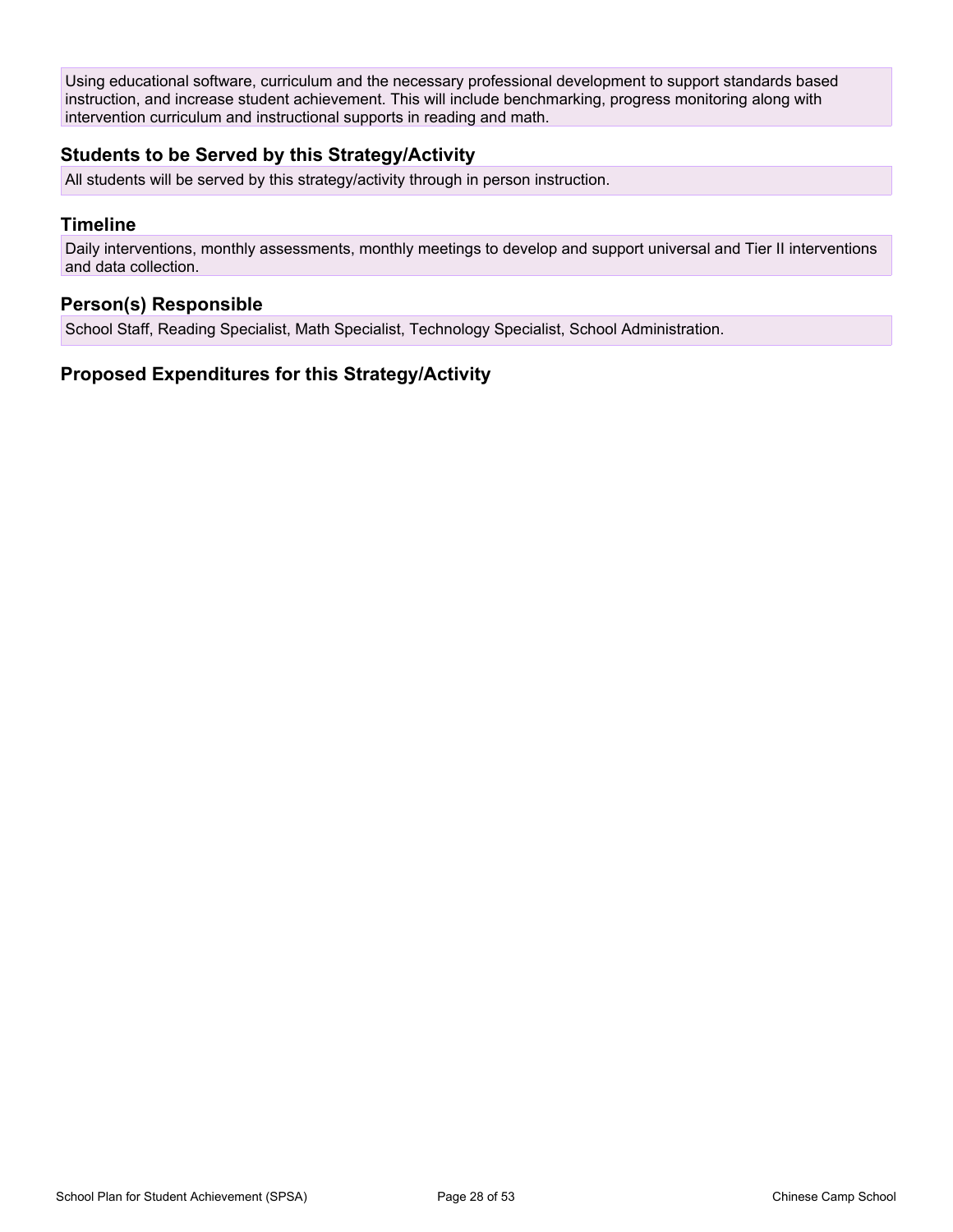# **Goals, Strategies, & Proposed Expenditures**

# <span id="page-28-0"></span>**Goal 2**

## **Subject**

Safe and Positive learning environment.

## **Goal Statement**

This goal has been developed to ensure that all students and their families in Jamestown School District are feeling safe, engaged in learning, and connected to school.

## **LCAP Goal**

Create a safe, positive learning community by providing a Multi-Tiered System of Support (MTSS) through the provision of mental health supports, trauma informed strategies, and by increasing student and parent engagement and connectedness.

## **Basis for this Goal**

focus on the Multi-Tiered Systems of Support ( MTSS) necessary to foster a safe school environment and to allow for students to have access to the mental health resources to be successful.

## **Expected Annual Measurable Outcomes**

| <b>Metric/Indicator</b>                                                                                                                                                                                         | <b>Baseline</b>                                                                                                                                                                                                                                                                                                                                                              | <b>Expected Outcome</b>                                                                                                                                                                                                                                                                                   |
|-----------------------------------------------------------------------------------------------------------------------------------------------------------------------------------------------------------------|------------------------------------------------------------------------------------------------------------------------------------------------------------------------------------------------------------------------------------------------------------------------------------------------------------------------------------------------------------------------------|-----------------------------------------------------------------------------------------------------------------------------------------------------------------------------------------------------------------------------------------------------------------------------------------------------------|
| <b>CA School Dashboard Chronic</b><br>Absenteeism<br><b>CA School Dashboard</b><br>Suspension/Expulsion Rate<br>Universal Screening Tool for Student<br><b>Behavior and Risk</b><br>SIS Discipline Data Reports | 2019 Dashboard<br><b>Report Absenteeism</b><br>All: 13.6%<br>Homeless: 20%<br>SWD: 16%<br>SED:14.5%<br>$EL: 2.9\%$<br>2019 Dashboard<br>Report Suspension Rate All: 5.9%<br>Homeless: 7%<br>SWD: 11.7%<br>SED: 6.9%<br>$EL: 0\%$<br><b>Expulsion Rate:</b><br>0.25%<br>2019-20 Data<br>20% Identified in High Risk Category<br>2019-2020 Data<br>Discipline referral rate 9% | 5% or less for All Homeless: 5%<br>SWD: 5%<br><b>SED:5%</b><br>EL: Maintain 1.45% or less<br>Suspension Rate All: 3% or less<br>Color Gauge Green All subgroups<br><b>Blue or Green</b><br>Expulsion Rate: 0%<br>2.5% Identified High Risk Category<br>Decrease number of discipline<br>referrals by 1.5% |

## **Planned Strategies/Activities**

## **Strategy/Activity 1**

Increase home/school communication and implement activities, events, and parent educational opportunities to support family connectedness, engagement and participation. Counseling Services for students on a daily basis.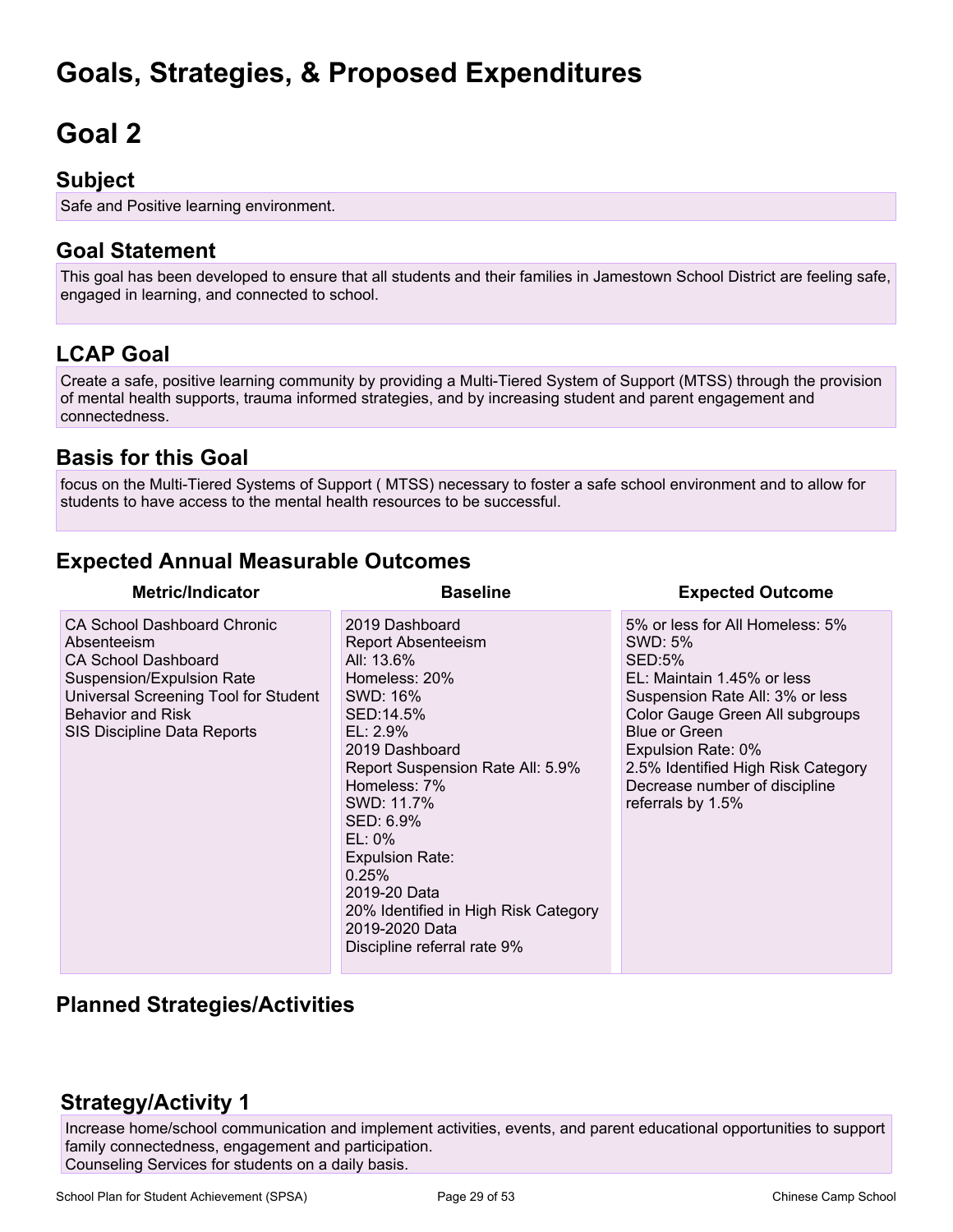Implement Multi Tiered Systems of Support (MTSS) through the provision of a 0.05 F.T.E. MTSS coordinator, a 0.4 F.T.E. behavior and attendance support assistant, safe school ambassador and a 0.1 F.T.E. homeless and foster youth liaison.

School staff will continue to implement Positive Behavior Interventions and Supports (PBIS), bully prevention programs, and other means of correction to create and foster a positive school climate.

#### **Students to be Served by this Strategy/Activity**

All students, with a targeted focus on students of repeat offenders in the areas of discipline and absenteeism.

#### **Timeline**

Monthly and daily reports to monitor progress towards attendance and discipline achievements.

#### **Person(s) Responsible**

Counselors, Teachers, Leadership Team, School Administration and support staff.

#### **Proposed Expenditures for this Strategy/Activity**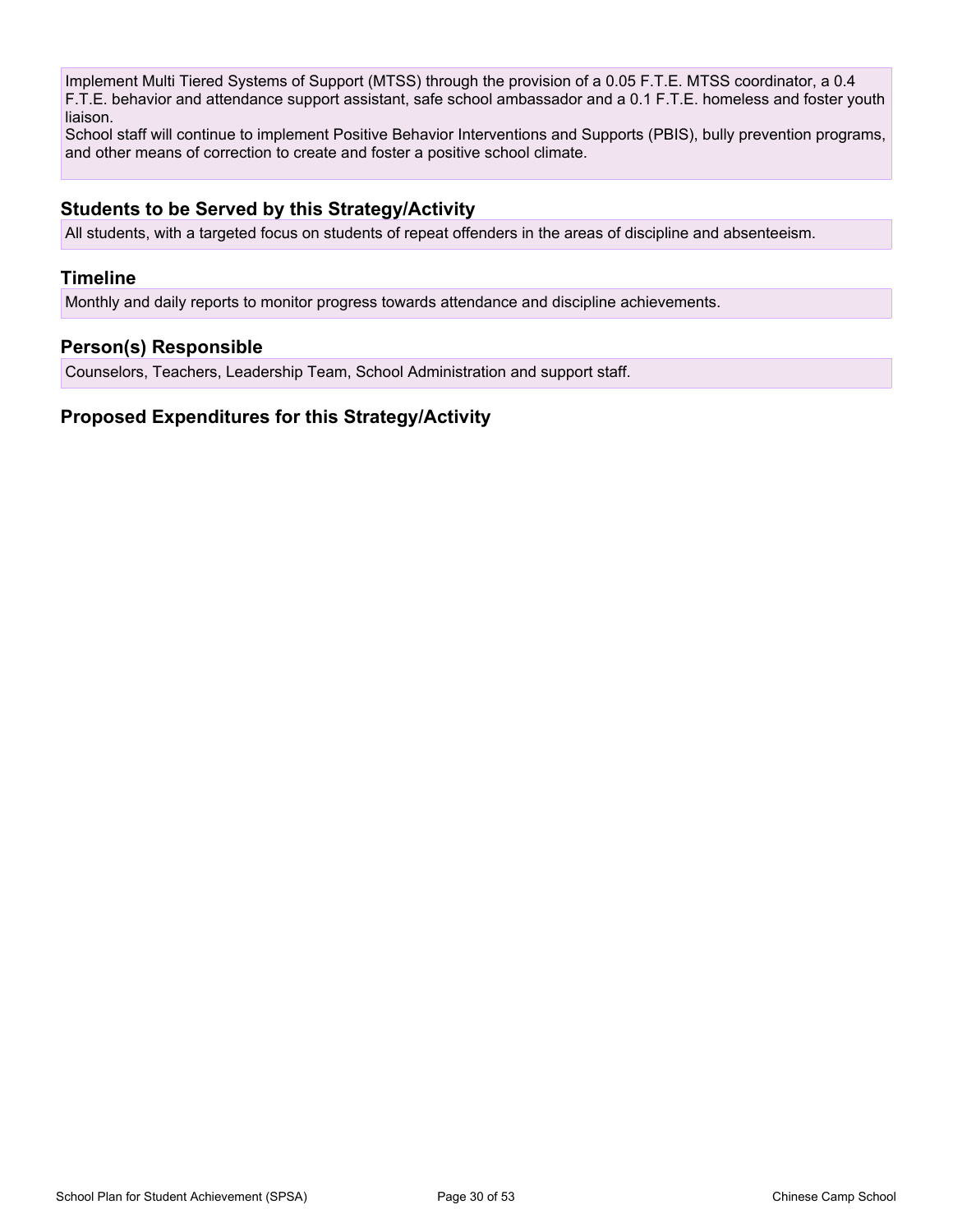# **Goals, Strategies, & Proposed Expenditures**

# <span id="page-30-0"></span>**Goal 3**

## **Subject**

Preparing students for college and career readiness

## **Goal Statement**

To maintain that all students have access to a broad course of study through the offerings of art, music, technology, student leadership, health, and world language and are engaged in learning.

## **LCAP Goal**

To provide student access to a broad course of study and enrichment opportunities to prepare all students to be college and career ready

## **Basis for this Goal**

The bases of the goal is to provide increasing opportunities for students to engage and participate in a variety of learning options for increased academic and social emotional growth.

## **Expected Annual Measurable Outcomes**

| <b>Metric/Indicator</b>                                             | <b>Baseline</b>                                               | <b>Expected Outcome</b>                                                                             |
|---------------------------------------------------------------------|---------------------------------------------------------------|-----------------------------------------------------------------------------------------------------|
| CA CASSPP California Spanish<br>Assessment (CSA)<br>Course of Study | No results- first year administering<br>the test in music/art | 70%-100% grade level proficient in<br>Spanish<br>increased in elective choices outside<br>academics |

## **Planned Strategies/Activities**

## **Strategy/Activity 1**

To provide educational, recreational, and social activities for students that align with and extend beyond the mandatory instructional academic day.

#### **Students to be Served by this Strategy/Activity**

All students are afforded opportunity to take part of the electives, grades k-4 are given art and music, and grades 5-8 have additional options of band leadership. Students in the duel immersion will have Spanish as an option as well.

#### **Timeline**

Students will have a daily elective class per week each trimester aligned with availability by grade level.

#### **Person(s) Responsible**

School Office, Administration, and teachers.

#### **Proposed Expenditures for this Strategy/Activity**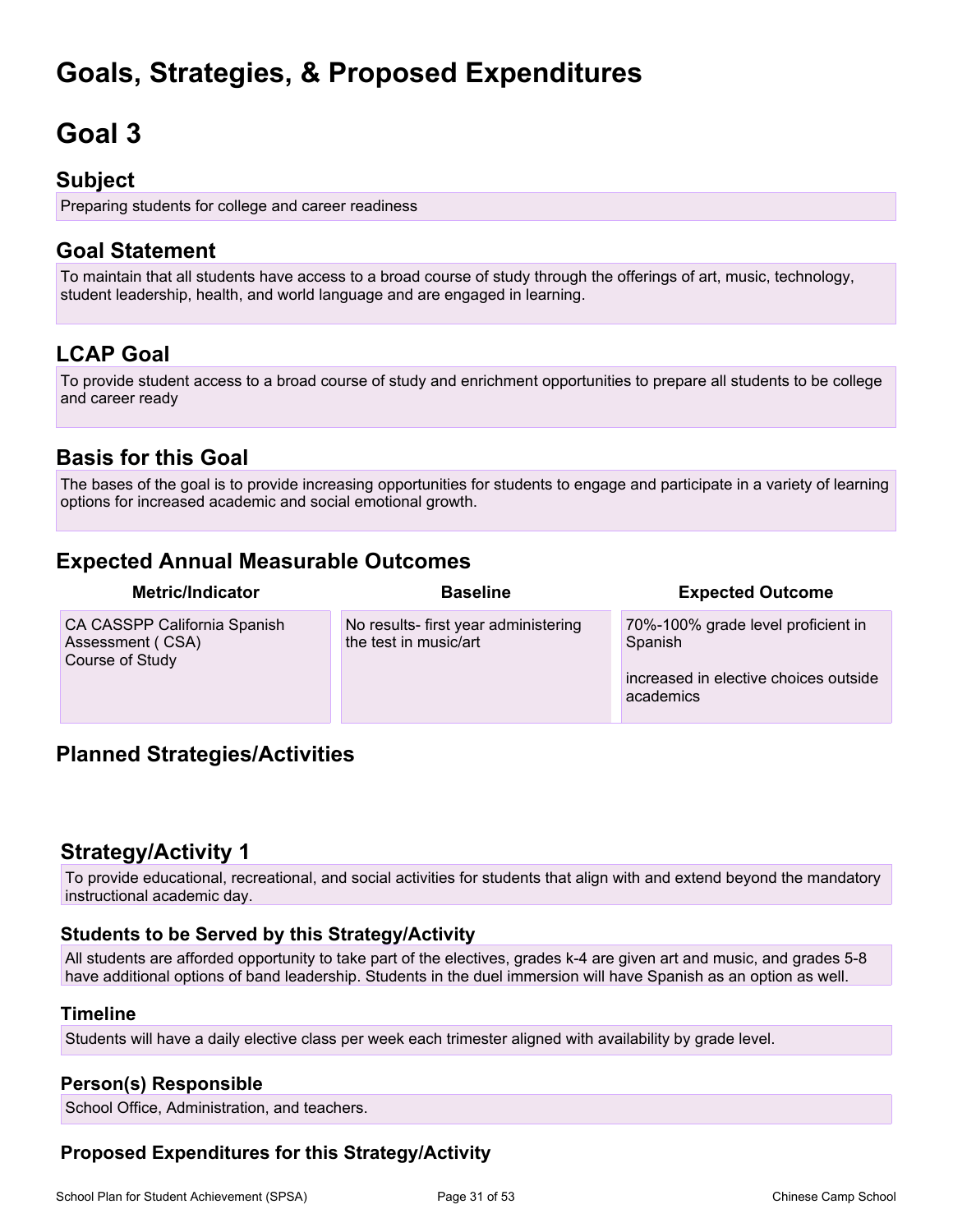# <span id="page-31-0"></span>**Annual Review and Update**

## **SPSA Year Reviewed: 2020-21**

## <span id="page-31-1"></span>**Goal 1**

By the end of the current school year, student performance on end of the year summative assessments in language arts and mathematics will improve by at least 3% over the previous year.

## **Annual Measurable Outcomes**

| <b>Metric/Indicator</b>                                                                                                                                                                                                                 | <b>Expected Outcomes</b>                 | <b>Actual Outcomes</b> |
|-----------------------------------------------------------------------------------------------------------------------------------------------------------------------------------------------------------------------------------------|------------------------------------------|------------------------|
| To ensure that all students in the<br>Jamestown School District have<br>access to standards-aligned<br>curriculum, resources,<br>and supports in order to gain<br>academic content knowledge and<br>meet and/or exceed state standards. | Increased test scores in ELA and<br>Math |                        |

## **Strategies/Activities for Goal 1**

| <b>Planned</b><br><b>Actions/Services</b>                                                                                                                                                                                                             | <b>Actual</b><br><b>Actions/Services</b> | <b>Proposed</b><br><b>Expenditures</b> | <b>Estimated Actual</b><br><b>Expenditures</b> |
|-------------------------------------------------------------------------------------------------------------------------------------------------------------------------------------------------------------------------------------------------------|------------------------------------------|----------------------------------------|------------------------------------------------|
| Teachers are working with<br>students using many of<br>the programs designed to<br>increase knowledge in the<br>area of math and<br>language arts. Instruction<br>in adopted Math and ELA                                                             |                                          |                                        |                                                |
| materials, Monthly STAR<br>assessments, access to<br>Reading Intervention<br>materials and programs,<br>Universal Interventions in<br>each class, Tiered<br><b>Interventions (Reading</b><br>eggs, and study island) in<br>the Reading Lab, Lallo for |                                          |                                        |                                                |
| students receiving Special<br><b>Education Services, Aides</b><br>have been assigned to<br>provide individual<br>assistance to students<br>during in the classroom.                                                                                   |                                          |                                        |                                                |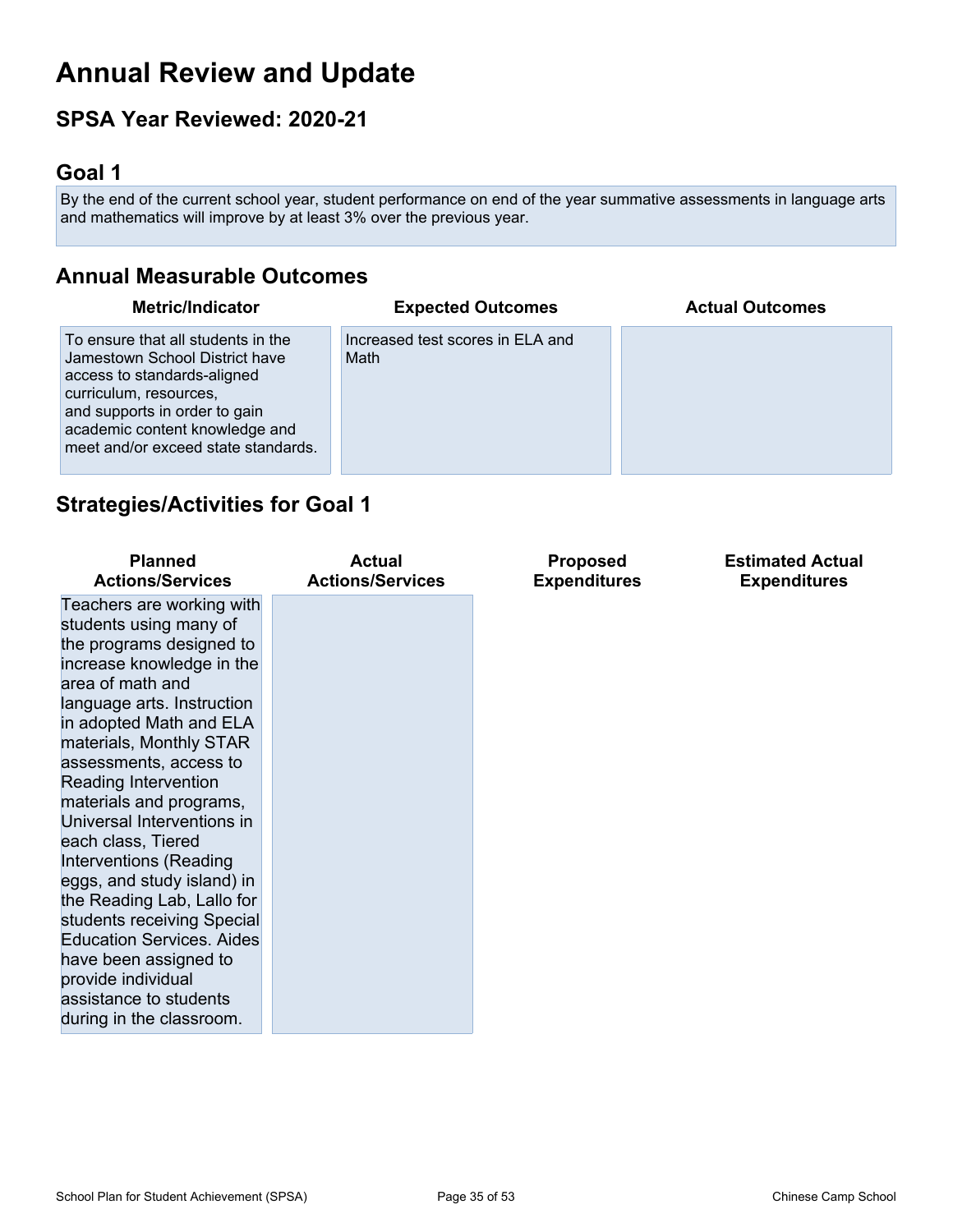## **Analysis**

Describe the overall implementation of the strategies/activities to achieve the articulated goal.

Describe the overall effectiveness of the strategies/activities to achieve the articulated goal as measured by the school.

Explain any material differences between the Proposed Expenditures and Estimated Actual Expenditures.

Describe any changes that will be made to this goal, the annual outcomes, metrics, or strategies/activities to achieve this goal as a result of this analysis. Identify where those changes can be found in the SPSA.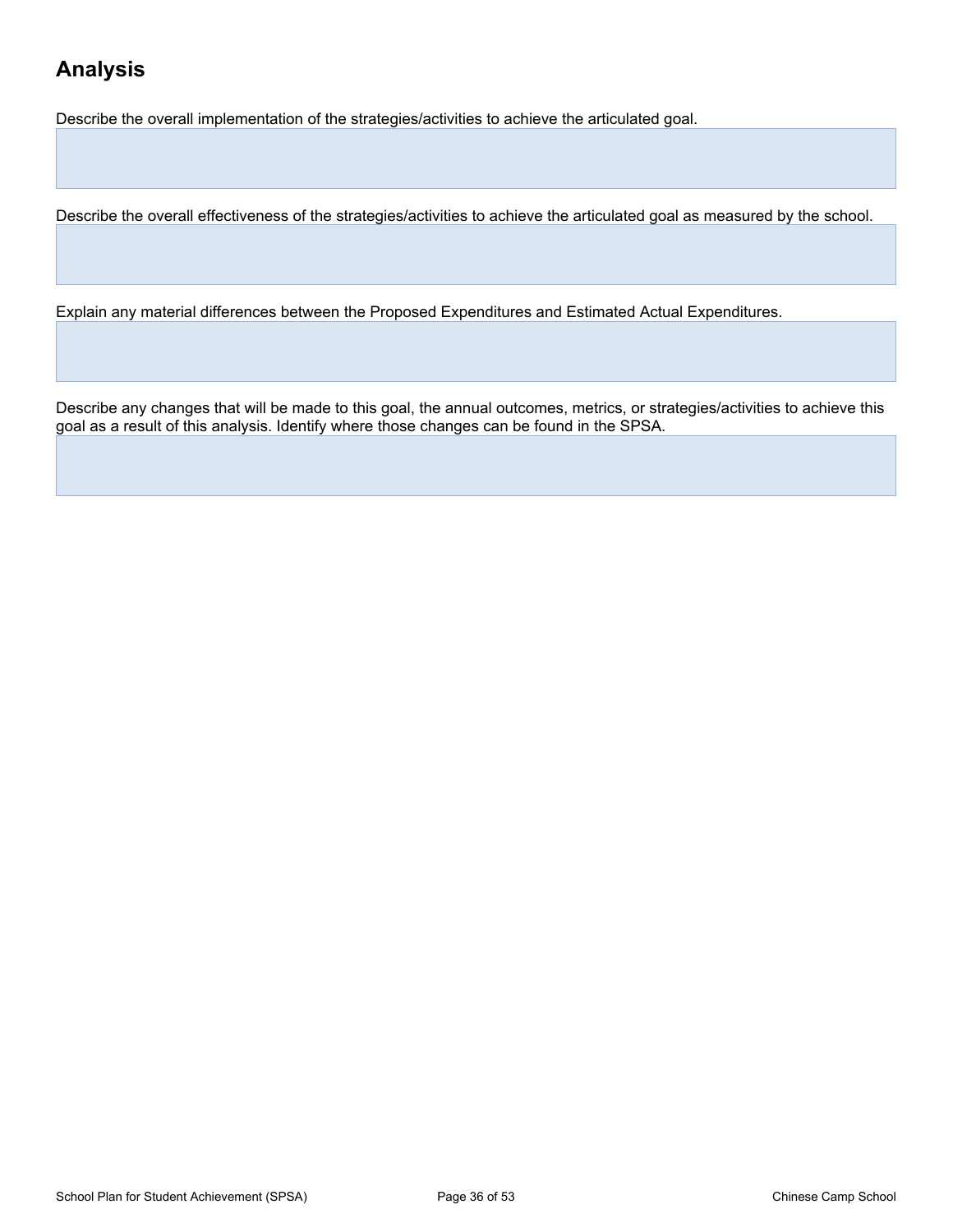# **Annual Review and Update**

## **SPSA Year Reviewed: 2020-21**

## <span id="page-33-0"></span>**Goal 2**

Safe, positive learning community

## **Annual Measurable Outcomes**

| <b>Metric/Indicator</b>                                                                                                                                                                                                                                                                                                                                                                              | <b>Expected Outcomes</b>                                                                | <b>Actual Outcomes</b> |
|------------------------------------------------------------------------------------------------------------------------------------------------------------------------------------------------------------------------------------------------------------------------------------------------------------------------------------------------------------------------------------------------------|-----------------------------------------------------------------------------------------|------------------------|
| Continue staff time to research<br>effective instructional strategies and<br>target MTSS meetings to identify<br>Universal and Tier II interventions to<br>support all learners. Also create data<br>tracking system to measure student<br>progress and response to<br>interventions.<br>Maintain monthly collaboration days<br>for teachers to review and share<br>strategies and use of materials. | Students will learn and implement<br>strategies to coping in the school<br>environment. |                        |

## **Strategies/Activities for Goal 2**

| <b>Planned</b>                                                                                                                                                                                                                                                                                                                                                                                                                                                                                                                                                                                                                     | <b>Actual</b>           | <b>Proposed</b>     | <b>Estimated Actual</b> |
|------------------------------------------------------------------------------------------------------------------------------------------------------------------------------------------------------------------------------------------------------------------------------------------------------------------------------------------------------------------------------------------------------------------------------------------------------------------------------------------------------------------------------------------------------------------------------------------------------------------------------------|-------------------------|---------------------|-------------------------|
| <b>Actions/Services</b>                                                                                                                                                                                                                                                                                                                                                                                                                                                                                                                                                                                                            | <b>Actions/Services</b> | <b>Expenditures</b> | <b>Expenditures</b>     |
| Classroom teachers will<br>implement instructional<br>norms to facilitate<br>evidenced based<br>strategies of effective<br>teaching in order to<br>optimize student learning.<br><b>MTSS meetings will</b><br>support teachers<br>developing a systematic<br>list of researched based<br>interventions and<br>resources to support<br><b>Universal and Tier II</b><br>interventions and data<br>tracking documents.<br>Hold RTI meetings to<br>identify and target<br>students at risk for not<br>meeting academic growth<br>on a consistent basis.<br>Provide regular math<br>practice and along with<br>progress monitoring data |                         |                     |                         |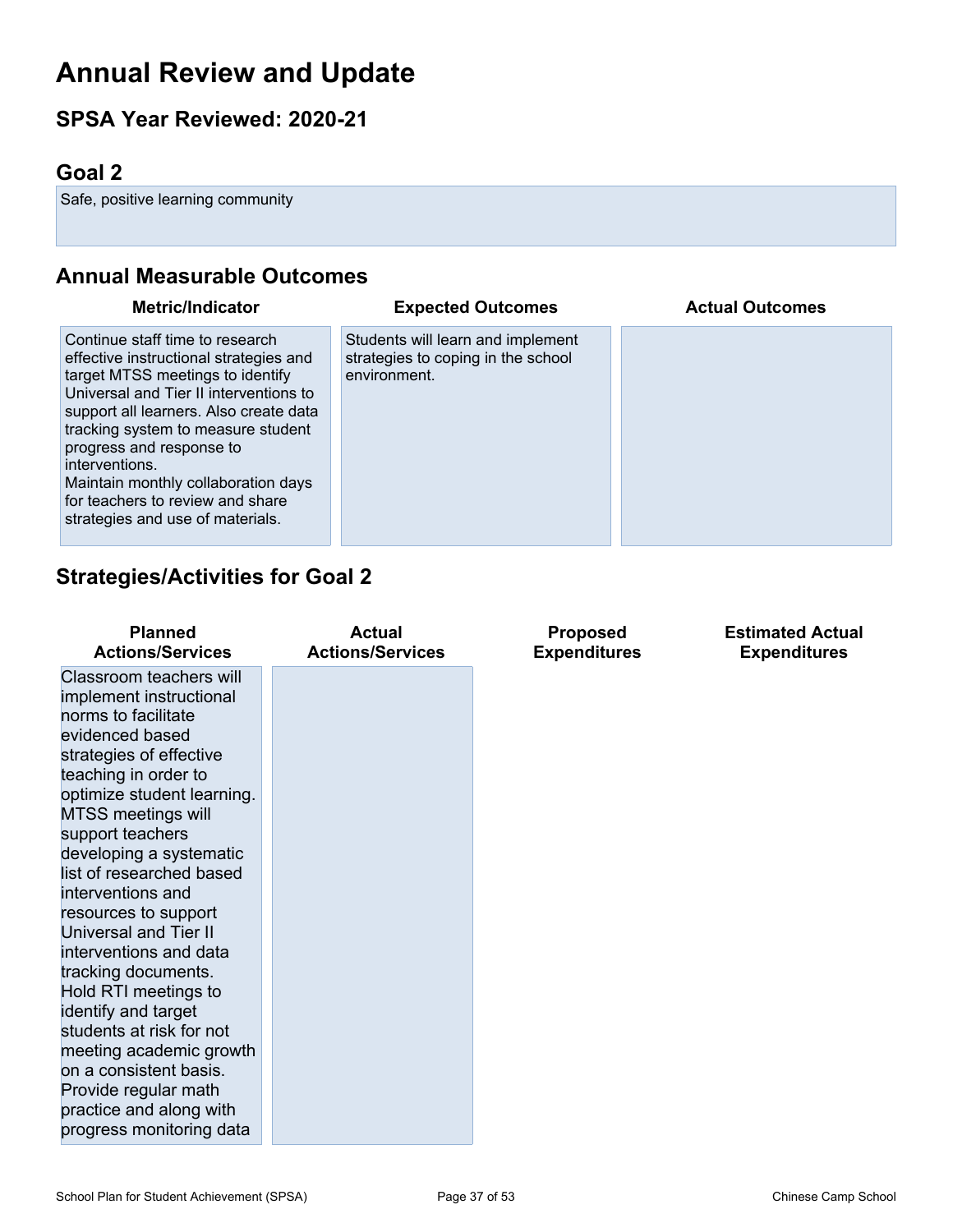| <b>Planned</b><br><b>Actions/Services</b>                                                                                                                                | Actual<br><b>Actions/Services</b> |
|--------------------------------------------------------------------------------------------------------------------------------------------------------------------------|-----------------------------------|
| through small group<br>instruction, individual<br>practice, or online practice<br>through support programs<br>provided by the school<br>(counseling and SEL<br>lessons). |                                   |

## **Analysis**

Describe the overall implementation of the strategies/activities to achieve the articulated goal.

Describe the overall effectiveness of the strategies/activities to achieve the articulated goal as measured by the school.

**Proposed Expenditures** **Estimated Actual Expenditures**

Explain any material differences between the Proposed Expenditures and Estimated Actual Expenditures.

Describe any changes that will be made to this goal, the annual outcomes, metrics, or strategies/activities to achieve this goal as a result of this analysis. Identify where those changes can be found in the SPSA.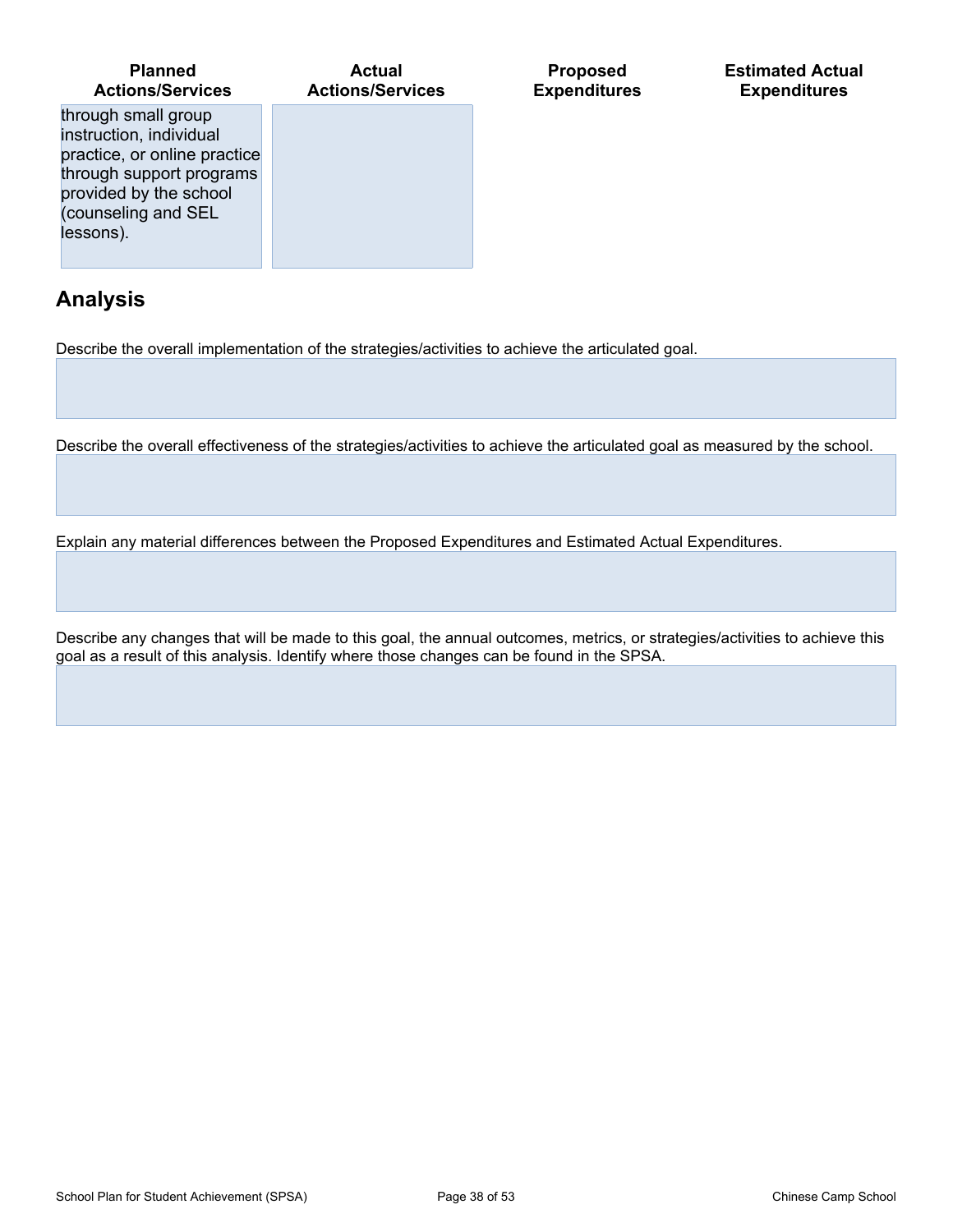# **Annual Review and Update**

## **SPSA Year Reviewed: 2020-21**

## <span id="page-35-0"></span>**Goal 3**

Provide student access to a broad course of study and enrichment opportunities to prepare all students to be college and career ready

## **Annual Measurable Outcomes**

| <b>Metric/Indicator</b>                                                                                                | <b>Expected Outcomes</b>                                                          | <b>Actual Outcomes</b> |
|------------------------------------------------------------------------------------------------------------------------|-----------------------------------------------------------------------------------|------------------------|
| State Standards<br><b>Pupil Achievement</b><br>Pupil Engagement<br><b>Course Access</b><br><b>Other Pupil Outcomes</b> | For students to be offered course<br>work that stimulates academic<br>achievement |                        |

## **Strategies/Activities for Goal 3**

| <b>Planned</b>          | Actual                  | <b>Proposed</b>     | <b>Estimated Actual</b> |
|-------------------------|-------------------------|---------------------|-------------------------|
| <b>Actions/Services</b> | <b>Actions/Services</b> | <b>Expenditures</b> | <b>Expenditures</b>     |

## **Analysis**

Describe the overall implementation of the strategies/activities to achieve the articulated goal.

Describe the overall effectiveness of the strategies/activities to achieve the articulated goal as measured by the school.

Explain any material differences between the Proposed Expenditures and Estimated Actual Expenditures.

Describe any changes that will be made to this goal, the annual outcomes, metrics, or strategies/activities to achieve this goal as a result of this analysis. Identify where those changes can be found in the SPSA.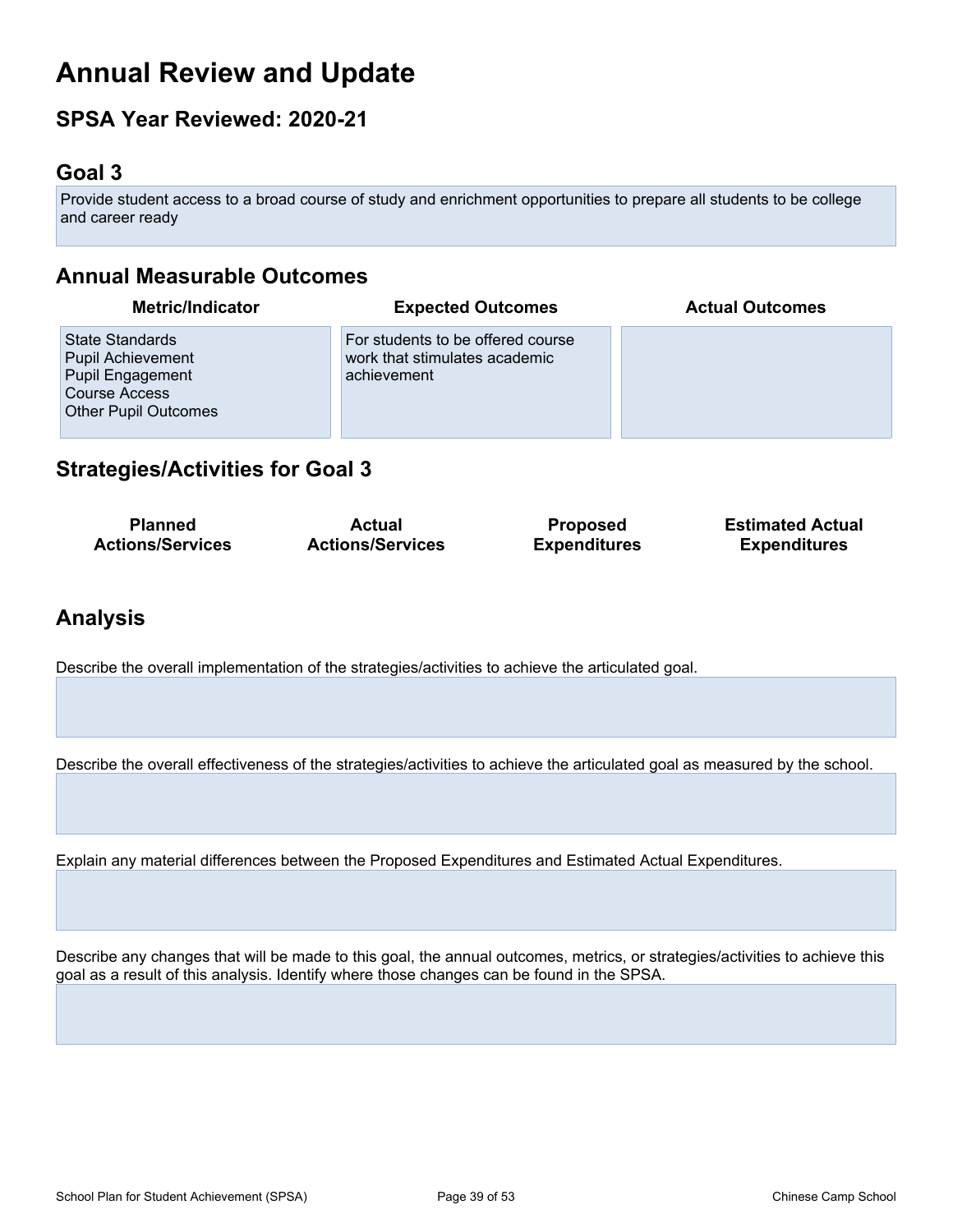# <span id="page-36-0"></span>**Budget Summary and Consolidation**

The Budget Summary is required for schools funded through the ConApp. The Consolidation of Funds is required for a school receiving funds allocated through the ConApp and consolidating those funds as part of a schoolwide program.

## <span id="page-36-1"></span>**Budget Summary**

| <b>Description</b>                                                      | Amount  |
|-------------------------------------------------------------------------|---------|
| Total Funds Provided to the School Through the Consolidated Application | 155,573 |
| Total Funds Budgeted for Strategies to Meet the Goals in the SPSA       |         |

## <span id="page-36-2"></span>**Allocations by Funding Source**

| <b>Funding Source</b>                      | Amount      | <b>Balance</b> |
|--------------------------------------------|-------------|----------------|
| After School and Education Safety (ASES)   | 201,848     | 201,848.00     |
| Rural Education Achievement Program (REAP) | $\mathbf 0$ | 0.00           |
| Title I                                    | 127,326     | 127,326.00     |
| Title II Part A: Improving Teacher Quality | 18,247      | 18,247.00      |
| Title III                                  | \$0         | 0.00           |
| LCFF - Supplemental                        | 775,809     | 775,809.00     |
| Other                                      | \$10,000    | 10,000.00      |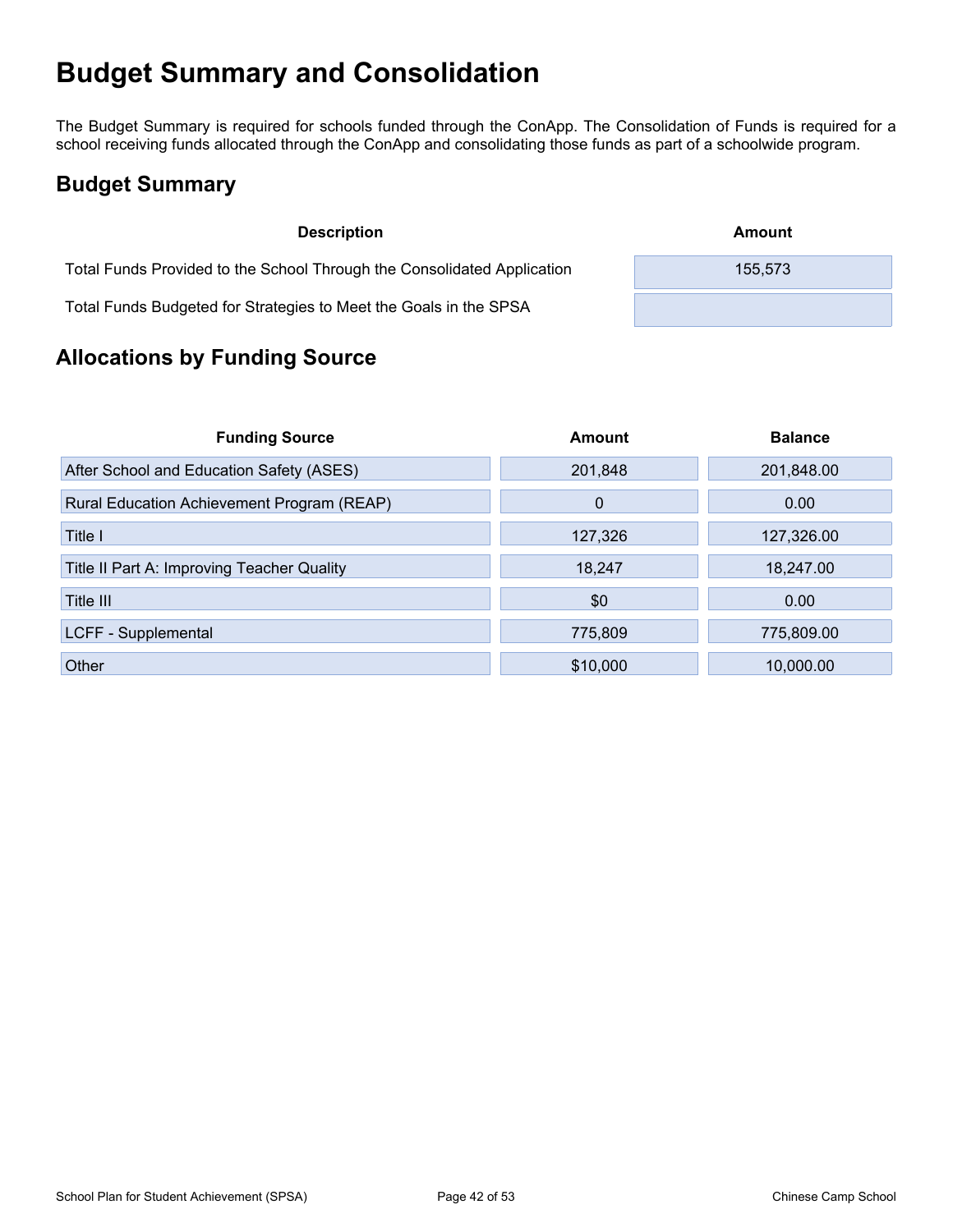# <span id="page-37-0"></span>**School Site Council Membership**

California Education Code describes the required composition of the School Site Council (SSC). The SSC shall be composed of the principal and representatives of: teachers selected by teachers at the school; other school personnel selected by other school personnel at the school; parents of pupils attending the school selected by such parents; and, in secondary schools, pupils selected by pupils attending the school. The current make-up of the SSC is as follows:

- 1 School Principal
- 3 Classroom Teachers
- 1 Other School Staff
- 5 Parent or Community Members

| <b>Name of Members</b>   | <b>Role</b>                       |
|--------------------------|-----------------------------------|
| David Croy               | Principal                         |
| Courtney Tillman         | Classroom Teacher                 |
| <b>Sheri Betz</b>        | <b>Classroom Teacher</b>          |
| Nicole Ironside          | Classroom Teacher                 |
| Nina Sparling            | <b>Other School Staff</b>         |
| <b>Tiffany LaMendola</b> | <b>Parent or Community Member</b> |
| Dena Vann                | <b>Parent or Community Member</b> |
| <b>Candy Bishop</b>      | <b>Parent or Community Member</b> |
| Leeco Thach              | <b>Parent or Community Member</b> |
| Samantha Huebner         | <b>Parent or Community Member</b> |

At elementary schools, the school site council must be constituted to ensure parity between (a) the principal, classroom teachers, and other school personnel, and (b) parents of students attending the school or other community members. Classroom teachers must comprise a majority of persons represented under section (a). At secondary schools there must be, in addition, equal numbers of parents or other community members selected by parents, and students. Members must be selected by their peer group.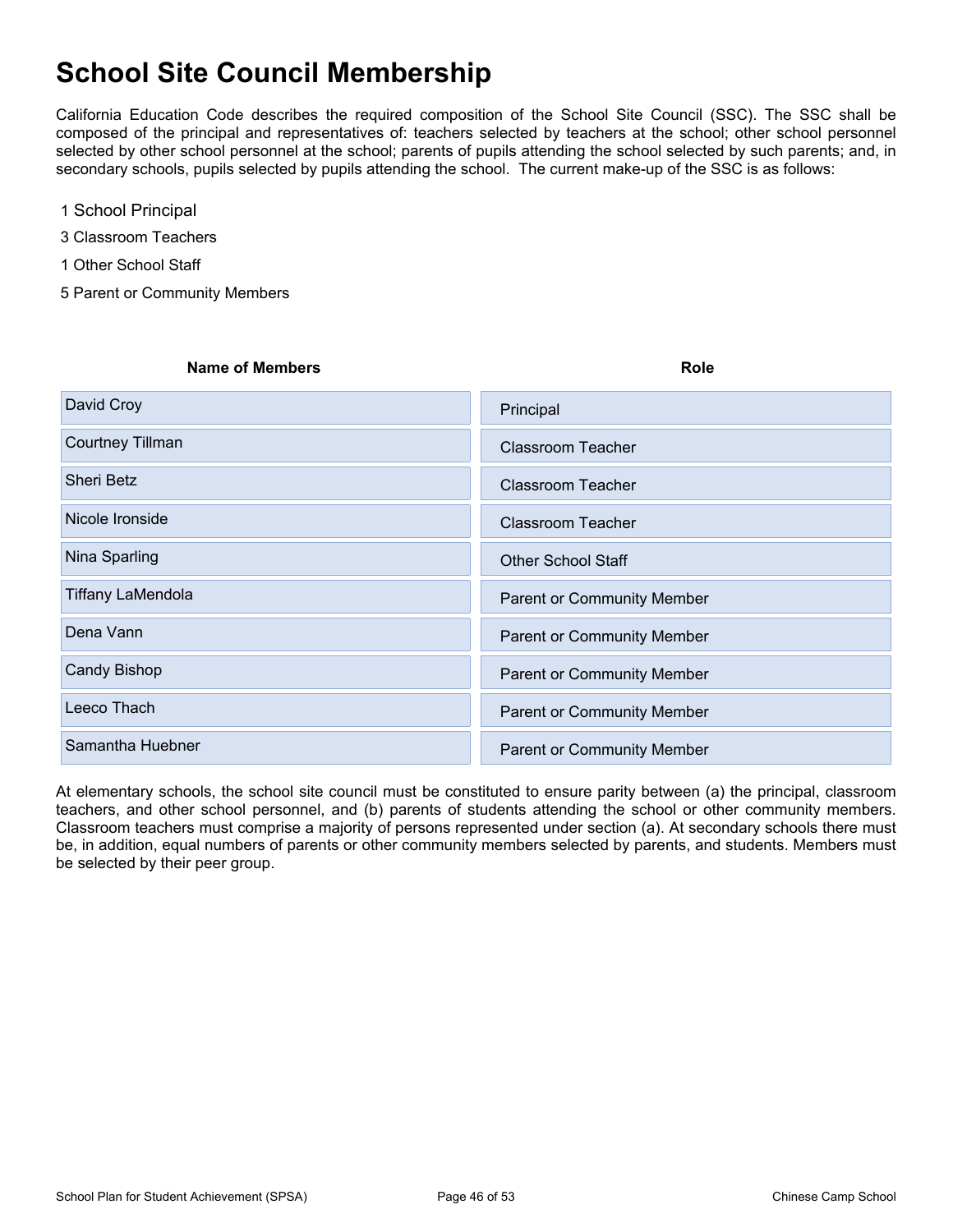# <span id="page-38-0"></span>**Recommendations and Assurances**

The School Site Council (SSC) recommends this school plan and proposed expenditures to the district governing board for approval and assures the board of the following:

The SSC is correctly constituted and was formed in accordance with district governing board policy and state law.

The SSC reviewed its responsibilities under state law and district governing board policies, including those board policies relating to material changes in the School Plan for Student Achievement (SPSA) requiring board approval.

The SSC sought and considered all recommendations from the following groups or committees before adopting this plan:

**Signature Committee or Advisory Group Name**

Other: School Site Leadership Team

The SSC reviewed the content requirements for school plans of programs included in this SPSA and believes all such content requirements have been met, including those found in district governing board policies and in the local educational agency plan.

This SPSA is based on a thorough analysis of student academic performance. The actions proposed herein form a sound, comprehensive, coordinated plan to reach stated school goals to improve student academic performance.

This SPSA was adopted by the SSC at a public meeting on 12/7/2021.

Attested:

Principal, Mr. David Croy on 1/5/2022

Ded Croy<br>Zere CP

SSC Chairperson, Tiffany LaMendola on 1/7/2022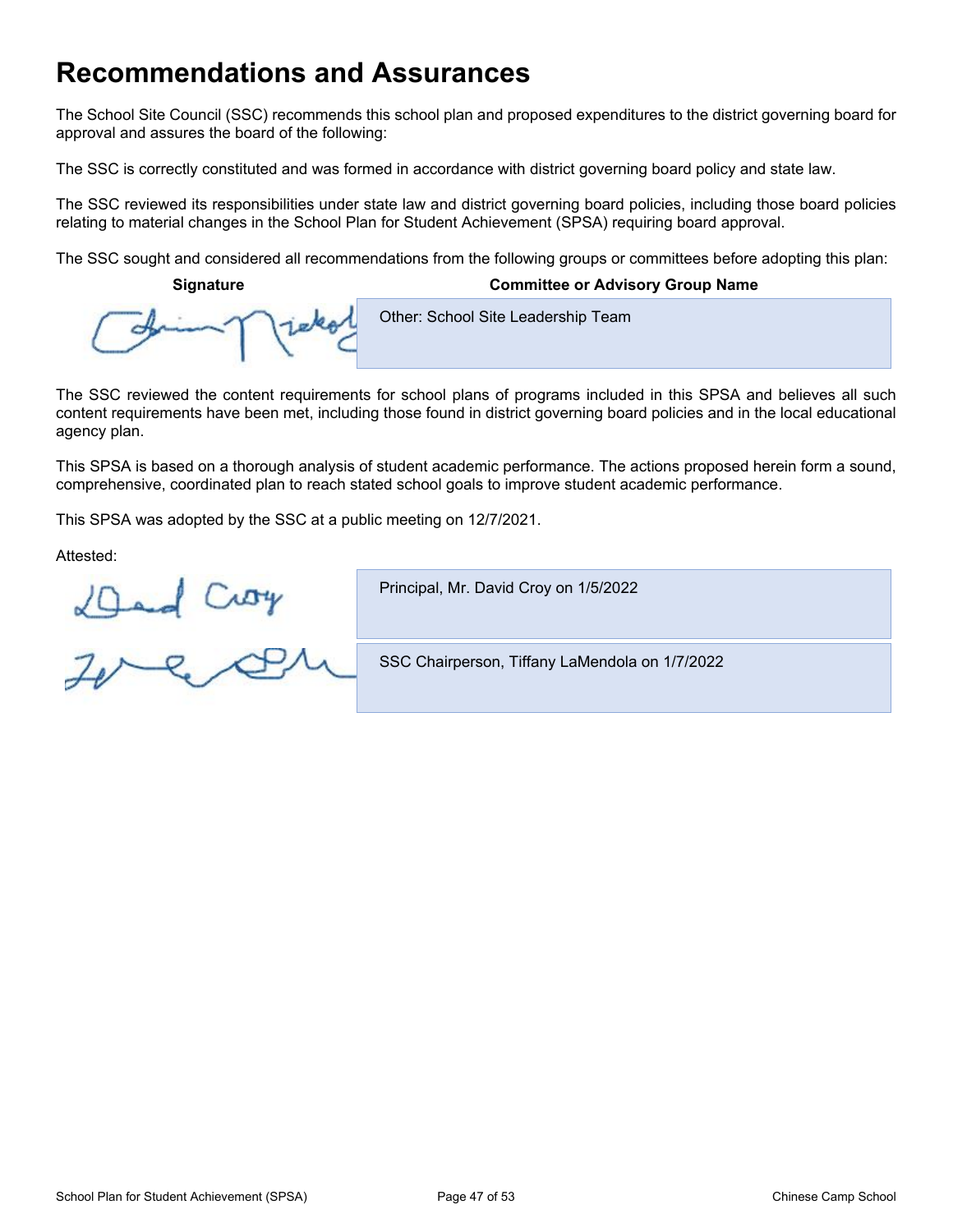# <span id="page-39-0"></span>**Addendum**

For questions related to specific sections of the template, please see instructions below:

## <span id="page-39-1"></span>**Instructions: Linked Table of Contents**

Stakeholder Involvement

Goals, Strategies, & Proposed Expenditures

Planned Strategies/Activities

Annual Review and Update

Budget Summary and Consolidation

Appendix A: Plan Requirements for Schools Funded Through the ConApp

Appendix B: Select State and Federal Programs

For additional questions or technical assistance related to completion of the SPSA template, please contact the Local Educational Agency, or the CDE's Title I Policy and Program Guidance Office at TITLEI@cde.ca.gov.

#### **Stakeholder Involvement**

Meaningful involvement of parents, students, and other stakeholders is critical to the development of the SPSA and the budget process. As such, the SPSA should be shared with, and schools should request input from, school site-level advisory groups, as applicable (e.g., English Learner Advisory Councils, student advisory groups, etc.).

Describe the process used to involve advisory committees, parents, students, school faculty and staff, and the community in the development of the SPSA and the annual review and update. Goals, Strategies, & Proposed Expenditures

In this section a school provides a description of the annual goals to be achieved by the school. This section also includes descriptions of the specific planned strategies/activities a school will take to meet the identified goals, and a description of the expenditures required to implement the specific strategies and activities.

#### **Goal**

State the goal. A goal is a broad statement that describes the desired result to which all strategies/activities are directed. A goal answers the question: What is the school seeking to achieve? A school may number the goals using the "Goal #" for ease of reference.

#### **Basis for this Goal**

Describe the basis for establishing the goal. The goal should be based upon an analysis of verifiable state data, including state indicator data from the California School Dashboard (Dashboard) and data from the School Accountability Report Card, and may include any data voluntarily developed by districts to measure pupil achievement.

#### **Expected Annual Measurable Outcomes**

Identify the metric(s) and/or state indicator(s) that the school will use as a means of evaluating progress toward accomplishing the goal. A school may identify metrics for specific student groups. Include in the baseline column the most recent data associated with the metric or indicator available at the time of adoption of the SPSA. The most recent data associated with a metric or indicator includes data reported in the annual update of the SPSA. In the subsequent Expected Outcome column, identify the progress the school intends to be make in the coming year.

#### **Planned Strategies/Activities**

Describe the strategies and activities being provided to meet the described goal. Strategies and activities that are implemented to achieve the identified goal may be grouped together. A school may number the strategy/activity using the "Strategy/Activity #" for ease of reference.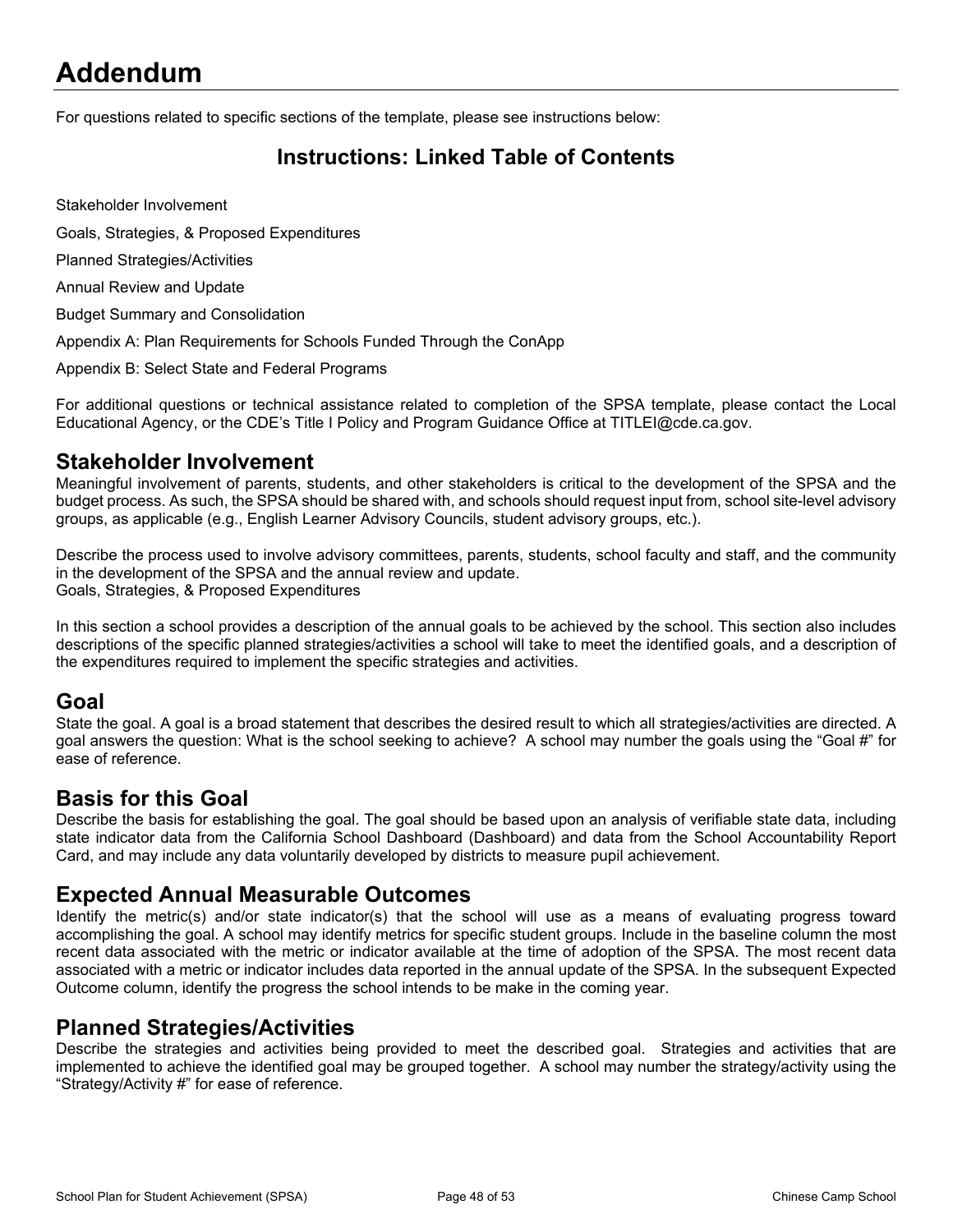A school receiving funds allocated through the ConApp is required to describe in their strategies and activities how they will address specific state and federal requirements. A list of these requirements may be found in Appendix A: Plan Requirements for Schools Funded Through the ConApp. At a minimum a school receiving funds allocated through the ConApp must address these requirements; however, a school may describe additional strategies/activities as well.

## **Students to be Served by this Strategy/Activity**

Indicate in this box which students will benefit from the strategies/activities by indicating "All Students" or listing one or more specific student group(s) to be served.

### **Proposed Expenditures for this Strategy/Activity**

For each strategy/activity, list and describe the proposed expenditures for the school year to implement these strategies/activities, including where those expenditures can be found in the school's budget. The school should reference all fund sources for each proposed expenditure and should provide budget references as an object code or an object code description.

Proposed expenditures that are included more than once in a SPSA should be indicated as a duplicated expenditure and include a reference to the goal and strategy/activity where the expenditure first appears in the SPSA.

## **Annual Review and Update**

The planned goals, expected outcomes, planned strategies/activities, and proposed expenditures must be copied verbatim from the previous year's approved SPSA. Minor typographical errors may be corrected. Annual Measurable Outcomes

For each goal in the prior year, provide the metric/indicators, the expected outcomes, and the actual outcomes; review the actual outcomes as compared to the expected outcomes identified in the prior year for the goal. Strategies/Activities

Identify the planned strategies/activities and the proposed expenditures to implement these strategies/activities toward achieving the described goal, then identify the actual strategies/activities implemented to meet the described goal and the estimated actual expenditures to implement the strategies/activities. As applicable, identify any changes to the student groups served.

## **Analysis**

Using actual outcome data, including state indicator data from the Dashboard, analyze whether the planned strategies/activities were effective in achieving the goal. Respond to the prompts as instructed.

- Describe the overall implementation of the strategies/activities to achieve the articulated goal. Include a discussion of relevant challenges and successes experienced with the implementation process.
- Describe the overall effectiveness of the strategies/activities to achieve the articulated goal as measured by the school.
- Explain any material differences between Proposed Expenditures and Estimated Actual Expenditures. Minor variances in expenditures or a dollar-for-dollar accounting is not required.
- Describe any changes that will be made to the goal, expected annual measureable outcomes, metrics/indicators, or strategies/activities to achieve this goal as a result of this analysis and analysis of the data provided in the Dashboard, as applicable. Identify where those changes can be found in the SPSA.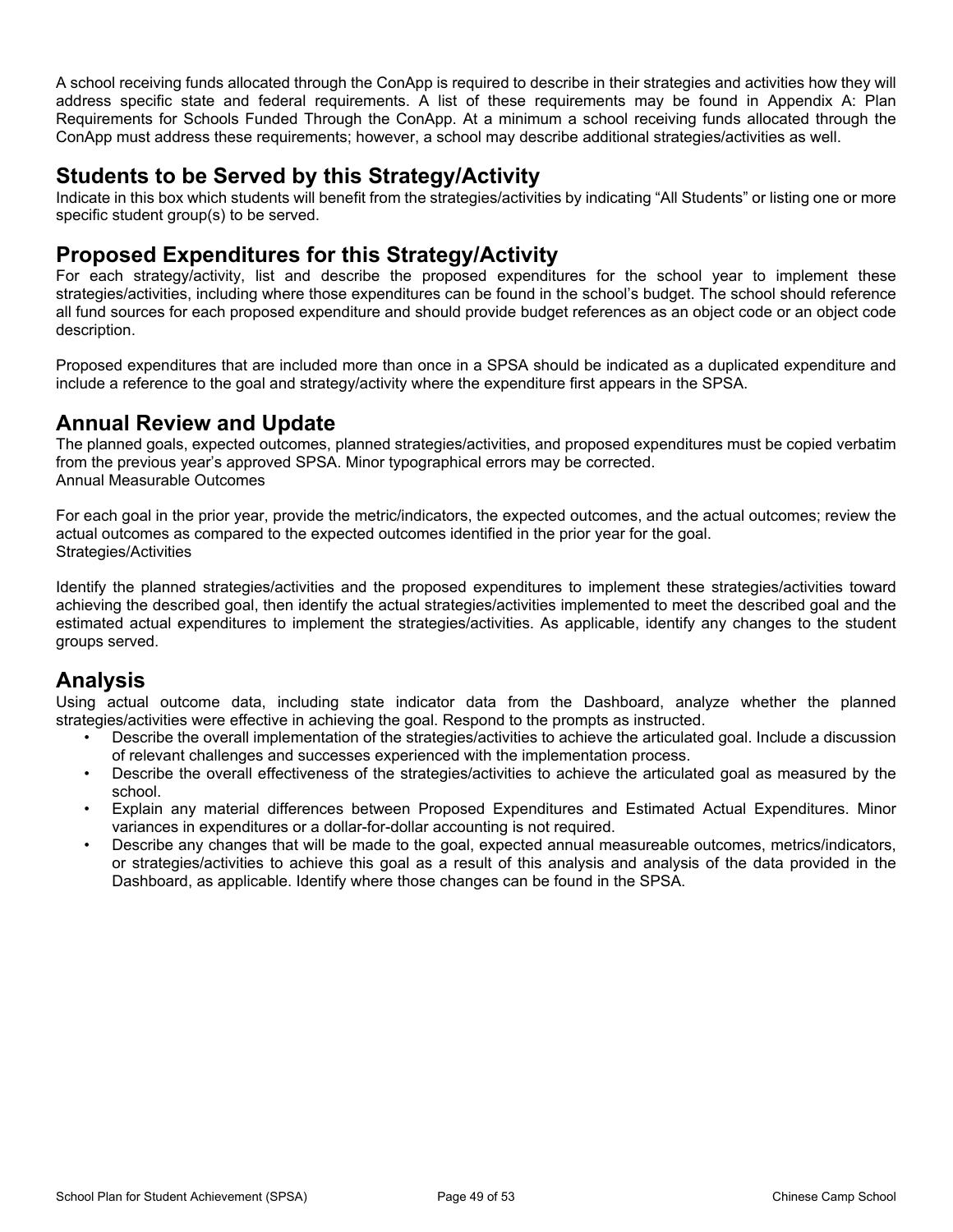## **Budget Summary and Consolidation**

In this section a school provides a brief summary of the funding allocated to the school through the ConApp and/or other funding sources as well as the total amount of funds for proposed expenditures described in the SPSA. The Budget Summary is required for schools funded through the ConApp. The Consolidation of Funds is required for a school receiving funds allocated through the ConApp and consolidating those funds as part of a schoolwide program.

### **Budget Summary**

A school receiving funds allocated through the ConApp should complete the Budget Summary as follows:

- Total Funds Provided to the School Through the Consolidated Application: This amount is the total amount of funding provided to the school through the ConApp for the school year. The school year means the fiscal year for which a SPSA is adopted or updated.
- Total Funds Budgeted for Strategies to Meet the Goals in the SPSA: This amount is the total of the proposed expenditures from all sources of funds associated with the strategies/activities reflected in the SPSA. To the extent strategies/activities and/or proposed expenditures are listed in the SPSA under more than one goal, the expenditures should be counted only once.

A school may include additional information or more detail.

## **Consolidation of Funds**

A school receiving funds allocated through the ConApp and consolidating those funds as part of a schoolwide program is required to include a list of state and local programs and other federal programs that the school will consolidate in the schoolwide program. A list of commonly consolidated state and federal programs is provided in Appendix B: Select State and Federal Programs. List the federal funding source(s) and the amount(s) being consolidated in the schoolwide program, then list the state and/or local funding source(s) and the amount(s). Adjust the table as needed.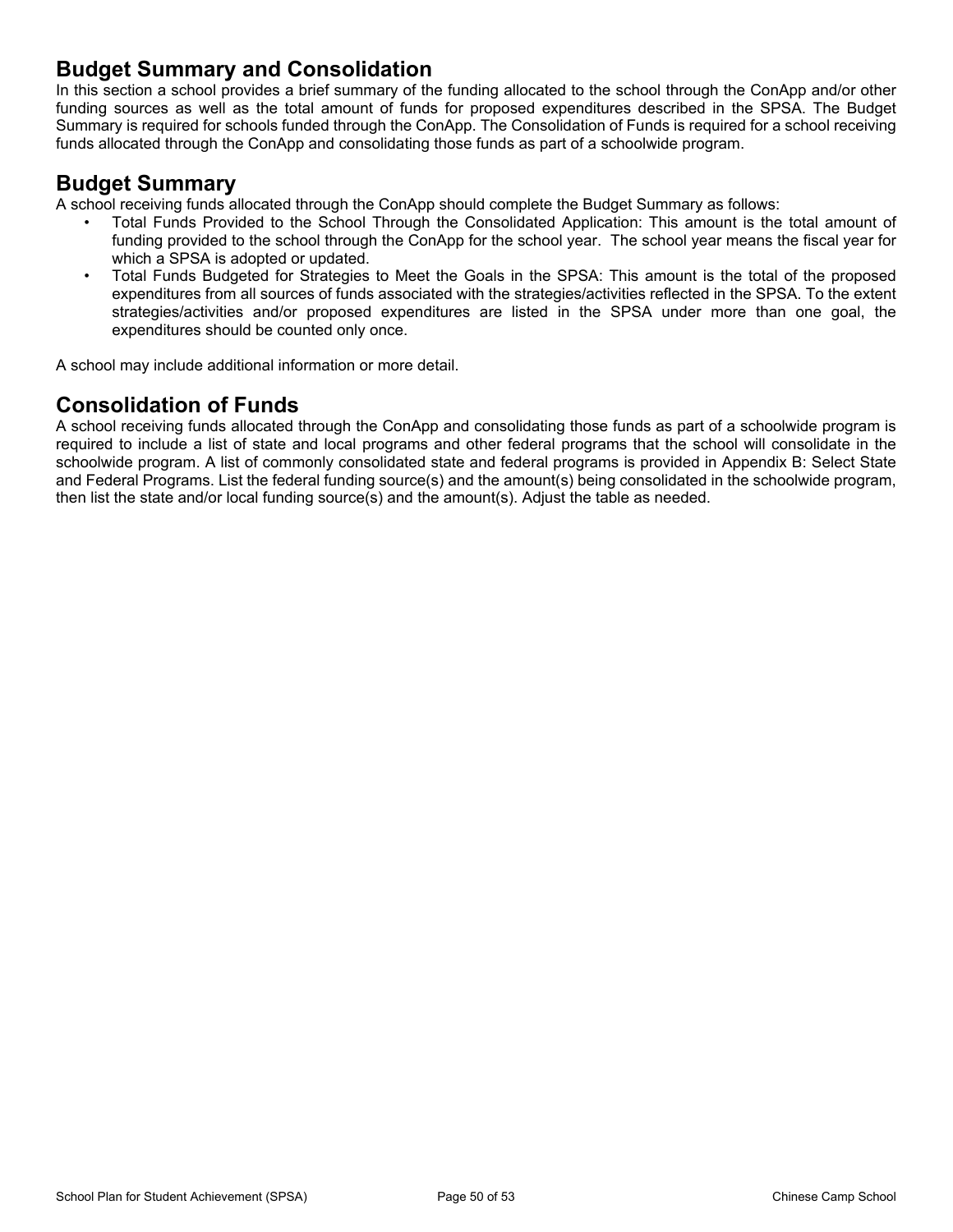## <span id="page-42-0"></span>**Appendix A: Plan Requirements for Schools Funded Through the ConApp**

## **Basic Plan Requirements**

A school receiving funds allocated through the ConApp is required to develop a SPSA. The content of a SPSA must be aligned with school goals for improving student achievement. School goals must be based upon an analysis of verifiable state data and may include any data voluntarily developed by districts to measure student achievement.

The SSC is required to develop the SPSA, which must address each of the following, as applicable:

- 1. A description of curricula, instructional strategies and materials responsive to the individual needs and learning styles of each student (described in the Strategies/Activities).
- 2. A description of instructional and auxiliary services to meet the special needs of non-English-speaking or limited-English-speaking students, including instruction in a language these students understand; educationally disadvantaged students; gifted and talented students; and students with exceptional needs (described in the Strategies/Activities).
- 3. A description of a staff development program for teachers, other school personnel, paraprofessionals, and volunteers, including those participating in special programs (described in the Strategies/Activities).
- 4. An identification of the schools' means of evaluating progress toward accomplishing its goals (described in the Expected Annual Measurable Outcomes) and an ongoing evaluation of the educational program of the school (described in the Annual Review and Update).
- 5. A description of how funds provided to the school through the ConApp will be used to improve the academic performance of all pupils to the level of state performance goals (described in the Proposed Expenditures for Strategies/Activities).
- 6. The proposed expenditures of funds available to the school through the programs described in EC Section 52851. For purposes of this subdivision, proposed expenditures of funds available to the school must include, but not be limited to, salaries and staff benefits for persons providing services for those programs (described in the Proposed Expenditures for Strategies/Activities).
- 7. The proposed expenditure of funds available to the school through the federal Improving America's Schools Act of 1994 and its amendments. If the school operates a state-approved schoolwide program in a manner consistent with the expenditure of funds available to the school pursuant to EC Section 52851, employees of the schoolwide program may be deemed funded by a single cost objective.
- 8. A description of how state and federal law governing programs identified in EC Section 64000 will be implemented, as applicable (described in the Strategies/Activities).
- 9. A description of any other activities and objectives as established by the SSC (described in the Strategies/Activities).

The SPSA, including proposed expenditures of funds allocated to the school through the ConApp, must be reviewed annually and updated by the SSC.

Authority cited: EC sections 64001(f)-(g) and 52853(a)(1)-(7).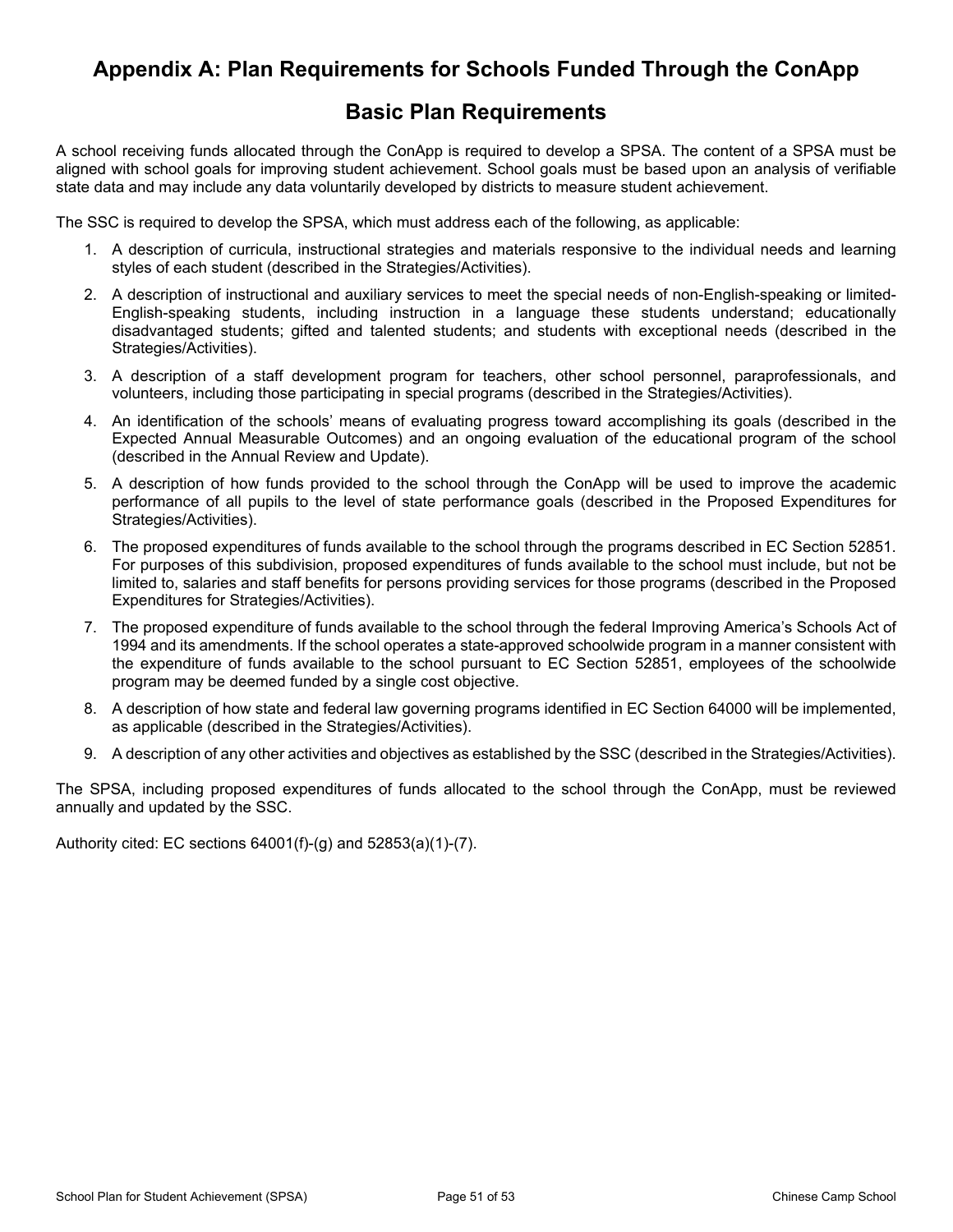## **Schoolwide Program Requirements**

A school receiving funds allocated through the ConApp and operating a schoolwide program (SWP) must describe how the school will carry out each of the following components:

- 1. A description of the strategies that the school will be implementing to address school needs, including a description of how such strategies will
	- a. provide opportunities for all students, including socioeconomically disadvantaged students, students from major racial and ethnic groups, students with disabilities, and English learners, to meet the challenging state academic standards.
	- b. use effective methods and instructional strategies based on scientifically based research that
		- i. strengthen the core academic program in the school;
		- ii. provide an enriched and accelerated curriculum;
		- iii. increase the amount and quality of learning time;
		- iv. include strategies for meeting the educational needs of historically underserved populations;
		- v. help provide an enriched and accelerated curriculum; and
		- vi. are consistent with, and are designed to implement, state and local improvement plans, if any.
	- c. address the needs of all students in the school, but particularly the needs of those at risk of not meeting the challenging state academic standards, through activities which may include the following:
		- i. strategies to improve students' skills outside the academic subject areas;
		- ii. preparation for and awareness of opportunities for postsecondary education and the workforce;
		- iii. implementation of a schoolwide tiered model to prevent and address problem behavior;
		- iv. professional development and other activities for teachers, paraprofessionals, and other school personnel to improve instruction and use of data; and
		- v. strategies for assisting preschool children in the transition from early childhood education programs to local elementary school programs.
- 2. A description of how the school will determine if school needs have been met (described in the Expected Annual Measurable Outcomes and the Annual Review and Update).
- 3. A description of how the school will ensure instruction by highly qualified teachers and provide ongoing professional development, including
	- a. strategies to attract highly qualified teachers;
	- b. providing high-quality and ongoing professional development that is aligned with the state's academic standards for teachers, principals, paraprofessionals and, if appropriate, pupil services personnel, parents, and other staff, to enable all students in the school to meet the state's academic standards;
	- c. the devotion of sufficient resources to effectively carry out professional development activities; and
	- d. the inclusion of teachers in professional development activities regarding the use of academic assessments to enable them to provide information on, and to improve, the achievement of individual students and the overall instructional program.
- 4. A description of how the school will ensure parental involvement in the planning, review, and improvement of the schoolwide program plan (described in Stakeholder Involvement and/or Strategies/Activities).
- 5. A description of the activities the school will include to ensure that students who experience difficulty attaining proficient or advanced levels of academic achievement standards will be provided with effective, timely additional support, including measures to
	- a. Ensure that those students' difficulties are identified on a timely basis; and
	- b. Provide sufficient information on which to base effective assistance to those students.
- 6. For an elementary school, a description of how the school will assist preschool students in the successful transition from early childhood programs to the school.
- 7. A description of how the school will use resources to carry out these components (described in the Proposed Expenditures for Strategies/Activities).

Authority Cited: Title 34 of the Code of Federal Regulations (34 CFR) sections 200.27(a)(3)(i)-(iii) and 200.28 and section 1114(b)(7)(A)(i)-(iii) and 1118(b) of the ESEA.